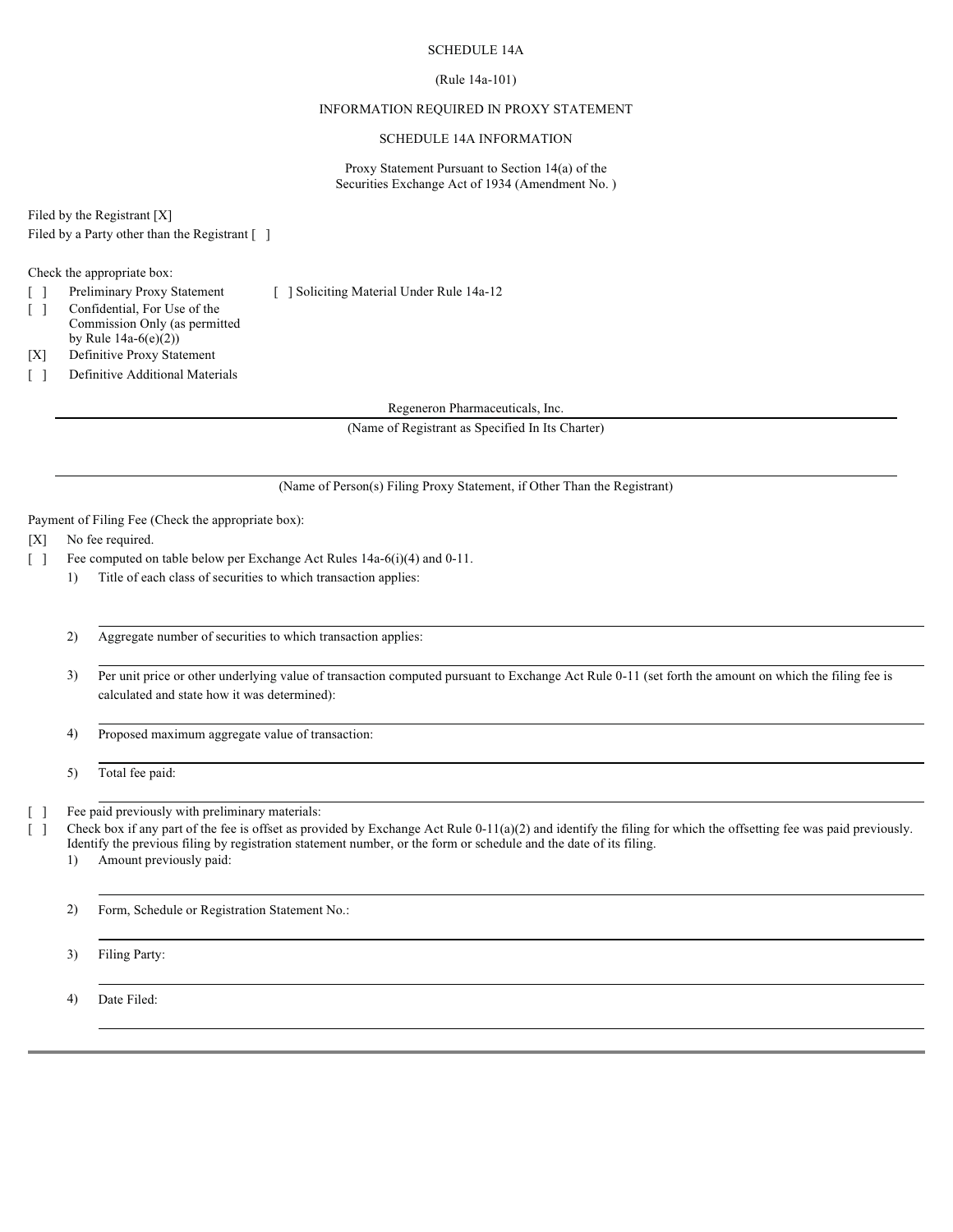# *REGENERON*

**777 Old Saw Mill River Road Tarrytown, New York 10591-6707** 

April 26, 2012

Dear Fellow Shareholders:

 It is my pleasure to invite you to attend the 2012 Annual Meeting of Shareholders of Regeneron Pharmaceuticals, Inc. to be held on Friday, June 8, 2012 at 10:30 a.m. at the Westchester Marriott Hotel, 670 White Plains Road, Tarrytown, New York 10591.

 This year we are again using the "Notice and Access" method of providing proxy materials to you via the Internet. We believe that this process provides you with a convenient and quick way to access your proxy materials and vote your shares, while allowing us to reduce the costs of printing and distributing the proxy materials and conserve resources. On or about April 26, 2012, we will mail to our shareholders a Notice of Internet Availability of Proxy Materials containing instructions on how to access our proxy statement and our 2011 annual report and vote via the Internet. The Notice also contains instructions on how to receive a paper copy of the proxy materials and our 2011 annual report.

 Each of the Notice of Internet Availability of Proxy Materials that will be mailed and the Notice of Annual Meeting of Shareholders and proxy statement contained herein identifies the items we plan to address at the Annual Meeting. At the Annual Meeting, we will also present a brief report on the Company and our business and give you the opportunity to ask questions of interest to Regeneron's shareholders.

Your vote is important. Whether or not you plan to attend the Annual Meeting, you can cast your vote via the Internet or by telephone, or, if you previously requested paper copies of the proxy materials, by completing the accompanying proxy and returning it in the prepaid envelope provided. If you attend the Annual Meeting, you may vote in person if you wish, even if you previously submitted a proxy.

I look forward to seeing you on June 8<sup>th</sup>.

Sincerely,

P. Roy Vagelos, M.D. *Chairman of the Board of Directors*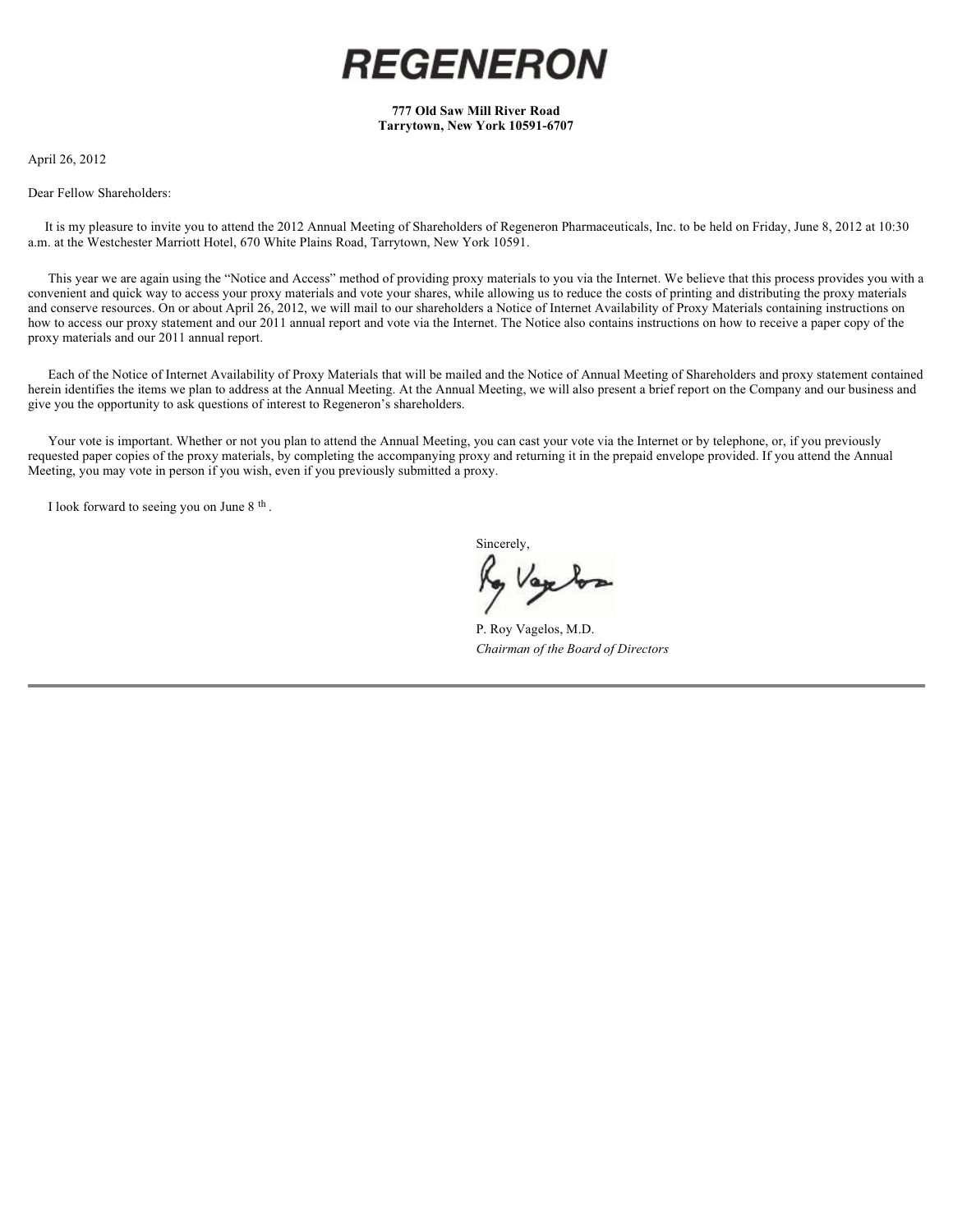#### **REGENERON PHARMACEUTICALS, INC. 777 Old Saw Mill River Road Tarrytown, New York 10591**

**\_\_\_\_\_\_\_\_\_\_\_\_\_\_\_\_\_\_\_\_** 

#### **NOTICE OF ANNUAL MEETING OF SHAREHOLDERS \_\_\_\_\_\_\_\_\_\_\_\_\_\_\_\_\_\_\_\_**

 The 2012 Annual Meeting of Shareholders of Regeneron Pharmaceuticals, Inc. (the "Company") will be held on Friday, June 8, 2012, commencing at 10:30 a.m., at the Westchester Marriott Hotel, 670 White Plains Road, Tarrytown, New York, for the following purposes:

- (1) to elect five directors for a term of three years;
- (2) to ratify the appointment of PricewaterhouseCoopers LLP as the Company's independent registered public accounting firm for the fiscal year ending December 31, 2012; and
- (3) to act upon such other matters as may properly come before the meeting and any adjournment(s) or postponement(s) thereof.

 The board of directors has fixed the close of business on April 11, 2012 as the record date for determining shareholders entitled to notice of, and to vote at, the Annual Meeting and at any adjournment(s) or postponement(s) thereof.

 Pursuant to the rules of the Securities and Exchange Commission, we have elected to provide access to our proxy materials over the Internet. Accordingly, we will mail, beginning on or about April 26, 2012, a Notice of Internet Availability of Proxy Materials to our shareholders of record and beneficial owners as of the record date. As of the date of mailing of the Notice of Internet Availability of Proxy Materials, all shareholders and beneficial owners will have the ability to access all of the proxy materials on a website referenced in the Notice of Internet Availability of Proxy Materials.

 The Notice of Internet Availability of Proxy Materials also contains a toll-free telephone number, an e-mail address, and a website where shareholders can request a paper or e-mail copy of any of the proxy statement, our 2011 annual report, and/or a form of proxy relating to the Annual Meeting. These materials are available free of charge. The Notice also contains information on how to access and vote the form of proxy.

As Authorized by the Board of Directors,

forl St

Joseph J. LaRosa *Senior Vice President, General Counsel and Secretary* 

April 26, 2012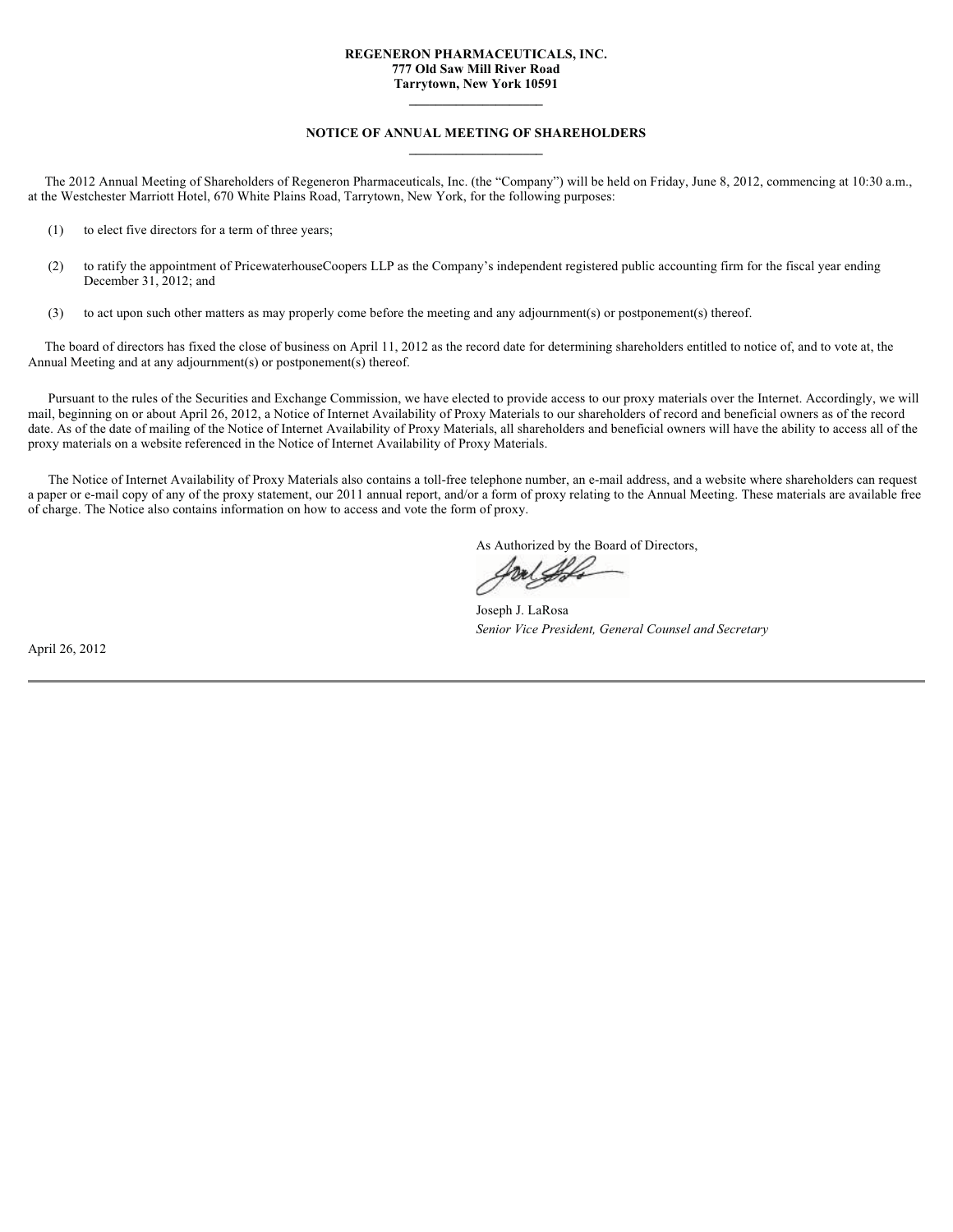#### **REGENERON PHARMACEUTICALS, INC. 777 Old Saw Mill River Road Tarrytown, New York 10591**

**\_\_\_\_\_\_\_\_\_\_\_\_\_\_** April 26, 2012

#### **PROXY STATEMENT \_\_\_\_\_\_\_\_\_\_\_\_\_\_**

#### **GENERAL INFORMATION ABOUT THE MEETING**

#### **Where and when will the 2012 Annual Meeting be held?**

 The 2012 Annual Meeting is scheduled for June 8, 2012, commencing at 10:30 a.m., at the Westchester Marriott Hotel, 670 White Plains Road, Tarrytown, New York 10591. If you are planning to attend the meeting, directions to this location are available on our website at www.regeneron.com.

#### **Why did you receive a notice in the mail regarding the Internet availability of proxy materials instead of a paper copy of the proxy materials?**

 The "Notice and Access" rules of the United States Securities and Exchange Commission (the "SEC") permit us to furnish proxy materials, including this proxy statement and our annual report, to our shareholders by providing access to such documents on the Internet instead of mailing printed copies. Most shareholders received a Notice of Internet Availability of Proxy Materials (the "Notice") and will not receive printed copies of the proxy materials unless they request them. The Notice will be mailed beginning on or about April 26, 2012. The Notice includes instructions on how you may access and review all of our proxy materials via the Internet. The Notice also includes instructions on how you may vote your shares. If you would like to receive a paper or e-mail copy of our proxy materials, you should follow the instructions in the Notice for requesting such materials. Any request to receive proxy materials by mail or e-mail will remain in effect until you revoke it.

#### **Why didn't you receive a notice in the mail about the Internet availability of the proxy materials?**

 Shareholders who previously elected to access the proxy materials over the Internet will not receive a notice in the mail about the Internet availability of the proxy materials. Instead, you should have received an e-mail with links to the proxy materials and the proxy voting website.

#### **Can you vote your shares by filling out and returning the Notice?**

 No. The Notice identifies the items to be voted on at the Annual Meeting, but you cannot vote by marking the Notice and returning it. The Notice provides instructions on how to vote by Internet, by requesting and returning a paper proxy card, or by submitting a ballot in person at the meeting.

#### **Why did we send you the Notice?**

 We sent you the Notice regarding this proxy statement because Regeneron's board of directors is asking (technically called soliciting) holders of the Company's common stock, par value \$.001 per share, and Class A stock, par value \$.001 per share, to provide proxies to be voted at our 2012 Annual Meeting of Shareholders or at any adjournment(s) or postponement(s) of the meeting.

#### **Who is entitled to vote at the Annual Meeting?**

 Only shareholders of record at the close of business on the record date, April 11, 2012, are entitled to vote at the Annual Meeting shares of common stock and/or Class A stock held of record on that date. As of April 11, 2012, 93,032,889 shares of common stock and 2,089,512 shares of Class A stock were issued and outstanding. The common stock and the Class A stock vote together on all matters as a single class, with the common stock being entitled to one vote per share and the Class A stock being entitled to ten votes per share.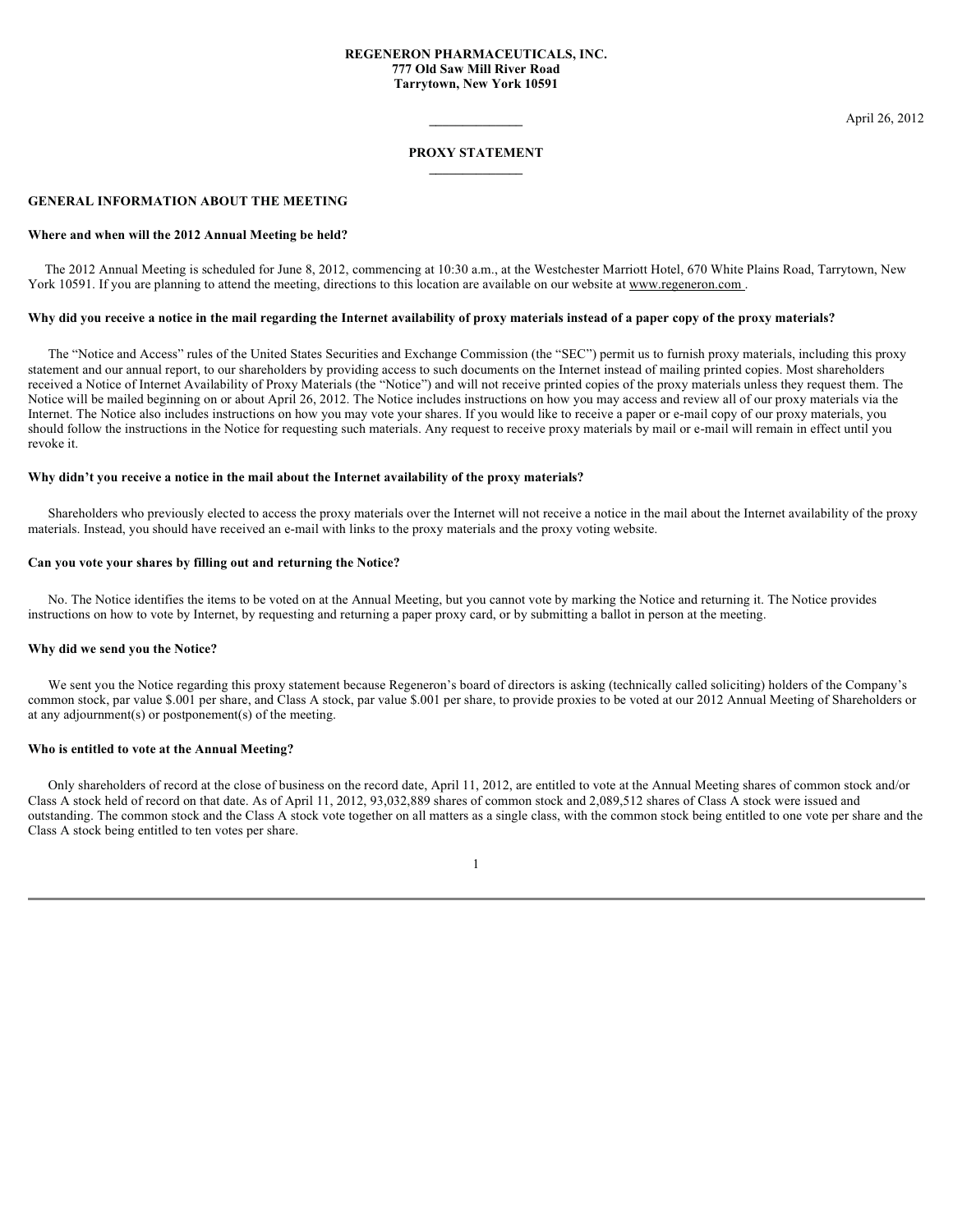#### **What are you being asked to vote on?**

We are asking you to vote on:

- l the election of five directors for a term of three years (Proposal No. 1); and
- ratification of the appointment of PricewaterhouseCoopers LLP as the Company's independent registered public accounting firm for the fiscal year ending December 31, 2012 (Proposal No. 2).

#### **What are the Board's recommendations?**

The board of directors recommends that you vote:

- <sup>l</sup> **FOR** election of the five nominated directors (Proposal No. 1); and
- <sup>l</sup> **FOR** ratification of the appointment of PricewaterhouseCoopers LLP as the Company's independent registered public accounting firm for 2012 (Proposal No. 2).

#### **How can you vote?**

 *In person.* If you are a shareholder of record, you may vote in person at the Annual Meeting. The Company will give you a ballot when you arrive. If you are a beneficial owner of shares held in the name of your bank, broker, or other nominee, or in "street name", to vote in person at the Annual Meeting you must obtain from your nominee and bring to the meeting a "legal proxy" authorizing you to vote such shares held as of the record date. We recommend you vote by proxy even if you plan to attend the meeting. You can always change your vote at the meeting. Instructions on voting by proxy are included below.

 *Via the Internet.* You may vote by proxy via the Internet by visiting www.proxyvote.com . You will need the 12 digit control number included on the Notice or, if you requested a paper copy of the proxy materials, the proxy card or voting instruction form you received. You may vote via the Internet through 11:59 p.m., Eastern Time, on June 7, 2012.

 *Via telephone.* You may vote by proxy via telephone by calling the toll free number found on the proxy card or the voting instruction form you received if you requested a paper copy of the proxy materials. You will need the 12 digit control number included on the proxy card or voting instruction form. You may vote via telephone through 11:59 p.m., Eastern Time, on June 7, 2012.

 *By mail.* If you requested printed copies of the proxy materials, you may vote by proxy by completing the proxy card or voting instruction form and returning it in the envelope provided.

#### **How are proxies voted?**

 If you vote by proxy in time for it to be voted at the Annual Meeting, one of the individuals named as your proxy will vote your shares as you have directed. If you submit a proxy, but no indication is given as to how to vote your shares as to a proposal, your shares will be voted in the manner recommended by the board of directors. The board of directors knows of no matter, other than those indicated above under "What are you being asked to vote on?", to be presented at the Annual Meeting. If any other matter properly comes before the Annual Meeting, the persons named and designated as proxies will vote your shares in their discretion.

 If you are the beneficial owner of shares held in street name, your broker will *not* have discretionary voting authority to vote those shares with respect to the election of directors (Proposal No. 1). Therefore, if you do not furnish your broker with voting instructions, a broker non-vote will result and your shares will not be voted on Proposal No. 1.

 Brokers holding your shares in their name will have discretionary voting authority to vote those shares with respect to the ratification of the appointment of PricewaterhouseCoopers LLP as the Company's independent registered public accounting firm for 2012 (Proposal No. 2) without instruction from you, and, accordingly, broker non-votes will not occur with respect to Proposal No. 2.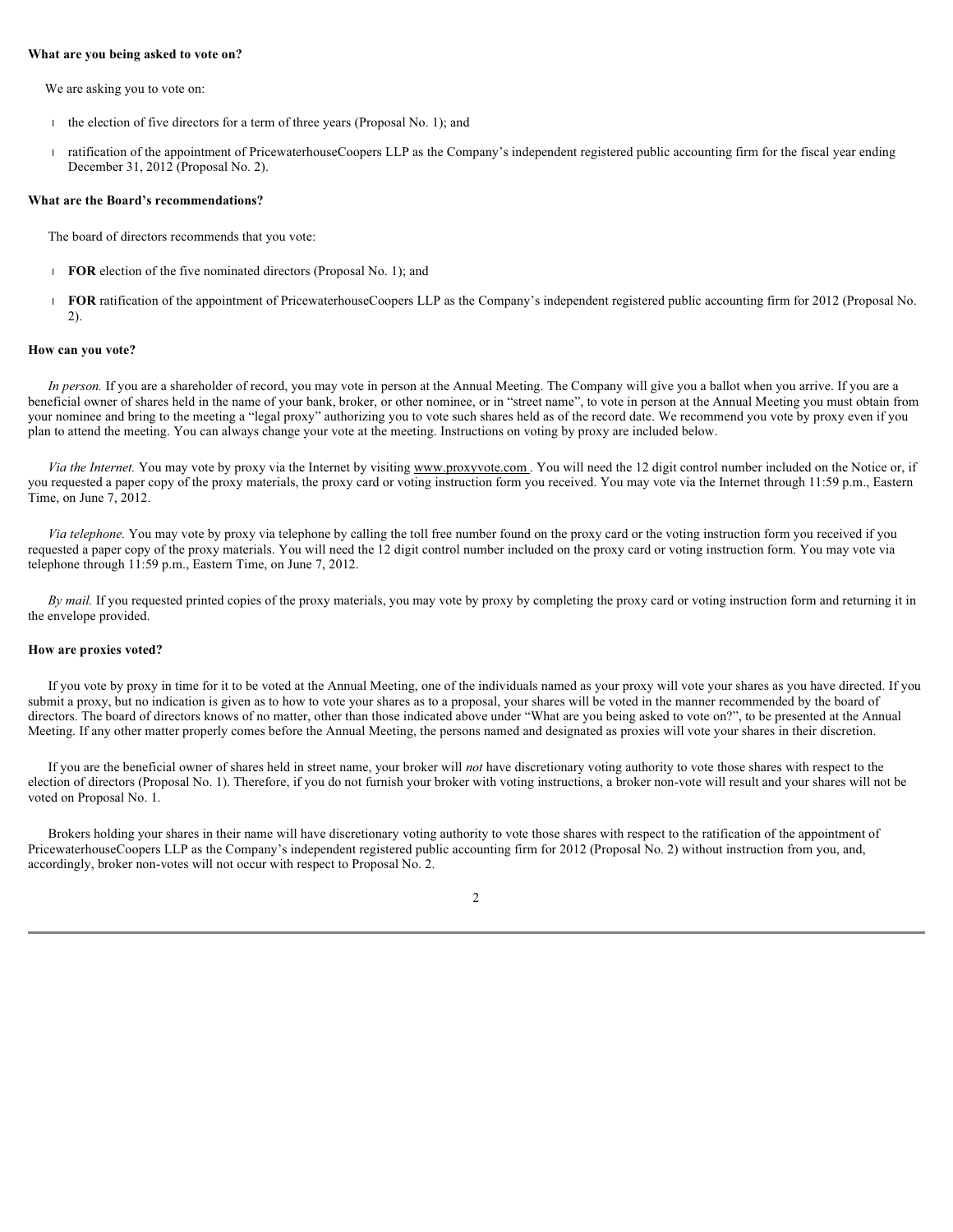#### **If you are a Regeneron employee or former employee, how do you vote shares in the Company Stock Fund in your 401(k) account?**

 If you participate in the Regeneron Pharmaceuticals, Inc. 401(k) Savings Plan, you may provide voting instructions to Capital Bank and Trust Company, the plan's trustee, (1) through the Internet at www.proxyvote.com by 11:59 p.m., Eastern Time, on June 7, 2012, (2) by calling 1-800-690-6903 by 11:59 p.m., Eastern Time, on June 7, 2012, or (3) by returning your completed proxy card by mail. The trustee will vote your shares in accordance with your instructions. If you fail to sign or timely return the proxy voting instructions, whether by mail, by telephone, or over the Internet, the trustee will vote your shares as "WITHHELD" with regard to the election of directors (Proposal No. 1) and "ABSTAIN" with respect to the proposal to ratify the appointment of PricewaterhouseCoopers LLP as the Company's independent registered public accounting firm for 2012 (Proposal No. 2).

#### **Can you change your vote or revoke your proxy?**

 Yes. You may change your vote or revoke your proxy at any time before the proxy is exercised. If you voted by proxy electronically through the Internet or by telephone as described above, you may simply vote again at a later date using the same procedures, in which case the later submitted proxy will be recorded and the earlier vote revoked. If you submitted your proxy by mail, you must (i) file with the Secretary or Assistant Secretary of the Company, at or before the taking of the vote at the Annual Meeting, a written notice of revocation bearing a later date than the proxy you previously submitted or (ii) duly execute a later dated proxy relating to the same shares and deliver it to the Secretary or Assistant Secretary of the Company or other designee before the taking of the vote at the Annual Meeting. Attendance at the Annual Meeting will not have the effect of revoking a proxy unless you give written notice of revocation to the Secretary or Assistant Secretary of the Company before the proxy is exercised or you vote by written ballot at the Annual Meeting. If you hold your shares through a broker, bank, or other nominee in "street name," you will need to contact them or follow the instructions in the voting instruction form used by the firm that holds your shares to revoke your proxy.

#### **What constitutes a quorum?**

 The presence at the Annual Meeting, in person or by proxy, of the holders as of the record date of shares of common stock and Class A stock having a majority of the voting power of all shares of common stock and Class A Stock outstanding on the record date will constitute a quorum for the transaction of business at the Annual Meeting. Shares held as of the record date by holders who are present or represented by proxy at the Annual Meeting but who have abstained from voting or have not voted with respect to some or all of such shares on any proposal to be voted on at the Annual Meeting will be counted as present for purposes of establishing a quorum.

#### **What vote is required to approve each item?**

 The election of directors (Proposal No. 1) will be determined by a plurality of the votes cast in person or by proxy at the Annual Meeting. Approval of the ratification of the appointment of PricewaterhouseCoopers LLP as the Company's independent registered public accounting firm for 2012 (Proposal No. 2) requires the affirmative vote of a majority of the votes cast on the matter in person or by proxy at the Annual Meeting. If any other matter is properly brought before the Annual Meeting, such matter also will be determined by the affirmative vote of a majority of the votes cast in person or by proxy at the Annual Meeting.

#### **What is the effect of abstentions and broker non-votes?**

 Shares represented by proxies which are marked "WITHHELD" with regard to the election of directors (Proposal No. 1) will be excluded entirely from the vote on this proposal and thus will have no effect on the outcome of the vote. Shares represented by proxies which are marked "ABSTAIN" with regard to the ratification of the appointment of PricewaterhouseCoopers LLP as the Company's independent registered public accounting firm for 2012 (Proposal No. 2) will have no effect on the outcome of the vote on that proposal because abstentions do not constitute votes cast. Similarly, broker non-votes that may occur with respect to the election of directors (Proposal No. 1) are not considered votes cast and, therefore, will have no effect on the outcome of the vote on that proposal.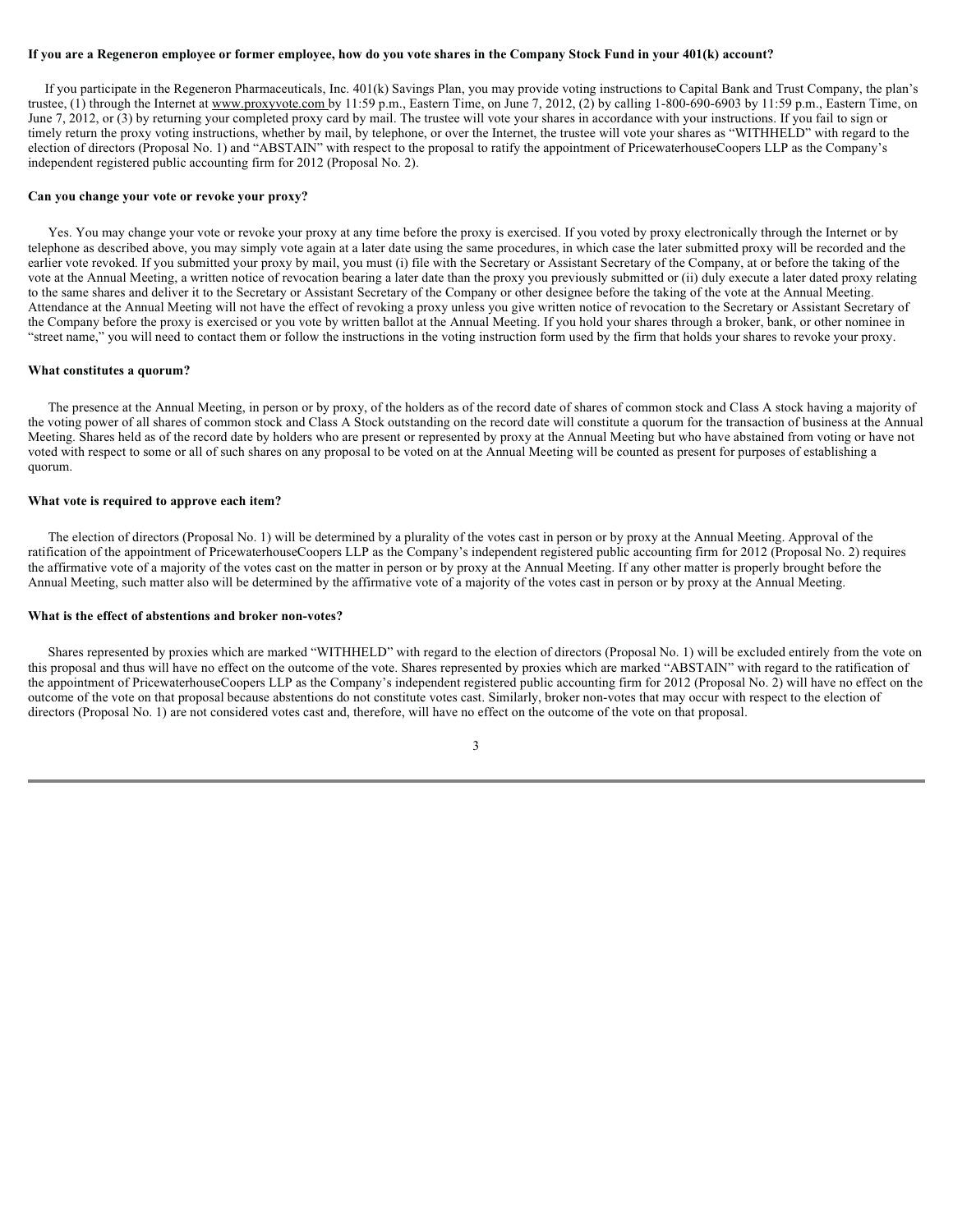#### **PROPOSAL NO. 1: ELECTION OF DIRECTORS**

 Pursuant to the Company's Certificate of Incorporation, the board of directors is divided into three classes, denominated Class I, Class II, and Class III, with members of each class holding office for staggered three-year terms. There are currently four Class III Directors, three Class I Directors, and four Class II Directors. The respective terms of the Class III Directors and Marc Tessier-Lavigne, Ph.D., who was elected a director by the board of directors on November 18, 2011, of the Class I Directors, and of the Class II Directors expire at the 2012 Annual Meeting, the 2013 Annual Meeting, and the 2014 Annual Meeting, respectively (in all cases, subject to the election and qualification of their successors and to their earlier death, resignation, or removal).

 Biographical information is given below, as of April 11, 2012, for each nominee for Class III Director whose current term of office expires at the 2012 Annual Meeting, and for each Class I and Class II Director whose term of office will continue after the 2012 Annual Meeting. None of the corporations or other organizations referred to below with which a director has been or is currently employed or otherwise associated is a parent, subsidiary, or affiliate of the Company. The board of directors, upon the recommendation of the Corporate Governance and Compliance Committee, has nominated for election at the 2012 Annual Meeting Charles A. Baker, Michael S. Brown, M.D., Arthur F. Ryan, George L. Sing, and Marc Tessier-Lavigne, Ph.D. as Class III Directors for a three-year term expiring at the 2015 Annual Meeting. Messrs. Baker, Ryan and Sing and Dr. Brown are presently directors and were previously elected by the shareholders. As described above, Dr. Tessier-Lavigne is also presently a director.

#### **The Board Unanimously Recommends a Vote FOR the Election of Charles A. Baker, Michael S. Brown, M.D., Arthur F. Ryan, George L. Sing, and Marc Tessier-Lavigne, Ph.D. as Class III Directors for a Term Expiring at the 2015 Annual Meeting.**

#### **Nominees for Class III Directors for Election at the 2012 Annual Meeting for a Term Expiring at the 2015 Annual Meeting**



**Charles A. Baker** 

CHARLES A. BAKER, 79, has been a Director of the Company since February 1989. In September 2000, Mr. Baker retired as Chairman, President, and Chief Executive Officer of The Liposome Company, Inc., a biopharmaceutical company, a position he had held since December 1989. During his career, Mr. Baker served in a senior management capacity in various other pharmaceutical companies, including tenures as Group Vice President, Squibb Corporation (now Bristol-Myers Squibb Company) and President, Squibb International, and various senior executive positions at Abbott Laboratories and Pfizer Inc. Mr. Baker is a member of the board of directors of Progenics Pharmaceuticals, Inc., a biopharmaceutical company. Mr. Baker's substantial commercial experience gained from leadership roles at biopharmaceutical and pharmaceutical companies, his extensive industry knowledge, his having overseen the approval, manufacture, and marketing of pharmaceutical products throughout the world and having led a biotechnology company to sustained profitability, and his significant understanding of the Company led to the board's decision to nominate Mr. Baker for reelection to the board.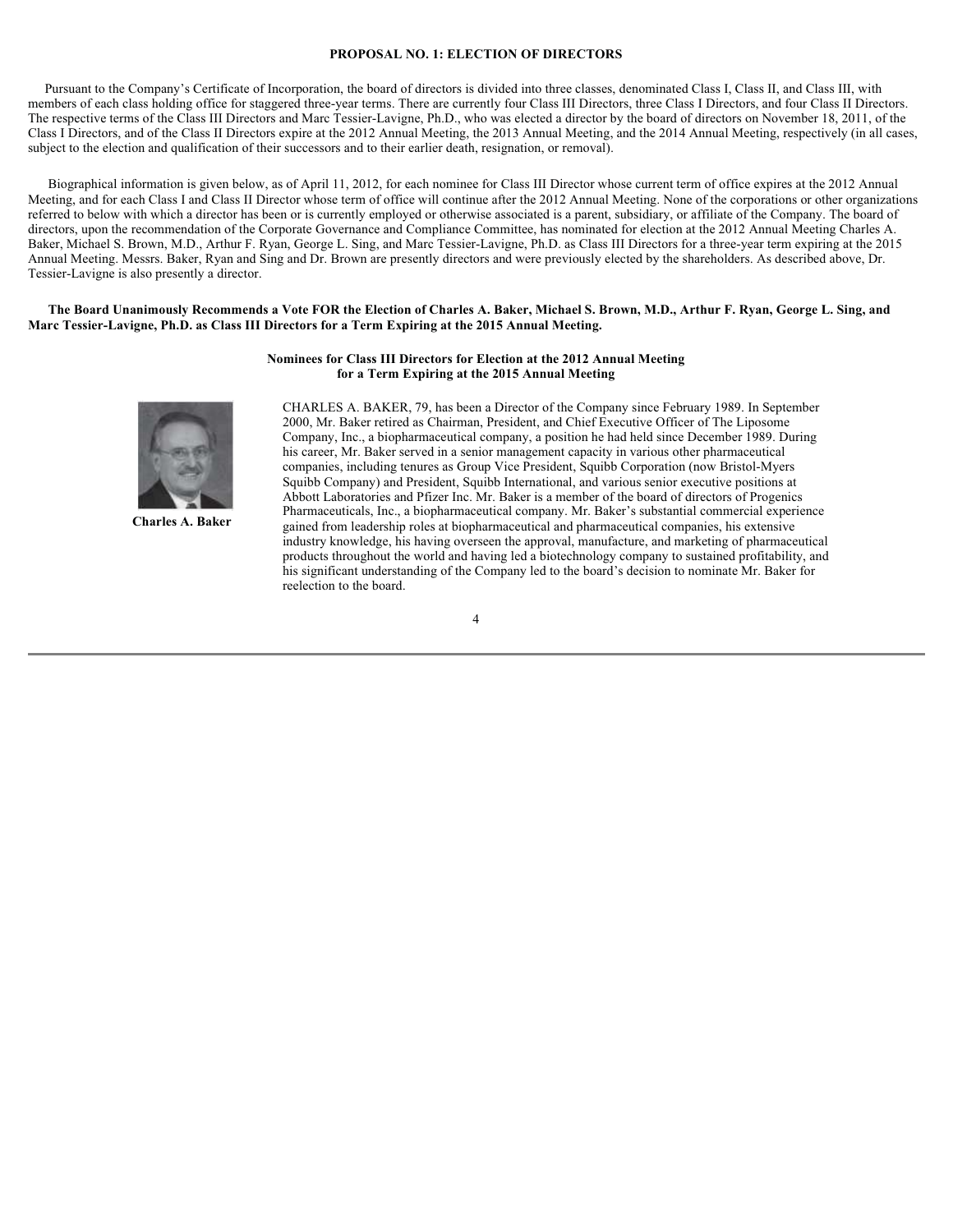

**Michael S. Brown, M.D.** 

MICHAEL S. BROWN, M.D., 70, has been a Director of the Company since June 1991. Dr. Brown holds the Distinguished Chair in Biomedical Sciences, a position he has held since 1989, is a Regental Professor of Molecular Genetics and Internal Medicine, and the Director of the Jonsson Center for Molecular Genetics, at The University of Texas Southwestern Medical Center at Dallas, positions he has held since 1985. Drs. Brown and Goldstein jointly received the Nobel Prize for Physiology or Medicine in 1985. Dr. Brown is a member of the National Academy of Sciences, the Institute of Medicine, and Foreign Member of the Royal Society (London). Dr. Brown is retiring as a member of the board of directors of Pfizer Inc. at its annual meeting of shareholders on April 26, 2012. Dr. Brown's distinguished scientific and academic background, including his receipt of the Nobel Prize for Physiology or Medicine in 1985, and his significant industry experience gained through his service on the board of directors of the Company and of a leading pharmaceutical company, led to the board's decision to nominate Dr. Brown for reelection to the board.



**Arthur F. Ryan** 

ARTHUR F. RYAN, 69, has been a Director of the Company since January 2003. In 2008, Mr. Ryan retired as the Chairman of the Board of Prudential Financial, Inc., one of the largest diversified financial institutions in the world. He served as Chief Executive Officer of Prudential until December 2007. Prior to joining Prudential in December 1994, Mr. Ryan served as President and Chief Operating Officer of Chase Manhattan Bank since 1990. Mr. Ryan managed Chase's worldwide retail bank between 1984 and 1990. Mr. Ryan is a non-executive director of the Royal Bank of Scotland Group plc. Mr. Ryan's substantial leadership experience as a chief executive officer of leading companies in the banking and insurance industries, and his extensive business experience and financial expertise, led to the board's decision to nominate Mr. Ryan for reelection to the board.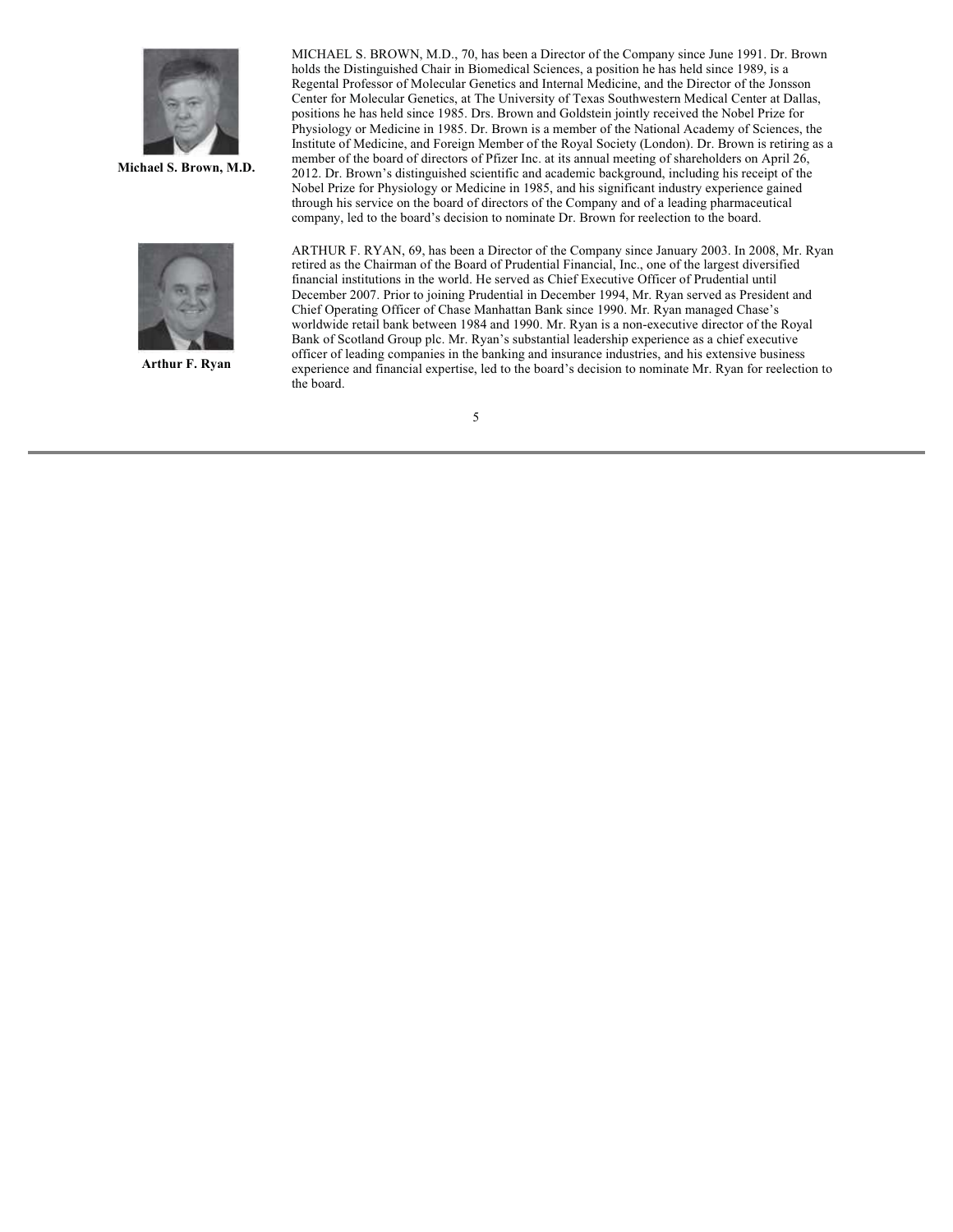

**George L. Sing**



**Marc Tessier-Lavigne, Ph.D.** 

**Leonard S. Schleifer, M.D., Ph.D.** 

GEORGE L. SING, 62, has been a Director of the Company since January 1988. Since 1998, he has been a Managing Director of Lancet Capital, a venture capital investment firm in the healthcare field. Since January 2004, Mr. Sing has served as Chief Executive Officer of Stemnion, Inc., a bio-medical company in the regenerative medicine field. Mr. Sing's extensive healthcare and financial expertise as a healthcare venture capital investor and biomedical company chief executive officer, his executive leadership experience, and his substantial knowledge of the Company, led to the board's decision to nominate Mr. Sing for reelection to the board.

MARC TESSIER-LAVIGNE, Ph.D., 52, has been a Director of the Company since November 2011. Dr. Tessier-Lavigne has been the President of The Rockefeller University since March 2011. Previously, he served as Executive Vice President and Chief Scientific Officer at Genentech, Inc., which he joined in 2003. He was a professor at Stanford University from 2001 to 2003 and at the University of California, San Francisco from 1991 to 2001. Dr. Tessier-Lavigne is a member of the National Academy of Sciences, the Institute of Medicine, and a fellow of the Royal Societies of the United Kingdom and Canada. Dr. Tessier-Lavigne is a member of the Board of Directors of Pfizer Inc. Dr. Tessier-Lavigne's distinguished scientific and academic background, and his significant industry experience, including experience in senior scientific leadership roles at a leading biopharmaceutical company, led to the board's decision to nominate Dr. Tessier-Lavigne for reelection to the board.

#### **Class I Directors Continuing in Office Term Expires at the 2013 Annual Meeting**

LEONARD S. SCHLEIFER, M.D., Ph.D., 59, founded the Company in 1988, has been a Director and its President and Chief Executive Officer since its inception, and served as Chairman of the Board from 1990 through 1994. Dr. Schleifer is a licensed physician and is certified in Neurology by the American Board of Psychiatry and Neurology. With more than 22 years of experience as Chief Executive Officer of the Company, Dr. Schleifer brings to the board an incomparable knowledge of the Company, significant leadership experience, and an in-depth understanding of the complex research, drug development, and business issues facing companies in the biopharmaceutical industry. Dr. Schleifer's significant industry and leadership experience, as well as his extensive knowledge of the Company, led the board to conclude that Dr. Schleifer should serve as a director.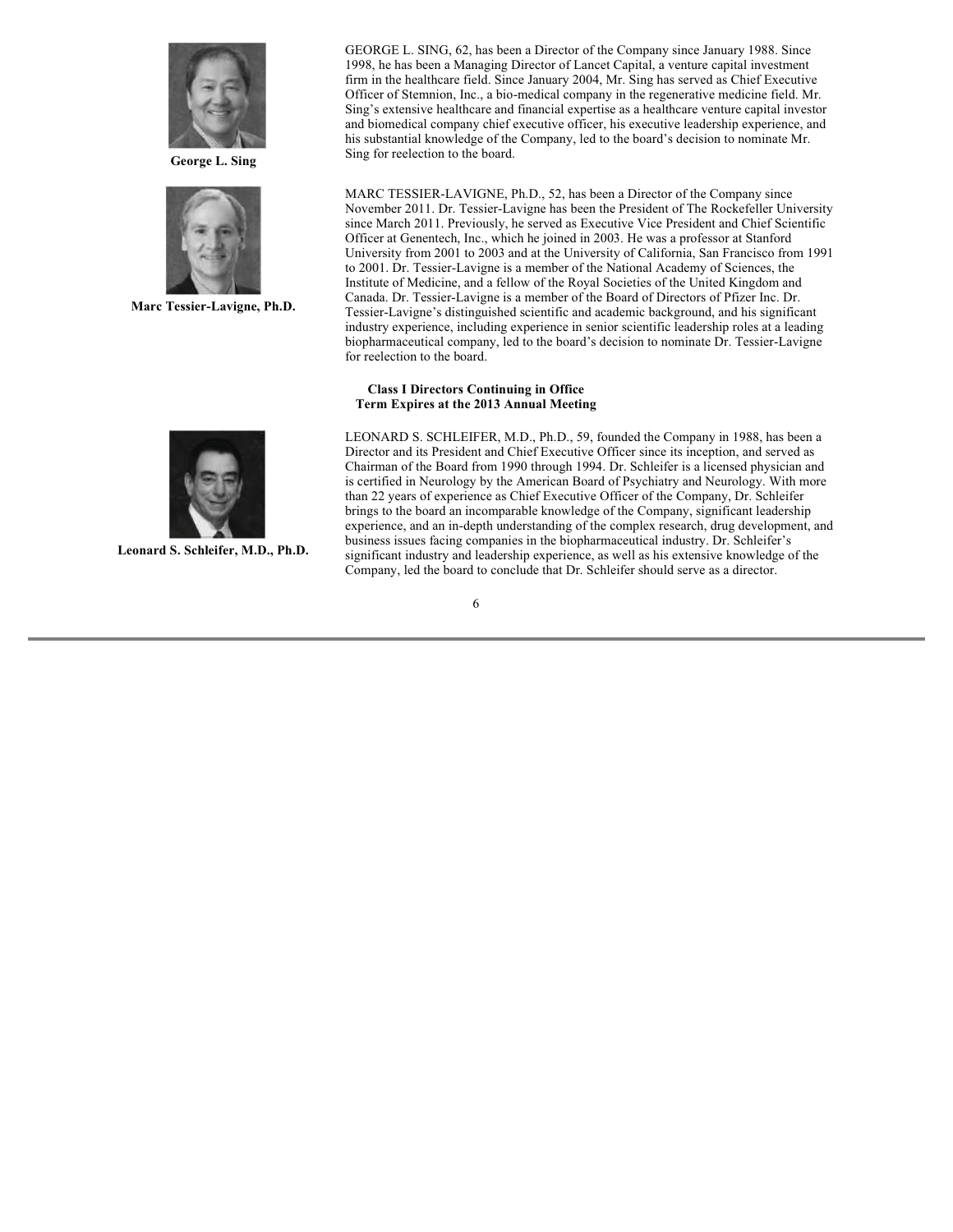

**Eric M. Shooter, Ph.D.** 



**George D. Yancopoulos, M.D., Ph.D.** 

ERIC M. SHOOTER, Ph.D., 87, a co-founder of the Company, has been a non-employee Director since 1988. Dr. Shooter has been a Professor at Stanford University School of Medicine since 1968 and is now a Professor Emeritus. He was the founding Chairman of the Department of Neurobiology at Stanford University School of Medicine in 1975 and served as its Chairman until 1987. Dr. Shooter is a Fellow of the Royal Society of London and a member of the National Academy of Sciences. Dr. Shooter is a respected pioneer and thought leader in the area of neurobiology research who is perhaps best known for discovering the protein known as nerve growth factor, or NGF. Dr. Shooter's extensive research experience and his distinguished scientific and academic background led the board to conclude that Dr. Shooter should serve as a director.

GEORGE D. YANCOPOULOS, M.D., Ph.D., 52, has been Executive Vice President, Chief Scientific Officer, and President, Regeneron Research Laboratories, since December 2000 and a Director since 2001. Prior to that date, he was Senior Vice President, Research, a position he held since June 1997, and Chief Scientific Officer, a position he held since January 1998. Dr. Yancopoulos was Vice President, Discovery from January 1992 until June 1997, Head of Discovery from January 1991 to January 1992, and Senior Staff Scientist from March 1989 to January 1991. Dr. Yancopoulos is a member of the National Academy of Sciences. As one of the few members of the National Academy of Sciences from industry and as an author of a substantial number of scientific publications, Dr. Yancopoulos has a distinguished record of scientific expertise. Dr. Yancopoulos also brings to the board his experience in leading and managing a complex research and development organization and his in-depth knowledge of the Company's technologies and research and development programs. Dr. Yancopoulos' significant industry and scientific experience, as well as his extensive knowledge of the Company, led the board to conclude that Dr. Yancopoulos should serve as a director.

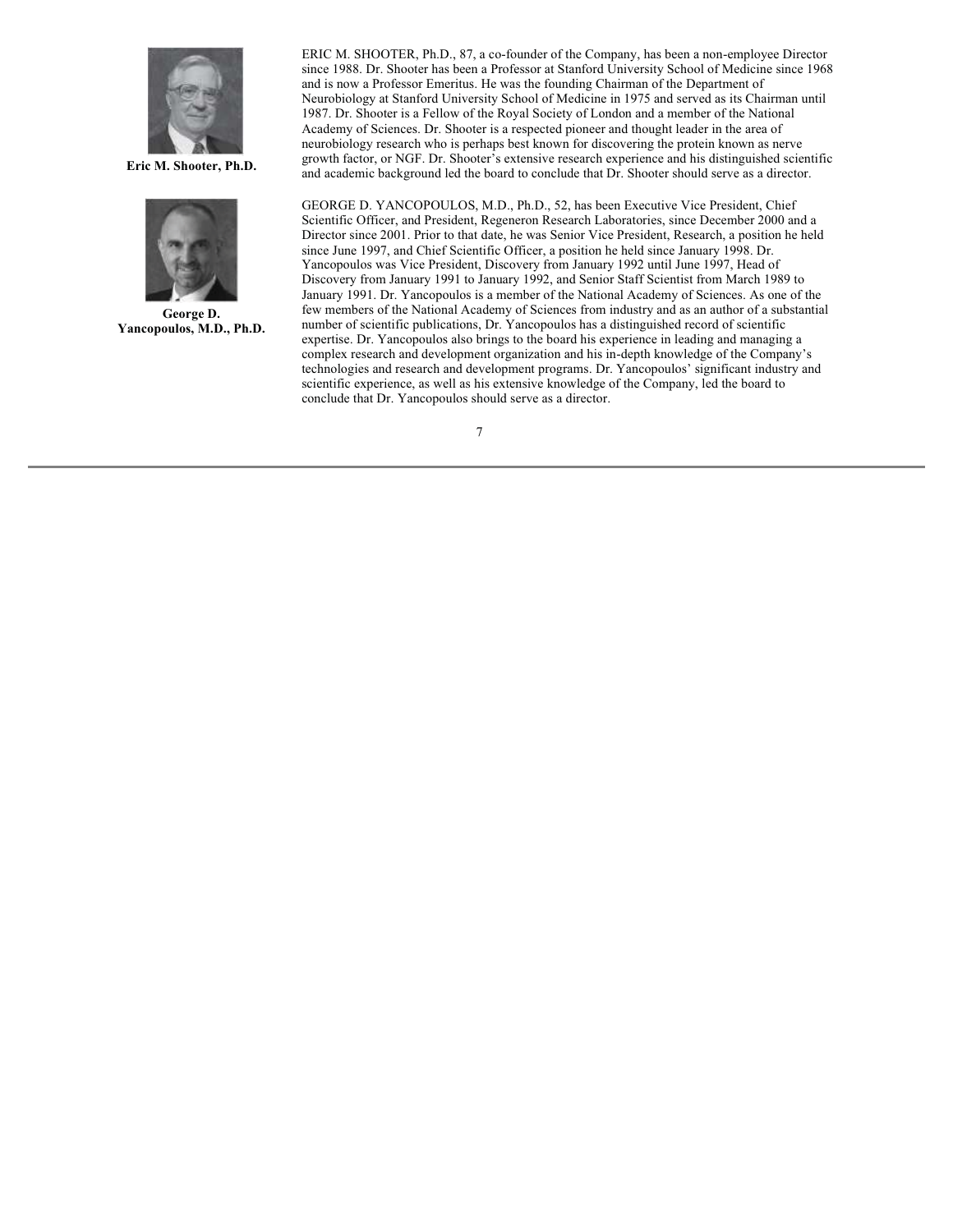

**Alfred G. Gilman, M.D., Ph.D.** 



**Joseph L. Goldstein, M.D.** 

#### **Class II Directors Continuing in Office Term Expires at the 2014 Annual Meeting**

ALFRED G. GILMAN, M.D., Ph.D., 70, a co-founder of the Company, has been a nonemployee Director of the Company since July 1990. Dr. Gilman is the chief scientific officer of the Cancer Prevention and Research Institute of Texas and Regental Professor of Pharmacology Emeritus at The University of Texas Southwestern Medical Center at Dallas. He previously served as executive vice president for academic affairs and provost of The University of Texas Southwestern Medical Center at Dallas, dean of The University of Texas Southwestern Medical School, and professor of pharmacology at The University of Texas Southwestern Medical Center. Dr. Gilman is a member of the National Academy of Sciences, and he received the Nobel Prize for Physiology or Medicine in 1994. Dr. Gilman is a member of the Board of Directors of Eli Lilly & Company. Dr. Gilman's distinguished scientific and academic background, including his receipt of the Nobel Prize for Physiology or Medicine in 1994, and his leadership positions at the Cancer Prevention and Research Institute of Texas, The University of Texas Southwestern Medical Center at Dallas, and The University of Texas Southwestern Medical School, together with his extensive experience as a director of the Company and of a leading pharmaceutical company, led the board to conclude that Dr. Gilman should serve as a director.

JOSEPH L. GOLDSTEIN, M.D., 71, has been a Director of the Company since June 1991. Dr. Goldstein has been a Professor of Molecular Genetics and Internal Medicine and the Chairman of the Department of Molecular Genetics at The University of Texas Southwestern Medical Center at Dallas since 1977. Dr. Goldstein is a member of the National Academy of Sciences, the Institute of Medicine, and the Royal Society (London). He also serves on the Boards of Trustees of The Rockefeller University and the Howard Hughes Medical Institute. Drs. Goldstein and Brown jointly received the Nobel Prize for Physiology or Medicine in 1985. Dr. Goldstein's extensive research experience, his distinguished scientific and academic credentials, including his receipt of the Nobel Prize for Physiology or Medicine in 1985, and his substantial understanding of the Company gained through his service as a director since 1991, led the board to conclude that Dr. Goldstein should serve as a director.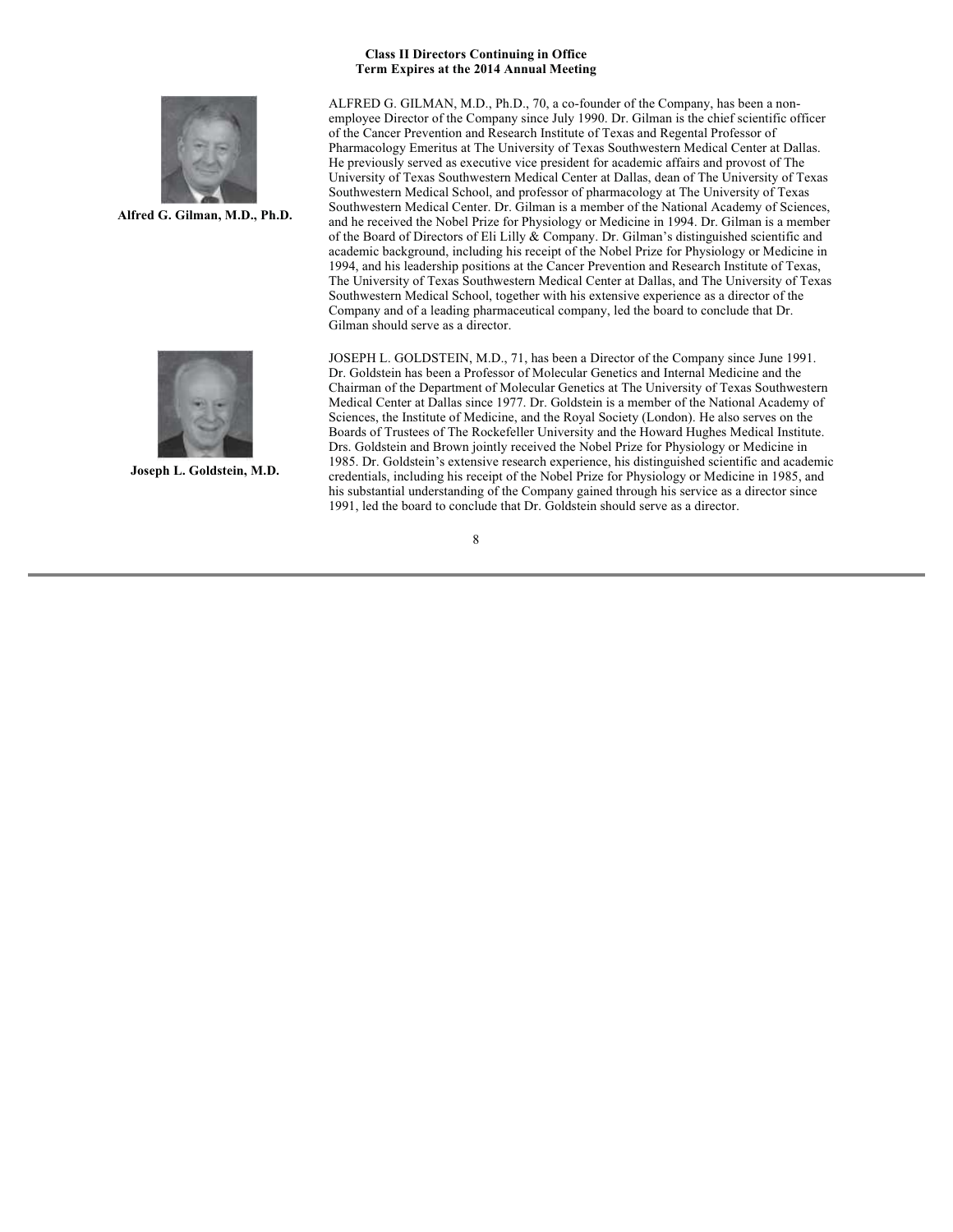

**Christine A. Poon** 

CHRISTINE A. POON, 59, has been a director of the Company since November 2010. Ms. Poon is Dean and holds the John W. Berry, Sr. Chair in Business at The Max M. Fisher College of Business at The Ohio State University, a position she has held since 2009. Prior to joining Fisher, Ms. Poon spent eight years at Johnson & Johnson, most recently as vice chairman and worldwide chairman of pharmaceuticals. At Johnson & Johnson, she served on the company's board of directors and executive committee and was responsible for managing the pharmaceutical businesses of the company. Prior to joining Johnson & Johnson, Ms. Poon spent 15 years at Bristol-Myers Squibb Company, a pharmaceutical company, where she held senior leadership positions including president of international medicines and president of medical devices. Ms. Poon serves on the board of directors of Prudential Financial, Inc. and the Supervisory Board of Royal Philips Electronics. Ms. Poon's extensive expertise in domestic and international business operations, including sales and marketing and commercial operations, and her deep strategic and operational knowledge of the pharmaceutical industry, led the board to conclude that Ms. Poon should serve as a director.



**P. Roy Vagelos, M.D.** 

P. ROY VAGELOS, M.D., 82, has been Chairman of the Board of the Company since January 1995. Prior to joining Regeneron, Dr. Vagelos was Chairman of the Board and Chief Executive Officer of Merck & Co., Inc., a global pharmaceutical company. He joined Merck in 1975, became a director in 1984, President and Chief Executive Officer in 1985, and Chairman in 1986. Dr. Vagelos retired from all positions with Merck in 1994. Dr. Vagelos served on the board of directors of Theravance, Inc. through April 2010. During his tenure as Chairman of the Company and previously as Chairman and Chief Executive Officer of Merck, Dr. Vagelos developed an extensive understanding of the complex business, operational, scientific, regulatory, and commercial issues facing the pharmaceutical industry. Dr. Vagelos's tenure and experience with the Company and Merck, his extensive knowledge of the pharmaceutical industry, his substantial leadership experience, and his significant understanding of the Company led the board to conclude that Dr. Vagelos should serve as a director.

#### **CORPORATE GOVERNANCE**

#### **Procedures Relating to Nominees**

 The Corporate Governance and Compliance Committee will consider a nominee for election to the board of directors recommended by a shareholder of record, if the shareholder submits the nomination in compliance with the requirements of our by-laws and the Guidelines Regarding Director Nominations, which are available on our website at www.regeneron.com under the "Corporate Governance" heading on the "Company" page.

 In considering potential candidates for the board of directors, the Corporate Governance and Compliance Committee considers factors such as whether or not a potential candidate: (1) possesses relevant expertise; (2) brings skills and experience complementary to those of the other members of the board; (3) has sufficient time to devote to the affairs of the Company; (4) has demonstrated excellence in his or her field; (5) has the ability to

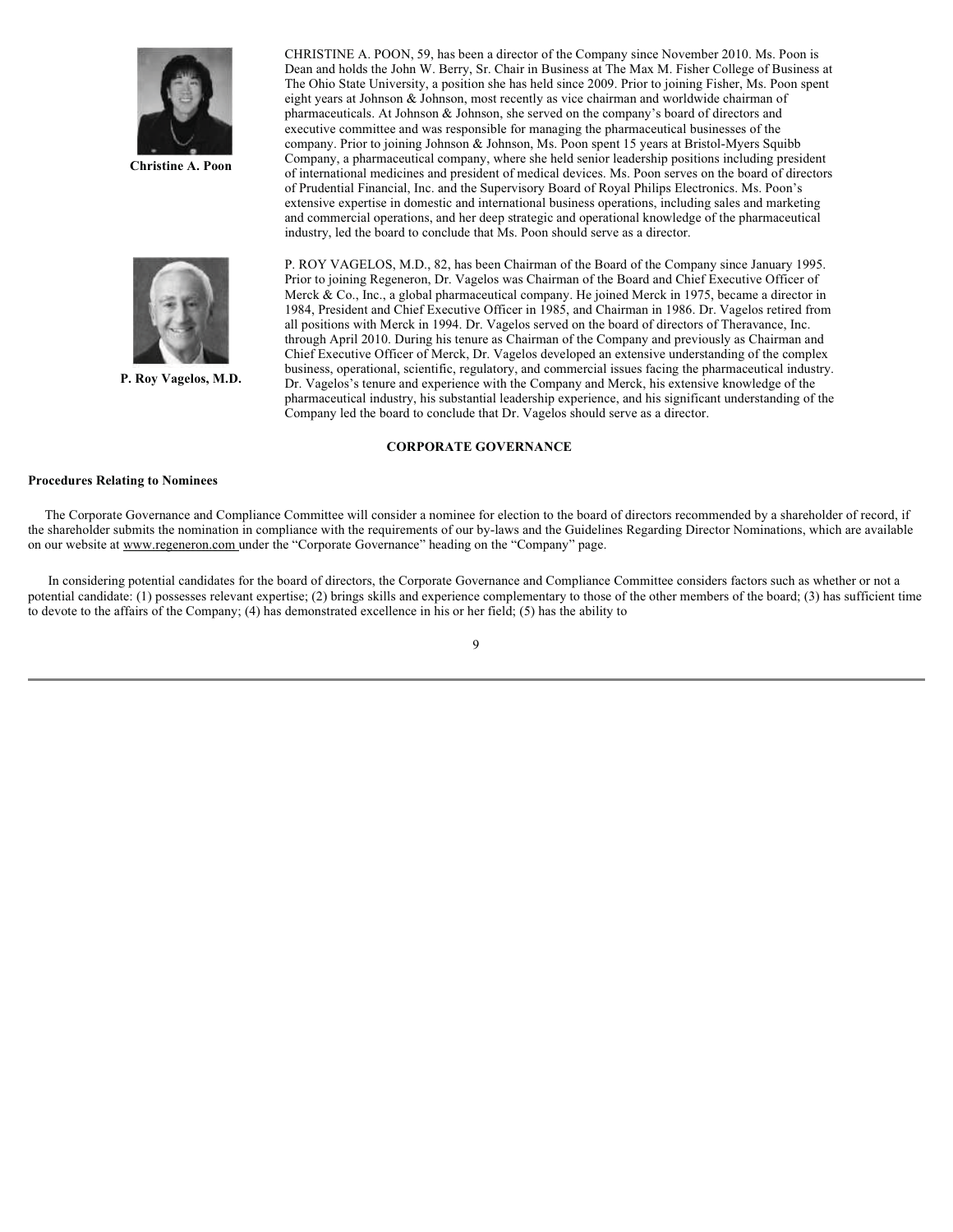exercise sound business judgment; (6) has the commitment to rigorously represent the long-term interests of the Company's shareholders; (7) possesses a diverse background and experience, including with respect to race, age, and gender; and (8) such other factors as the Corporate Governance and Compliance Committee may determine from time to time.

 Candidates for director are reviewed in the context of the current composition of the board of directors, the operating requirements of the Company, and the longterm interests of shareholders. In conducting the assessment, the Committee considers the individual's independence, experience, skills, background, and diversity, including with respect to race, age, and gender, along with such other factors as it deems appropriate, given the current needs of the board and the Company to maintain a balance of knowledge, experience, and capabilities. When recommending a slate of director nominees each year, the Corporate Governance and Compliance Committee reviews the current composition of the board of directors in order to recommend a slate of directors who, with the continuing directors, will provide the board with the requisite diversity of skills, expertise, experience, and viewpoints necessary to effectively fulfill its duties and responsibilities.

 In the case of an incumbent director whose term of office is set to expire, the Corporate Governance and Compliance Committee reviews such director's overall service to the Company during the director's term and also considers the director's interest in continuing as a member of the board. In the case of a new director candidate, the Corporate Governance and Compliance Committee also reviews whether the nominee is "independent," based on applicable listing standards of the NASDAQ Stock Market LLC and applicable SEC and New York State rules and regulations, if necessary.

 The Corporate Governance and Compliance Committee may employ a variety of methods for identifying and evaluating nominees for the board of directors. The Corporate Governance and Compliance Committee may consider candidates recommended by other directors, management, search firms, shareholders, or other sources. When conducting searches for new directors, the Corporate Governance and Compliance Committee will take reasonable steps to include diverse candidates in the pool of nominees and any search firm will affirmatively be instructed to seek to include diverse candidates. Candidates recommended by shareholders will be evaluated on the same basis as candidates recommended by our directors or management or by third party search firms or other sources. Candidates may be evaluated at regular or special meetings of the Corporate Governance and Compliance Committee.

#### **Shareholder Communications with Directors**

 The Company has established a process for shareholders to send communications to the members of the board of directors. Shareholders may send such communications by mail addressed to the full board, a specific member or members of the board, or a particular committee of the board, at 777 Old Saw Mill River Road, Tarrytown, New York 10591, Attention: Corporate Secretary. All such communications will be opened by our Corporate Secretary or Assistant Secretary for the sole purpose of determining whether the contents represent a message to our directors. Any contents that are not in the nature of advertising, promotions of a product or service, or patently offensive material will be forwarded promptly to the addressee. In the case of communications to the board or any individual director or group or committee of directors, the Corporate Secretary or Assistant Secretary will make sufficient copies of the contents to send to such director or each director who is a member of the group or committee to which the envelope is addressed.

#### **Board Committees**

 The board has a standing Audit Committee established in accordance with Section 3(a)(58)(A) of the Securities Exchange Act of 1934, as amended, a Compensation Committee, and a Corporate Governance and Compliance Committee, each of which is comprised entirely of independent directors. The Corporate Governance and Compliance Committee is responsible for reviewing and recommending for the board's selection candidates to serve on our board of directors and for overseeing all aspects of the Company's compliance program other than financial compliance. The board also has a standing Technology Committee. The board has adopted charters for the Audit Committee, Compensation Committee, Corporate Governance and Compliance Committee, and Technology Committee, current copies of which are available on our website at www.regeneron.com under the "Corporate Governance" heading on the "Company" page.

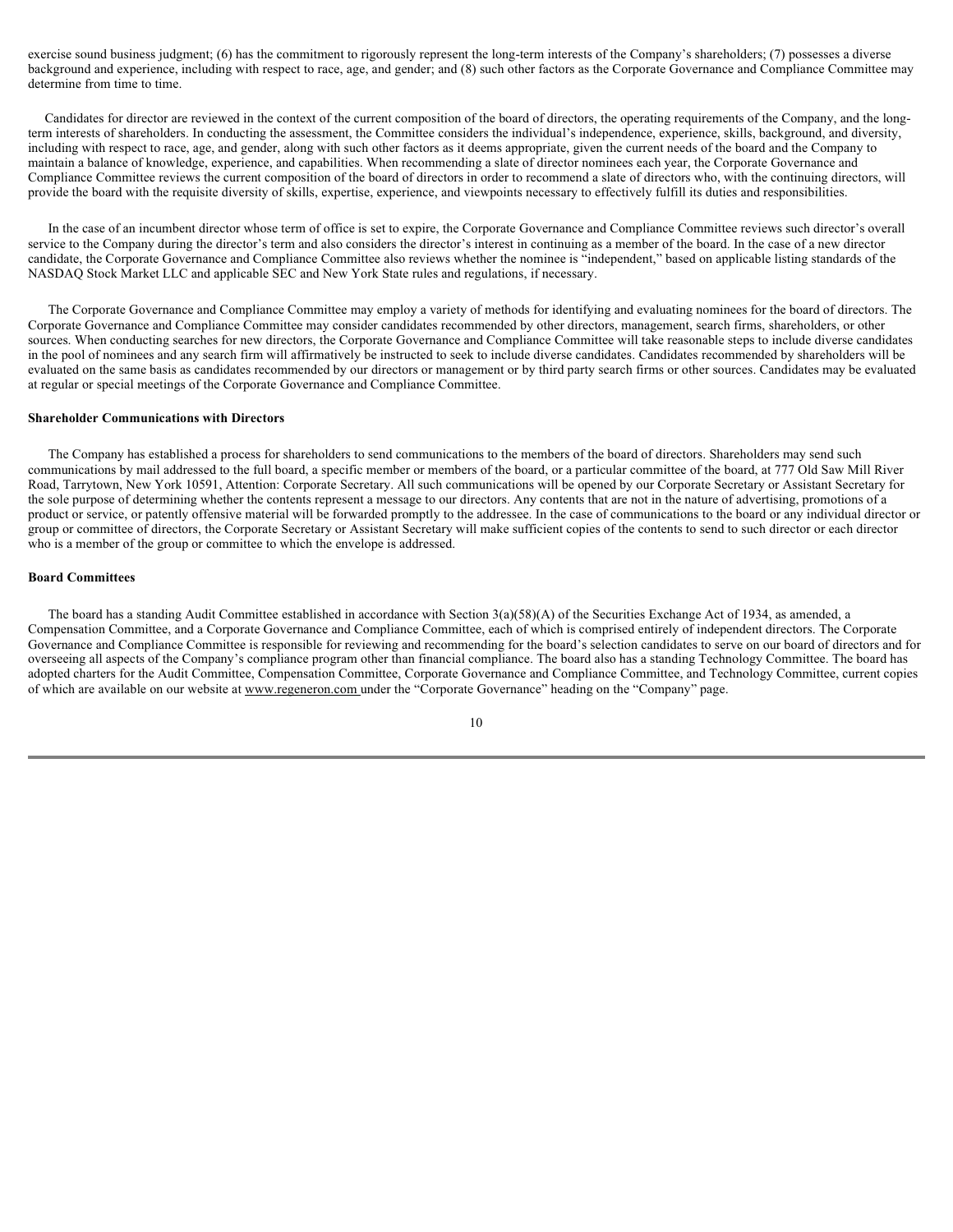We show below information on the membership, key functions, and number of meetings of each board committee during 2011. In January 2012, Dr. Tessier-Lavigne joined the Compensation Committee and the Technology Committee. There were no changes in committee membership in 2011.

|                                                                |                                                                                                                                                                                                                                                                                                                   | Number of       |
|----------------------------------------------------------------|-------------------------------------------------------------------------------------------------------------------------------------------------------------------------------------------------------------------------------------------------------------------------------------------------------------------|-----------------|
|                                                                |                                                                                                                                                                                                                                                                                                                   | <b>Meetings</b> |
| <b>Name of Committee and Members</b>                           | <b>Key Functions of the Committee</b>                                                                                                                                                                                                                                                                             | Held in 2011    |
| <b>AUDIT</b>                                                   |                                                                                                                                                                                                                                                                                                                   |                 |
|                                                                |                                                                                                                                                                                                                                                                                                                   |                 |
| George L. Sing, Chairman<br>Charles A. Baker<br>Arthur F. Ryan | Select the independent registered public accounting firm, review and approve its engagement letter, and monitor its independence and<br>performance.                                                                                                                                                              | 9               |
|                                                                | Review the overall scope and plans for the annual audit by the independent registered public accounting firm.                                                                                                                                                                                                     |                 |
|                                                                | Approve performance of non-audit services by the independent registered public accounting firm and evaluate the performance and<br>independence of the independent registered public accounting firm.                                                                                                             |                 |
|                                                                | Review and approve the Company's periodic financial statements and the results of the year-end audit.                                                                                                                                                                                                             |                 |
|                                                                | Review and discuss the adequacy and effectiveness of the Company's accounting and internal control policies and procedures.                                                                                                                                                                                       |                 |
|                                                                | Evaluate the internal audit process for establishing the annual audit plan; review and approve the appointment and replacement of the<br>Company's Chief Audit Executive, if applicable, and any outside entities providing internal audit services and evaluate their<br>performance on an annual basis.         |                 |
|                                                                | Review the independent registered public accounting firm's recommendations concerning the Company's financial practices and<br>procedures.                                                                                                                                                                        |                 |
|                                                                | Establish procedures for the receipt, retention, and treatment of complaints received by the Company regarding accounting, internal<br>accounting controls, or auditing matters and for the confidential, anonymous submission by employees of concerns regarding<br>questionable accounting or auditing matters. |                 |
|                                                                | Review and approve any related person transaction.                                                                                                                                                                                                                                                                |                 |
|                                                                | Prepare an annual report of the Audit Committee for inclusion in the proxy statement and annually evaluate the Audit Committee<br>Charter.                                                                                                                                                                        |                 |
|                                                                | Oversee the Company's risk management program.                                                                                                                                                                                                                                                                    |                 |
|                                                                | Discuss with management the Company's major financial risk exposures and the steps management has taken to monitor and control<br>such exposures.                                                                                                                                                                 |                 |
|                                                                |                                                                                                                                                                                                                                                                                                                   |                 |
| <b>COMPENSATION</b>                                            |                                                                                                                                                                                                                                                                                                                   |                 |
| Arthur F. Ryan, Chairman<br>Charles A. Baker                   | Evaluate the performance of the Chief Executive Officer and other executive officers of the Company and, subject to obtaining prior                                                                                                                                                                               | 11              |

| Charles A. Baker<br>Joseph L. Goldstein, M.D.<br>Christine A. Poon<br>George L. Sing | Evaluate the performance of the Chief Executive Officer and other executive officers of the Company and, subject to obtaining prior<br>approval of the Chief Executive Officer's compensation by the non-employee members of the board of directors, approve<br>compensation for such employees. |
|--------------------------------------------------------------------------------------|--------------------------------------------------------------------------------------------------------------------------------------------------------------------------------------------------------------------------------------------------------------------------------------------------|
| Marc Tessier-Lavigne, Ph.D.                                                          | Approve the total compensation budget for all Company employees.                                                                                                                                                                                                                                 |
|                                                                                      | Oversee the Company's compensation and benefit philosophy and programs generally.                                                                                                                                                                                                                |
|                                                                                      | Prepare an annual report of the Compensation Committee for inclusion in the proxy statement.                                                                                                                                                                                                     |
|                                                                                      | Review and approve the Compensation Discussion and Analysis to be included in the Company's proxy statement.                                                                                                                                                                                     |
|                                                                                      |                                                                                                                                                                                                                                                                                                  |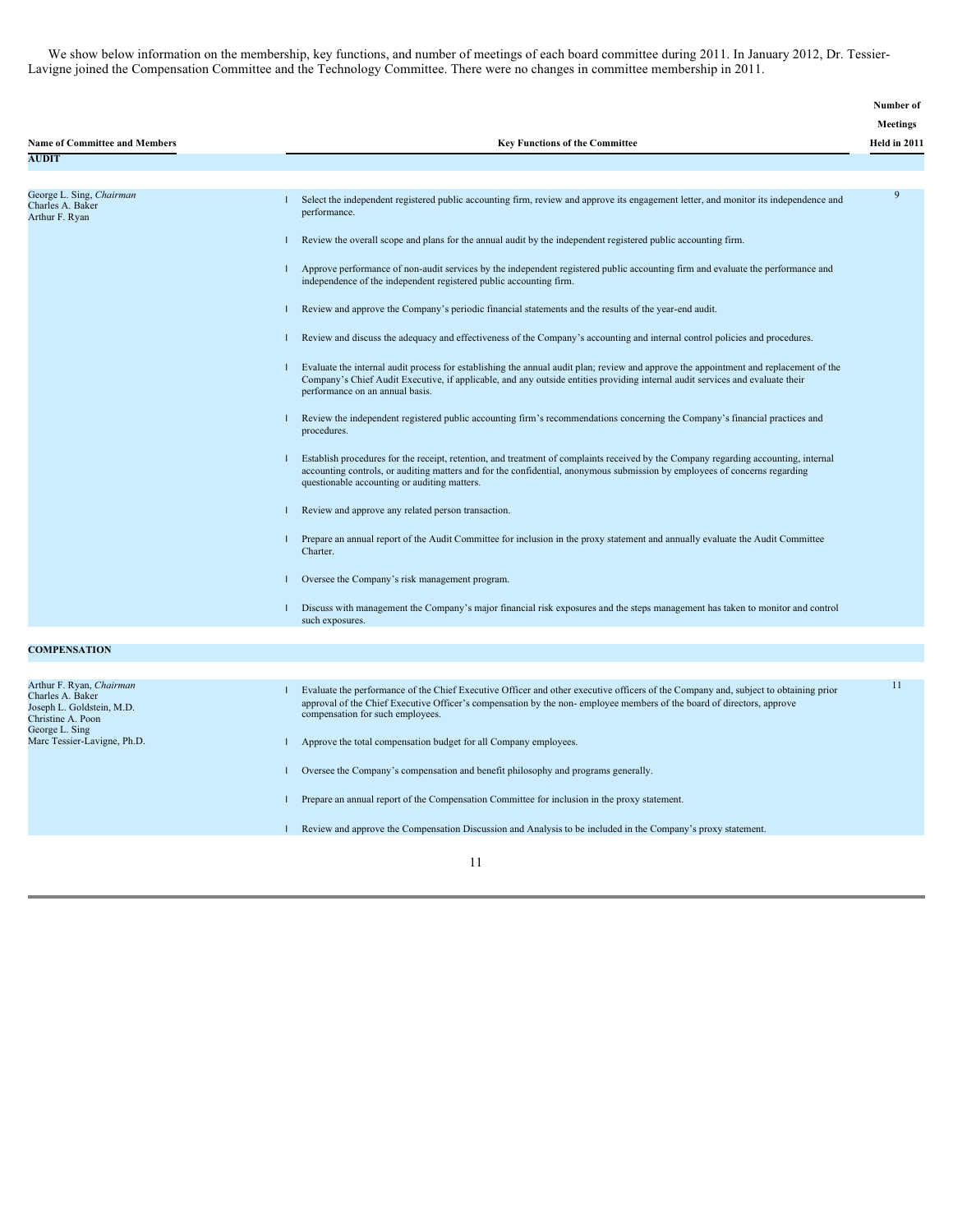**Number of** 

|                                                                                                                                                                                 |                                                                                                                                                                                                                                                                                                                                                                                                                                                               | <b>Meetings</b> |
|---------------------------------------------------------------------------------------------------------------------------------------------------------------------------------|---------------------------------------------------------------------------------------------------------------------------------------------------------------------------------------------------------------------------------------------------------------------------------------------------------------------------------------------------------------------------------------------------------------------------------------------------------------|-----------------|
| <b>Name of Committee and Members</b>                                                                                                                                            | <b>Key Functions of the Committee</b>                                                                                                                                                                                                                                                                                                                                                                                                                         | Held in 2011    |
| <b>CORPORATE GOVERNANCE</b><br><b>AND COMPLIANCE</b>                                                                                                                            |                                                                                                                                                                                                                                                                                                                                                                                                                                                               |                 |
| Alfred G. Gilman, M.D., Ph.D., Chairman<br>Michael S. Brown, M.D.<br>Christine A. Poon<br>Arthur F. Ryan                                                                        | Identify qualified individuals to become members of the board and recommend such candidates to the board.<br>Assess the functioning of the board and its committees and make recommendations to the board concerning the appropriate size,<br>function, and needs of the board.<br>Make recommendations to the board regarding non-employee director compensation.<br>Make recommendations to the board regarding corporate governance matters and practices. | 5               |
|                                                                                                                                                                                 | Oversee all aspects of the Company's comprehensive compliance program other than financial compliance.                                                                                                                                                                                                                                                                                                                                                        |                 |
| <b>TECHNOLOGY</b>                                                                                                                                                               |                                                                                                                                                                                                                                                                                                                                                                                                                                                               |                 |
| Michael S. Brown, M.D., Chairman<br>Alfred G. Gilman, M.D., Ph.D.<br>Joseph L. Goldstein, M.D.<br>Eric M. Shooter, Ph.D.<br>Marc Tessier-Lavigne, Ph.D.<br>P. Roy Vagelos, M.D. | Review and evaluate the Company's research and clinical development programs, plans, and policies.                                                                                                                                                                                                                                                                                                                                                            |                 |

#### *\* Ex Officio Member*

\_\_\_\_\_\_\_\_\_\_\_\_\_\_\_\_\_\_\_\_

Leonard S. Schleifer, M.D., Ph.D.\* George D. Yancopoulos, M.D., Ph.D.\*

#### **Code of Ethics**

 The board of directors has adopted a code of business conduct and ethics that applies to all of our employees, officers, and directors. You can find links to this code on our website at www.regeneron.com under the "Corporate Governance" heading on the "Company" page. We may satisfy the disclosure requirement under Item 5.05 of Form 8-K regarding an amendment to, or a waiver from, a provision of our code of business conduct and ethics that applies to our principal executive officer, principal financial officer, principal accounting officer, or controller, or persons performing similar functions, by posting such information on our website where it is accessible through the same link noted above.

#### **Director Independence**

 The board of directors has determined that each of the following directors is independent as defined in the listing standards of The NASDAQ Stock Market LLC: Charles A. Baker, Michael S. Brown, M.D., Alfred G. Gilman, M.D., Ph.D., Joseph L. Goldstein, M.D., Christine A. Poon, Arthur F. Ryan, Eric M. Shooter, Ph.D., George L. Sing, and Marc Tessier-Lavigne, Ph.D. The board conducts executive sessions of independent directors following each regularly scheduled board meeting.

 The board of directors has determined that each of the current members of the Audit Committee, Messrs. Baker, Ryan, and Sing, is an "audit committee financial expert" as that term is defined in Item  $407(d)(5)(ii)$  of Regulation S-K under the Securities Exchange Act of 1934, as amended, meets the required standards for independence set forth in Rule 10A-3(b)(1) under the Securities Exchange Act of 1934, as amended, and is independent as defined for audit committee members in the listing standards of The NASDAQ Stock Market LLC.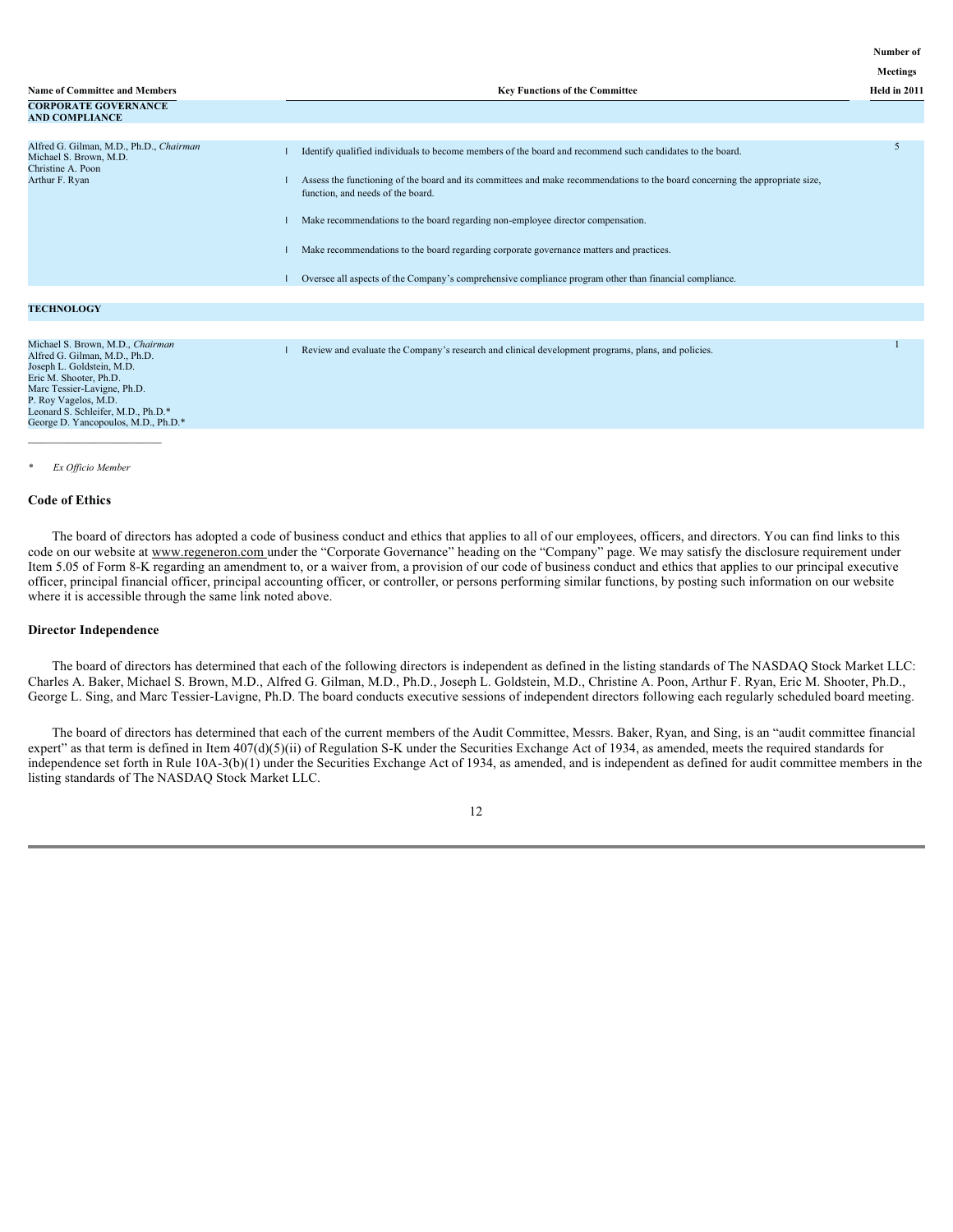#### **Board Leadership and Role in Risk Oversight**

 The board of directors recognizes that one of its key responsibilities is to establish and evaluate an appropriate leadership structure for the board so as to provide effective oversight of management. Since 1995, the board has separated the roles of the Chief Executive Officer and the Chairman of the Board, with Dr. Vagelos serving as Chairman and Dr. Schleifer serving as President and Chief Executive Officer. Dr. Vagelos' extensive leadership experience, his business acumen, and his deep understanding of the healthcare industry have made him an invaluable resource to both the board and Dr. Schleifer. The board has determined that this leadership structure is appropriate for the Company at this time.

The board executes its oversight responsibility for risk management directly and through its Committees, as follows:

- l The Audit Committee oversees the Company's risk management program. The Company's Chief Audit Executive, who reports independently to the Committee, facilitates the risk management program. Audit Committee meetings include discussions of specific risk areas throughout the year, as well as semiannual reports from the Chief Audit Executive on the Company's enterprise risk profile.
- l The Compensation, Corporate Governance and Compliance, and Technology Committees oversee risks associated with their respective areas of responsibility. As part of its overall review of the Company's compensation policies and practices, the Compensation Committee generally considers the risks associated with these policies and practices. The Corporate Governance and Compliance Committee oversees all aspects of the Company's comprehensive compliance program other than financial compliance and considers legal and regulatory compliance risks. The Technology Committee considers risks associated with our research and development programs.
- l The board is kept abreast of its Committees' risk oversight and other activities via reports of the Committee chairmen to the full board at regular board meetings. The board considers specific risk topics, including risks associated with our strategic plan, our finances, and our development activities. In addition, the board receives detailed regular reports from members of our senior management that include discussions of the risks and exposures involved in their respective areas of responsibility. Further, the board is routinely informed by the appropriate members of senior management of developments internal and external to the Company that could affect our risk profile.

#### **Board Meetings and Attendance of Directors**

 The board held five regular meetings and two special meetings in 2011. All directors attended more than 75% of the total number of meetings of the board and committees of the board on which they served. Board members are expected to attend the Company's Annual Meeting of Shareholders absent a pressing reason, although the Company has no formal policy on the matter. All of the directors attended our 2011 Annual Meeting of Shareholders.

#### **Compensation of Directors**

 The Corporate Governance and Compliance Committee makes recommendations to the board of directors regarding, and the board of directors determines, the compensation of non-employee directors. The Corporate Governance and Compliance Committee evaluates the appropriate level and form of compensation for nonemployee directors at least annually and recommends changes to the board of directors when appropriate. Directors who are Company employees receive no additional compensation for serving on our board of directors or its committees. In determining compensation recommendations for the non-employee directors, the Corporate Governance and Compliance Committee considers the qualifications, expertise, and demands on our directors and benchmarks the Company's practices against similar companies in the biotechnology industry.

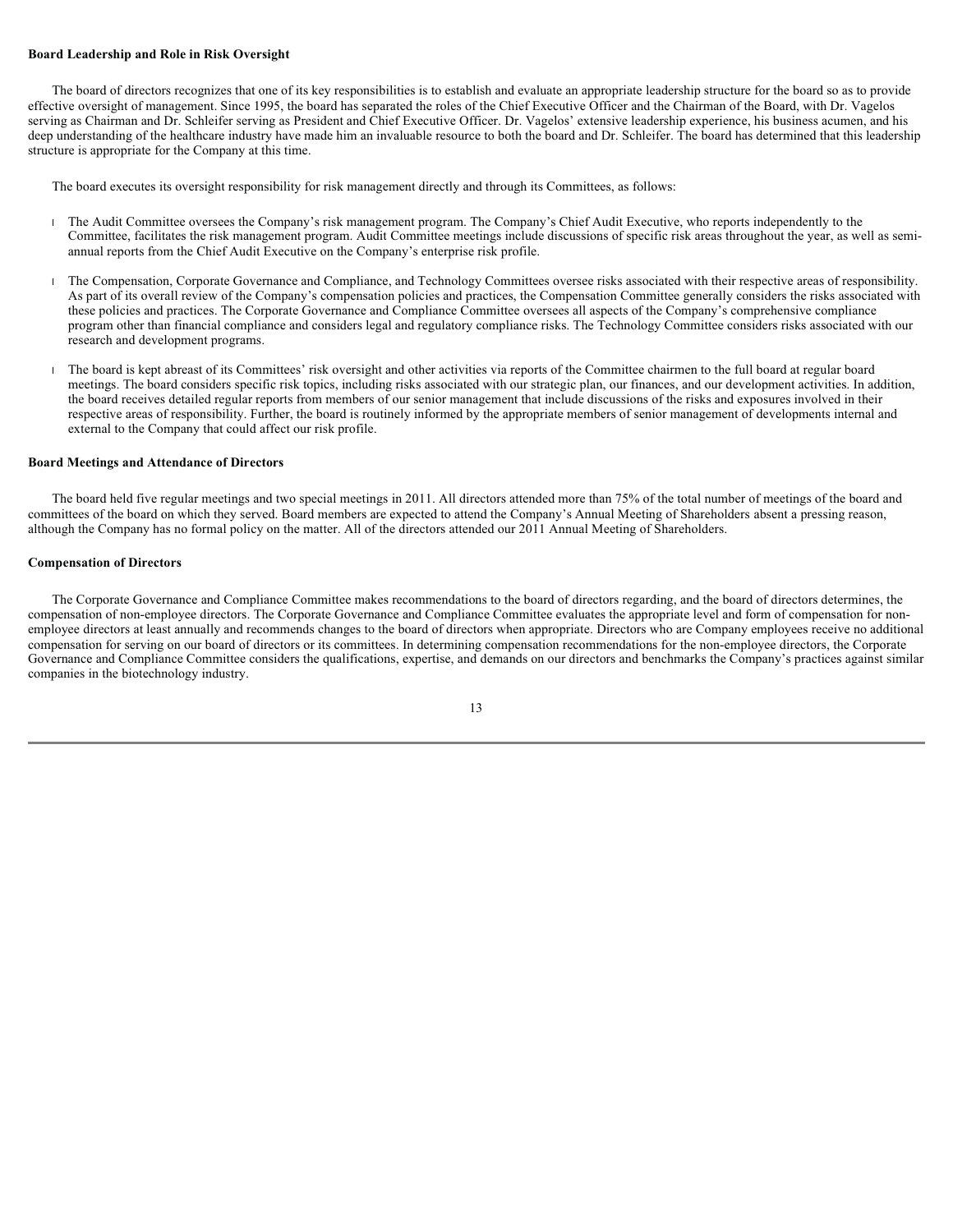There were no changes in compensation for non-employee directors in 2011. Non-employee directors received an annual retainer of \$15,000 and a fee of \$5,000 for each regular board meeting attended in person or, once a year, by telephone or videoconference. The Chairman of the Audit Committee received an additional retainer of \$5,000 per year. Each non-employee director also received an annual committee fee of \$5,000 for his or her service on each standing committee of the board of which he or she was a member. In addition, non-employee directors were reimbursed for their actual expenses incurred in connection with their activities as directors, which included travel, hotel, and food and entertainment expenses.

 As provided for in its charter, in 2011 the Corporate Governance and Compliance Committee undertook a review of the Company's compensation of nonemployee directors. Based on factors including the greater size and complexity of the Company, the increased burden on directors, and the changes in peer company director compensation practices, the Committee recommended, and the board of directors agreed, that it would be appropriate to update the Company's compensation practices for directors beginning in 2012 in order to attract and retain highly qualified non-employee directors. Specifically, the board of directors eliminated the \$5,000 per meeting board fees for non-employee directors and increased the annual retainer for those directors to \$55,000 and the annual committee retainer to \$10,000 for each standing committee on which the director serves. The Chairman of the Audit Committee will continue to receive an additional retainer of \$5,000 per year.

 Pursuant to the terms of our Second Amended and Restated 2000 Long-Term Incentive Plan, each non-employee director receives an automatic grant of a stock option to purchase 15,000 shares of common stock on the first business day of each year, with an exercise price equal to the fair market value of a share of common stock on the date of grant. These stock options become exercisable as to one-third of the shares on the anniversary of the date of grant in each of the three subsequent calendar years, subject to continued service on the board, and generally expire ten years following the date of grant. Stock options granted to directors in 2012 continue to vest following the retirement of that director.

 Stock options granted since 2010 to non-employee directors become fully vested automatically upon a change of control of the Company. Each non-employee director has the right to nullify this acceleration of vesting, in whole or in part, if it would cause the director to pay excise taxes under the requirements of the Internal Revenue Code. Previously, stock options granted to non-employee directors included a "double-trigger" change of control provision whereby the director's stock options would immediately vest in full in the event that a director's service as a member of the board is terminated without cause within two years of a change of control of the Company.

 On December 31, 1998, we entered into an employment agreement with the Chairman of the board of directors, Dr. Vagelos. Dr. Vagelos did not become an officer of the Company or change his title. Pursuant to the terms of his employment agreement, Dr. Vagelos receives an annual salary of \$100,000. In the employment agreement, we agreed to recommend to the Compensation Committee that stock option grants be made to Dr. Vagelos for calendar years 2000 through 2003 in the amount of the greater of (a) 125,000 shares or (b) 125% of the highest annual option award granted to an officer of the Company.

 In 2011, the Compensation Committee agreed that beginning with the 2011 award, Dr. Vagelos' target grant would be equal to ten times the annual grant for a non-employee member of the Board of Directors, setting his target award currently at 150,000 stock options. On December 16, 2011, the Compensation Committee granted Dr. Vagelos stock options to purchase 250,000 shares of common stock, at an exercise price of \$52.03 per share, the fair market value per share of our common stock on the date of grant. In making this greater than target award, the Compensation Committee took into consideration the Company's past compensation practices and Dr. Vagelos' active involvement in and significant contributions to the Company in 2011. The stock option award granted to Dr. Vagelos vests ratably over four years subject to his continued service and contains change of control provisions identical to the ones described above for stock option grants to nonemployee directors made since 2010. Pursuant to the terms of his employment agreement, if Dr. Vagelos dies or is disabled during the term of his employment, all stock options granted to him by the Company will immediately become vested and exercisable.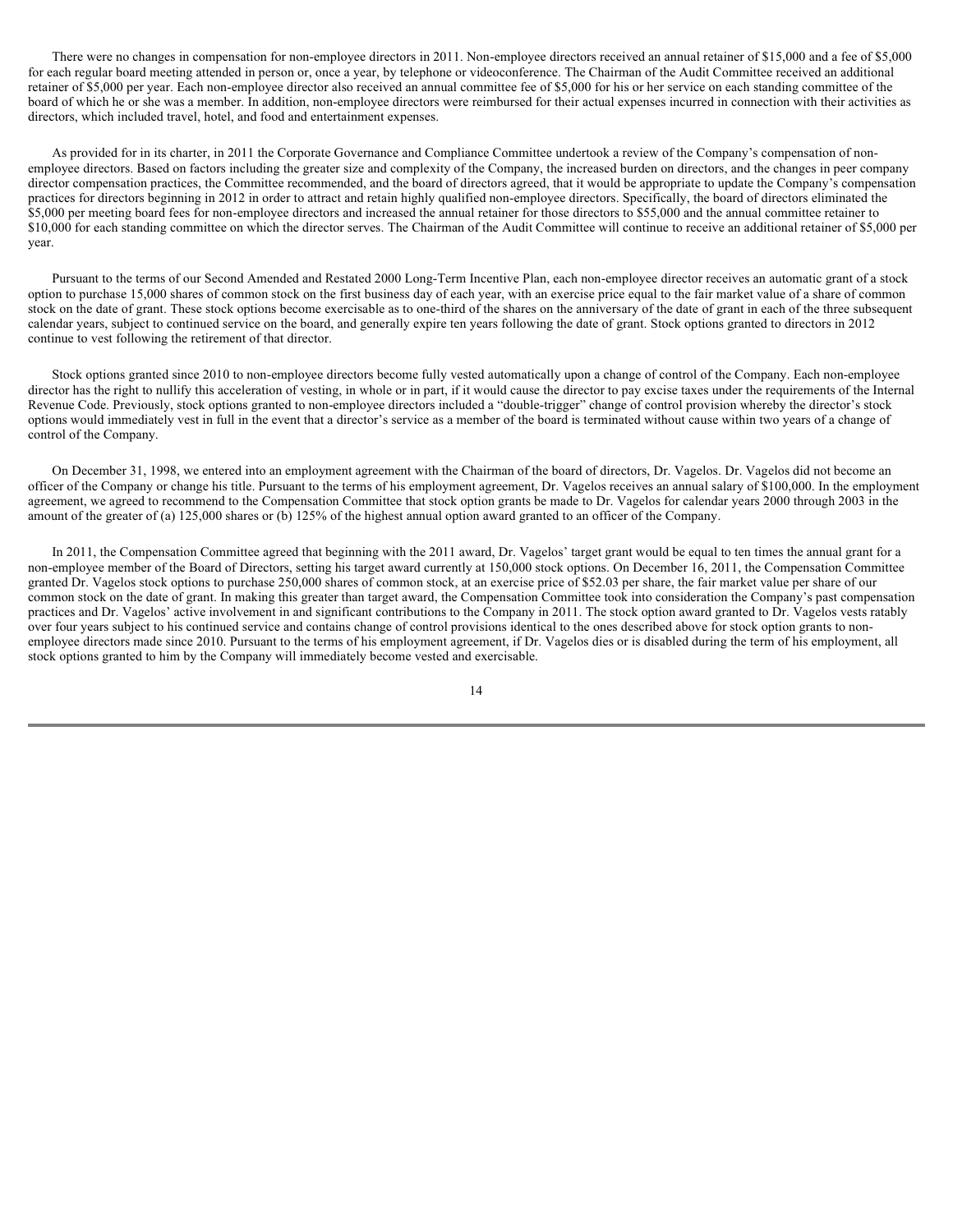The following table and explanatory footnotes provide information with respect to compensation paid to Dr. Vagelos and each non-employee director for their service in 2011 in accordance with the policies, plans, and employment agreement described above:

#### **Director Compensation**

|                          |         |                          |             |                                | Change in         |                                 |           |
|--------------------------|---------|--------------------------|-------------|--------------------------------|-------------------|---------------------------------|-----------|
|                          | Fees    |                          |             |                                | pension value and |                                 |           |
|                          | earned  |                          | Option      | Non-equity                     | non-qualified     |                                 |           |
|                          | or paid | <b>Stock</b>             | awards      | incentive plan                 | deferred          | All other                       |           |
|                          | in cash | awards                   | (S)         | compensation                   | compensation      | compensation                    | Total     |
| Name                     | (S)     | (S)                      | $(1)$ $(2)$ | (S)                            | earnings          | (S)                             | (S)       |
| (a)                      | (b)     | (c)                      | (d)         | (e)                            | (f)               | (g)                             | (h)       |
| Charles A. Baker         | 50,000  | $\qquad \qquad -$        | 313,918     | $\overline{\phantom{m}}$       |                   | $\hspace{0.05cm}$               | 363,918   |
| Michael S. Brown         | 50,000  | $\overline{\phantom{m}}$ | 313,918     | $\hspace{0.05cm}$              | —                 | $\hspace{0.1mm}-\hspace{0.1mm}$ | 363,918   |
| Alfred G. Gilman         | 50,000  | $\qquad \qquad -$        | 313,918     | $\qquad \qquad -$              | --                | $\qquad \qquad \longleftarrow$  | 363,918   |
| Joseph L. Goldstein      | 50,000  | $\overline{\phantom{m}}$ | 313,918     |                                |                   | $\hspace{0.05cm}$               | 363,918   |
| Christine A. Poon        | 45,000  | $\overline{\phantom{0}}$ | 313,918     | $\qquad \qquad \longleftarrow$ |                   |                                 | 358,918   |
| Arthur F. Ryan           | 55,000  | $\hspace{0.05cm}$        | 313,918     |                                |                   |                                 | 368,918   |
| Eric M. Shooter          | 45,000  | $\hspace{0.05cm}$        | 313,918     |                                |                   |                                 | 358,918   |
| George L. Sing           | 55,000  | $\overline{\phantom{a}}$ | 313,918     | $\overline{\phantom{0}}$       |                   |                                 | 368,918   |
| Marc Tessier-Lavigne (4) | 1,875   |                          | 659,202     |                                |                   |                                 | 661,077   |
| P. Roy Vagelos           |         |                          | 6,518,200   |                                |                   | 100,000(3)                      | 6,618,200 |

- (1) The amounts in column (d) reflect the aggregate grant date fair value of option awards during the year ended December 31, 2011 pursuant to the Company's Second Amended and Restated 2000 Long-Term Incentive Plan. Assumptions used in the calculation of this amount do not take into account expected forfeitures and are otherwise described in footnote 14 to the Company's audited financial statements for the fiscal year ended December 31, 2011 included in the Company's Annual Report on Form 10-K filed with the Securities and Exchange Commission on February 21, 2012.
- (2) At December 31, 2011, the non-employee directors and Dr. Vagelos had the following stock option awards outstanding: Mr. Baker: 135,000, Dr. Brown: 80,000, Dr. Gilman: 120,000, Dr. Goldstein: 65,000, Ms. Poon: 40,000, Mr. Ryan: 30,000, Dr. Shooter: 40,000, Mr. Sing: 135,000, Dr. Tessier-Lavigne: 25,000, and Dr. Vagelos: 3,062,500.
- (3) Amount reflects the salary paid pursuant to the terms of our employment agreement with Dr. Vagelos.
- (4) Dr. Tessier-Lavigne was elected as a director by the board on November 18, 2011, and received a prorated annual retainer fee. On November 18, 2011, upon his election as a Director, Dr. Tessier-Lavigne received a grant of stock options to purchase 25,000 shares of common stock at an exercise price of \$50.91 per share which equals the fair market value per share of our common stock on the date of grant.

#### **EXECUTIVE OFFICERS OF THE COMPANY**

All officers of the Company are appointed annually and serve at the pleasure of the board of directors. The names, positions, ages, and background of the Company's executive officers are set forth below. Except as identified below, there are no family relationships between any of our directors and executive officers. None of the corporations or other organizations referred to below with which an executive officer has previously been employed or otherwise associated is a parent, subsidiary, or affiliate of the Company.

 **LEONARD S. SCHLEIFER, M.D., Ph.D.,** 59, founded the Company in 1988, has been a Director and its President and Chief Executive Officer since its inception, and served as Chairman of the Board from 1990 through 1994. Dr. Schleifer received his M.D. and Ph.D. in Pharmacology from the University of Virginia. Dr. Schleifer is a licensed physician and is certified in Neurology by the American Board of Psychiatry and Neurology.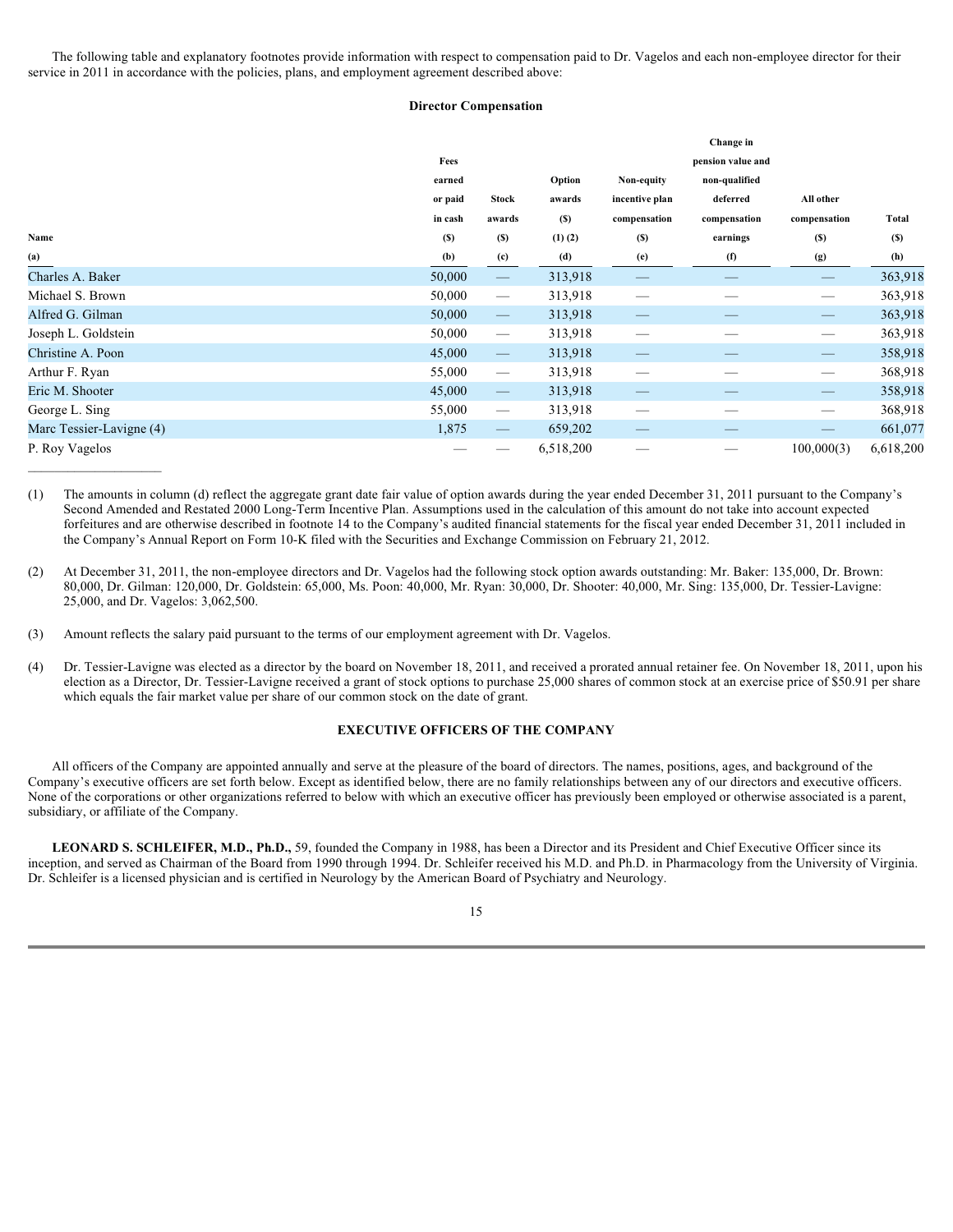**GEORGE D. YANCOPOULOS, M.D., Ph.D.,** 52, has been Executive Vice President, Chief Scientific Officer, and President, Regeneron Research Laboratories since December 2000 and a Director since 2001. Prior to that date, he was Senior Vice President, Research, a position he held since June 1997, and Chief Scientific Officer, a position he held since January 1998. Dr. Yancopoulos was Vice President, Discovery from January 1992 until June 1997, Head of Discovery from January 1991 to January 1992, and Senior Staff Scientist from March 1989 to January 1991. He received his Ph.D. in Biochemistry and Molecular Biophysics and his M.D. from Columbia University. Dr. Yancopoulos is a member of the National Academy of Sciences.

 **MICHAEL ABERMAN, M.D.,** 41, has been Vice President, Strategy and Investor Relations, since March 2010. Prior to joining the Company, he spent six years as a Wall Street analyst covering the biotechnology industry. From March 2006 until joining the Company, he was Director and Senior Biotechnology Analyst at Credit Suisse. Prior to that, from March 2004 until March 2006, he worked as a Biotechnology Analyst at Morgan Stanley, Inc. From February 2002 through March 2004, Dr. Aberman was Director of Business Development at Antigenics Inc., an oncology-focused biotechnology company. Dr. Aberman received his M.D. with honors from the University of Toronto and his M.B.A. from the Wharton School of the University of Pennsylvania.

 **MURRAY A. GOLDBERG,** 67, has been Senior Vice President, Finance and Administration, Chief Financial Officer, Treasurer, and Assistant Secretary since December 2000. Prior to that date, he was Vice President, Finance and Administration, Chief Financial Officer, and Treasurer, positions he held since March 1995, and Assistant Secretary, a position he held since January 2000. Prior to joining the Company, Mr. Goldberg was Vice President, Finance, Treasurer, and Chief Financial Officer of PharmaGenics, Inc., a biotechnology company, from February 1991 and a Director of that company from May 1991. From 1987 to 1990, Mr. Goldberg was Managing Director, Structured Finance Group at the Chase Manhattan Bank, N.A. and from 1973 to 1987 he served in various managerial positions in finance and corporate development at American Cyanamid Company, a diversified industrial company. Mr. Goldberg received his M.B.A. from the University of Chicago and a M.Sc. in Economics from the London School of Economics.

 **JOSEPH J. LAROSA** , 53, has been Senior Vice President, General Counsel and Secretary since September 2011. From 1993 to 2009, Mr. LaRosa held a number of senior legal positions at Schering-Plough Corporation, where he was a corporate officer and served most recently as Vice President, Legal Affairs, and a member of the Operations Management Team. He also served as Vice President, Global Compliance and Legal Affairs at Avon Products, Inc. Most recently Mr. LaRosa was Senior Vice President, General Counsel and Secretary at Nycomed US Inc. Mr. LaRosa received his J.D. from New York University School of Law.

 **DOUGLAS S. McCORKLE** , 55, has been Vice President, Controller, and Assistant Treasurer since 2007. Prior to that date, he served as Controller and Assistant Treasurer since 1998. Prior to joining the Company, Mr. McCorkle was Controller of Intergen Company, a manufacturer of biopharmaceutical products, a position he held since 1997. From 1990 to 1996, Mr. McCorkle was employed with Coopers & Lybrand L.L.P., where he specialized in biotechnology clients and served in various positions including Audit Manager from 1995 to 1996. Mr. McCorkle is a Certified Public Accountant in the State of New York.

**PETER POWCHIK, M.D.,** 55, has been Senior Vice President, Clinical Development since joining the Company in October 2006. Prior to joining the Company, Dr. Powchik was employed at several pharmaceutical companies, serving as Senior Vice President and Chief Medical Officer of Chugai Pharma USA, a position he held from May 2005 until October 2006. From April 2001 until May 2005, he held various senior clinical development positions at Novartis Pharmaceuticals Corporation, most recently as Vice President, US Clinical Development and Medical Affairs. Dr. Powchik held various clinical development positions with Sepracor Inc. and Pfizer Inc. from October 1996 to April 2001. Dr. Powchik received his M.D. from New York University School of Medicine.

WILLIAM G. ROBERTS, M.D., 54, has been Vice President, Regulatory Development and Medical Safety since June 2007. Prior to that date, he served as Vice President, Regulatory Development, a position he held since May 1999. From 1993 until joining the Company, Dr. Roberts was employed by Merck & Co., Inc., a global pharmaceutical company, as an Associate Director, Gastroenterology Clinical Research and, subsequently, Director, Regulatory Affairs. He received his M.D. from the Columbia University College of Physicians & Surgeons. Dr. Roberts is a son-in-law of our Chairman, Dr. Vagelos.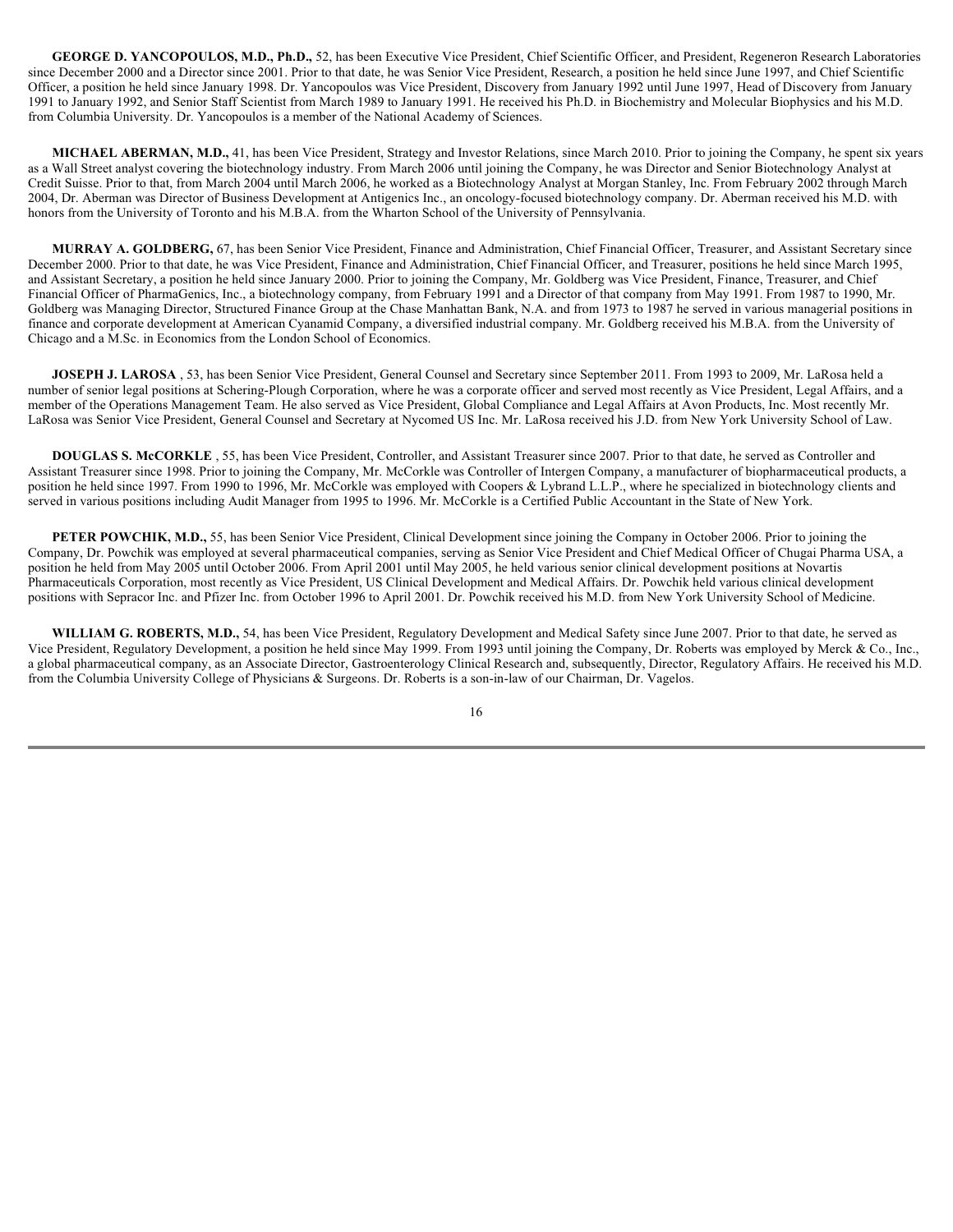**NEIL STAHL, Ph.D.,** 55, has been Senior Vice President, Research and Development Sciences since January 2007. Prior to that date, he served as Senior Vice President, Preclinical Development and Biomolecular Sciences, a position he held since December 2000. Prior to that date, he was Vice President, Preclinical Development and Biomolecular Sciences, a position he held since January 2000. He joined the Company in 1991. Before becoming Vice President, Biomolecular Sciences in July 1997, Dr. Stahl was Director, Cytokines and Signal Transduction. Dr. Stahl received his Ph.D. in Biochemistry from Brandeis University.

 **ROBERT J. TERIFAY,** 52, has been Senior Vice President, Commercial since joining the Company in February 2007. Prior to joining the Company, Mr. Terifay was employed at several biopharmaceutical companies. From January to October 2006, Mr. Terifay served as President and Chief Operating Officer of Arginox Pharmaceuticals. Prior to his employment at Arginox, Mr. Terifay was Senior Vice President, Business Operations at Synta Pharmaceuticals from March to December 2005. From February 2002 until March 2005, he held various senior commercial and marketing positions at Millennium Pharmaceuticals, Inc., most recently as Senior Vice President, Oncology Commercial. Mr. Terifay was Vice President Marketing at Cor Therapeutics, Inc. from 1996 until its acquisition by Millennium Pharmaceuticals, Inc. in February 2002. Mr. Terifay was Executive Vice President of Strategic Services at Saatchi & Saatchi, an advertising firm, from 1993 to 1996. From 1985 to 1993, he held various commercial and marketing positions at G.D. Searle & Company. Mr. Terifay received his Master of Management degree in Marketing and Health Service Management from the J.L. Kellogg Graduate School of Management, Northwestern University.

 **DANIEL P. VAN PLEW** , 39, has been Senior Vice President and General Manager, Industrial Operations and Product Supply since April 2008. Prior to that date, he served as Vice President and General Manager, Industrial Operations and Product Supply since joining the Company in July 2007. From 2006 until July 2007, Mr. Van Plew served as Executive Vice President, R&D and Technical Operations of Crucell Holland B.V., a global biopharmaceutical company. Between 2004 and 2006, Mr. Van Plew held positions of increasing responsibility at Chiron Biopharmaceuticals, part of Chiron Corporation, a biotechnology company, most recently as Senior Director, Vacaville Operations. From 1998 until 2004, Mr. Van Plew held various managerial positions in the health and life sciences practice at Accenture, Ltd., a management consulting business. Mr. Van Plew received his M.S. in Chemistry from The Pennsylvania State University and his M.B.A. from Michigan State University.

#### **SECURITY OWNERSHIP OF MANAGEMENT**

 The following table sets forth, as of April 11, 2012, the number of shares of the Company's Class A stock and common stock beneficially owned by each of the Company's directors, each of the Named Officers referred to below under "Executive Compensation," and all directors and executive officers as a group, based upon information obtained from such persons, and the percentage that such shares represent of the number of shares of outstanding Class A stock and common stock, respectively.

 The Class A stock is convertible on a share-for-share basis into common stock. The Class A stock is entitled to ten votes per share and the common stock is entitled to one vote per share. We have determined beneficial ownership in accordance with the rules of the Securities and Exchange Commission. Except as otherwise indicated in the footnotes below, we believe, based on the information furnished or otherwise available to us, that the persons named in the table below have sole voting and investment power with respect to all shares of Class A stock and common stock shown as beneficially owned by them, subject to applicable community property laws. We have based our calculation of percentage of shares of a class beneficially owned on 2,089,512 shares of Class A stock and 93,032,889 shares of common stock outstanding as of April 11, 2012, except that for each person listed who beneficially owns Class A stock (and for directors and executive officers as a group), the number of shares of common stock beneficially owned by that person (and by directors and executive officers as a group) and the percentage ownership of common stock of such person assume the conversion on April 11, 2012 of all shares of Class A stock listed as beneficially owned by such person (or persons in the case of directors and executive officers as a group) into common stock and also that no other shares of Class A stock beneficially owned by others are so converted.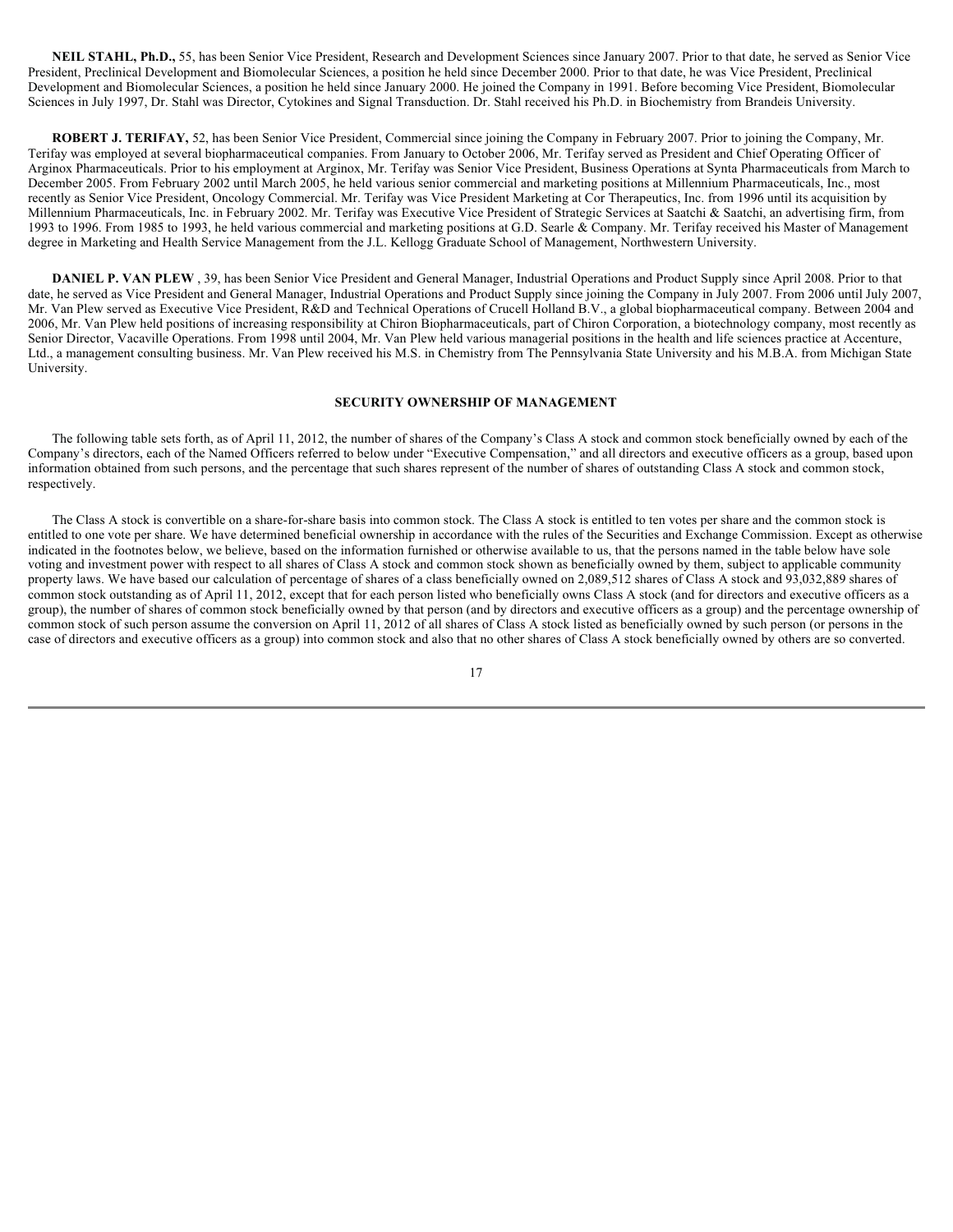In computing the number of shares of common stock beneficially owned by a person (and by directors and executive officers as a group) and the percentage ownership of common stock of such person (and by directors and executive officers as a group), shares of common stock subject to options held by that person (and by directors and executive officers as a group) that are currently exercisable or exercisable within sixty days after April 11, 2012 are deemed to be outstanding. Such shares are not deemed to be outstanding, however, for the purpose of computing the percentage ownership of common stock of any other person.

#### **Management and Directors Security Ownership Table as of April 11, 2012**

|                                           |               | <b>Shares of Class A Stock</b><br><b>Beneficially Owned (1)</b> |                |          |
|-------------------------------------------|---------------|-----------------------------------------------------------------|----------------|----------|
|                                           |               |                                                                 |                |          |
|                                           |               | Percent                                                         |                | Percent  |
| <b>Name of Beneficial Owner</b>           | <b>Number</b> | of Class                                                        | Number (2)     | of Class |
| Leonard S. Schleifer M.D., Ph.D.          | 1,733,065(3)  | 82.9%                                                           | 3,626,148(8)   | 3.8%     |
| P. Roy Vagelos, M.D.                      | $\theta$      | *                                                               | 3,299,439(9)   | 3.5%     |
| Charles A. Baker                          | 62,384(4)     | $3.0\%$                                                         | 191,974(10)    | $*$      |
| Michael S. Brown, M.D.                    | 8,387(5)      | *                                                               | 85,749(11)     | *        |
| Alfred G. Gilman, M.D., Ph.D.             | 13,112        | $\ast$                                                          | 88,112(12)     | $\ast$   |
| Joseph L. Goldstein, M.D.                 | 39,000        | $1.9\%$                                                         | 39,000         | *        |
| Christine A. Poon                         | $\mathbf{0}$  | $\ast$                                                          | 13,334(13)     | $\ast$   |
| Arthur F. Ryan                            | $\mathbf{0}$  | $\ast$                                                          | 82,355(14)     | $\ast$   |
| Eric M. Shooter, Ph.D.                    | 56,911(6)     | 2.7%                                                            | 86,911(15)     | $\ast$   |
| George L. Sing                            | $\mathbf{0}$  | *                                                               | 275,772(16)    | *        |
| Marc Tessier-Lavigne, Ph.D.               | $\mathbf{0}$  | $\ast$                                                          | $\mathbf{0}$   | $\ast$   |
| George D. Yancopoulos, M.D., Ph.D.        | 42,750(7)     | $2.0\%$                                                         | 2,224,859(17)  | 2.4%     |
| Murray A. Goldberg                        | $\theta$      | $\ast$                                                          | 297,448(18)    | $\ast$   |
| Neil Stahl, Ph.D.                         | $\mathbf{0}$  | *                                                               | 364,600(19)    | *        |
| Joseph J. LaRosa                          | $\mathbf{0}$  | $\ast$                                                          | 10,000(20)     | $*$      |
| All Directors and Executive Officers as a |               |                                                                 |                |          |
| Group (21 persons)                        | 1,955,609     | 93.6%                                                           | 11,236,876(21) | 11.1%    |

Represents less than  $1\%$ 

(1) The inclusion herein of any Class A stock or common stock, as the case may be, deemed beneficially owned does not constitute an admission of beneficial ownership of those shares.

(2) For each person listed who beneficially owns Class A stock (and for directors and executive officers as a group), the number of shares of common stock listed includes the number of shares of Class A stock listed as beneficially owned by such person (or persons in the case of directors and executive officers as a group).

(3) Includes 22,275 shares of Class A stock held in trust for the benefit of Dr. Schleifer's son, of which Dr. Schleifer is a trustee.

(4) All shares of Class A stock are held by a limited partnership, of which Mr. Baker is a general partner.

(5) Includes 2,700 shares of Class A stock held in trust for the benefit of Dr. Brown's daughter, of which Dr. Brown is a trustee.

(6) All shares of Class A stock are held in trust for the benefit of Dr. Shooter's child (the Shooter Family Trust), of which Dr. Shooter is a trustee.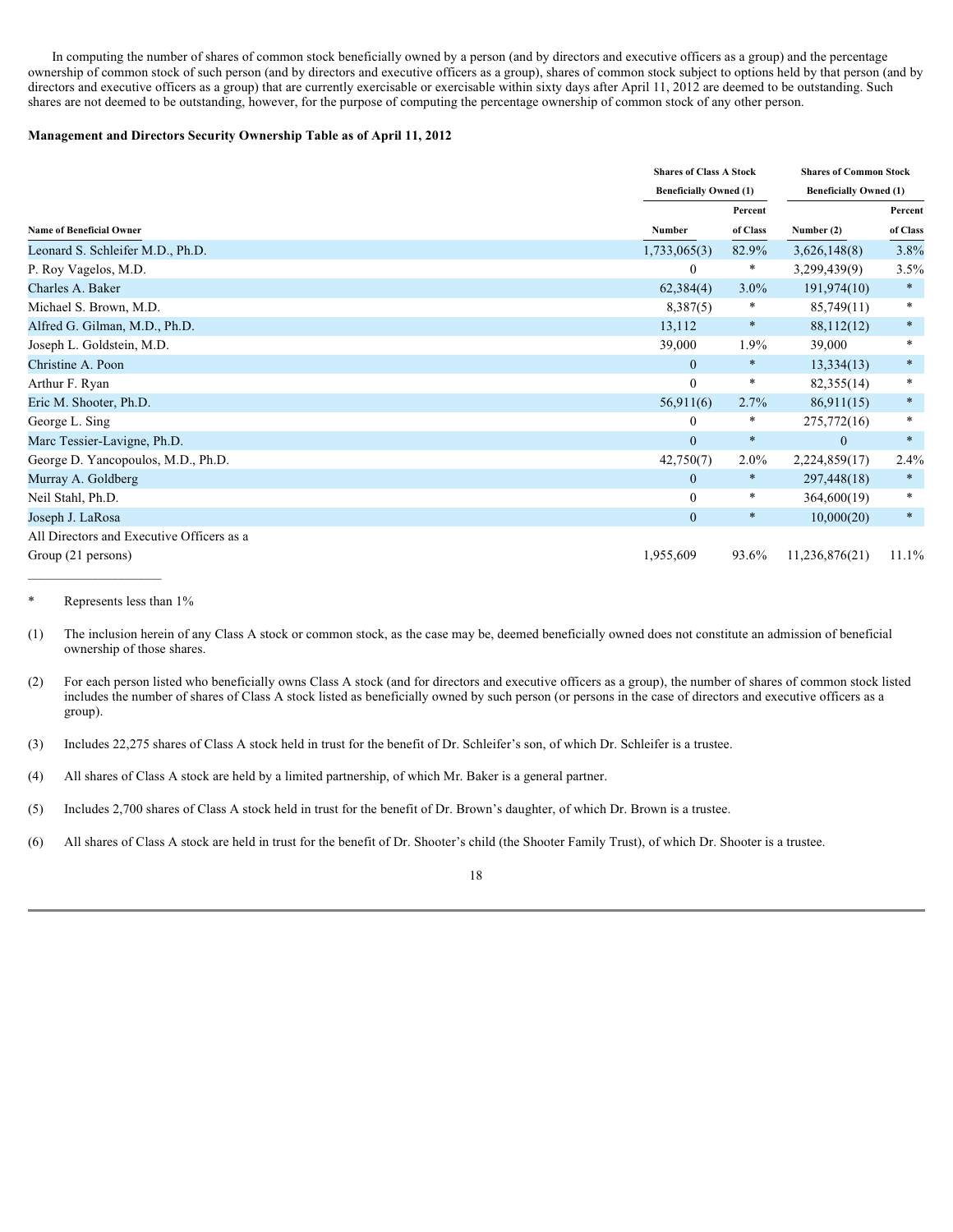- (7) Includes 19,383 shares of Class A stock held in trust for the benefit of Dr. Yancopoulos' children, of which Dr. Yancopoulos is a trustee, and excludes 205 shares of Class A stock held by Dr. Yancopoulos' wife. Dr. Yancopoulos disclaims beneficial ownership of the shares of Class A stock held by his wife.
- (8) Includes 1,416,422 shares of common stock purchasable upon the exercise of options granted pursuant to the Second Amended and Restated 2000 Long-Term Incentive Plan (or a predecessor version of the plan) which are exercisable or become so within sixty days after April 11, 2012, and 5,560 shares of common stock held in an account under the Company's 401(k) Savings Plan. Includes 84,773 shares of common stock held in a grantor retained annuity trust for the benefit of Dr. Schleifer's son, of which Dr. Schleifer is the trustee.
- (9) Includes 2,343,750 shares of common stock purchasable upon exercise of options granted pursuant to the Second Amended and Restated 2000 Long-Term Incentive Plan (or a predecessor version of the plan) which are exercisable or become so within sixty days after April 11, 2012 and 2,329 shares of common stock held in an account under the Company's 401(k) Savings Plan. Includes 165,909 shares of common stock held in a charitable lead annuity trust, and 194,222 shares of common stock held in a separate grantor retained annuity trust, of which Dr. Vagelos is the trustee. Includes 160,000 shares of common stock held in a trust for his grandchildren, of which Dr. Vagelos' wife is the trustee. Includes 1,203 shares of common stock held in trust for his grandchildren, of which Dr. Vagelos and his wife are the trustee. Includes 33,199 shares of common stock held by the Marianthi Foundation, and 358,740 shares of common stock held by the Pindaros Foundation, both charitable foundations, of which Dr. Vagelos is a director and an officer. Dr. Vagelos disclaims beneficial ownership of the shares held by these charitable foundations.
- (10) Includes 120,000 shares of common stock purchasable upon exercise of options granted pursuant to the Second Amended and Restated 2000 Long-Term Incentive Plan (or a predecessor version of the plan) which are exercisable or become so within sixty days after April 11, 2012.
- (11) Includes 45,000 shares of common stock purchasable upon exercise of options granted pursuant to the Second Amended and Restated 2000 Long-Term Incentive Plan (or a predecessor version of the plan) which are exercisable or become so within sixty days after April 11, 2012 . Includes 5,000 shares of common stock held by a family charitable foundation of which Dr. Brown is a director and an officer and his wife is a director. Dr. Brown disclaims beneficial ownership of the shares held by this charitable foundation. Includes 12,700 shares of common stock held by two adult children in accounts over which Dr. Brown shares dispositive power. Dr. Brown disclaims beneficial ownership of such shares held by his children.
- (12) Includes 75,000 shares of common stock purchasable upon exercise of options granted pursuant to the Second Amended and Restated 2000 Long-Term Incentive Plan (or a predecessor version of the plan) which are exercisable or become so within sixty days after April 11, 2012.
- (13) Includes 13,334 shares of common stock purchasable upon exercise of options granted pursuant to the Second Amended and Restated 2000 Long-Term Incentive Plan (or a predecessor version of the plan) which are exercisable or become so within sixty days after April 11, 2012.
- (14) Includes 15,000 shares of common stock purchasable upon exercise of options granted pursuant to the Second Amended and Restated 2000 Long-Term Incentive Plan (or a predecessor version of the plan) which are exercisable or become so within sixty days after April 11, 2012.
- (15) Includes 25,000 shares of common stock purchasable upon exercise of options granted pursuant to the Second Amended and Restated 2000 Long-Term Incentive Plan (or a predecessor version of the plan) which are exercisable or become so within sixty days after April 11, 2012.
- (16) Includes 120,000 shares of common stock purchasable upon exercise of options granted pursuant to the Second Amended and Restated 2000 Long-Term Incentive Plan (or a predecessor version of the plan) which are exercisable or become so within sixty days after April 11, 2012. Includes 3,000 shares of common stock held by Mr. Sing's spouse and 5,000 shares of common stock held by Mr. Sing's spouse as custodian for the benefit of their son.
- (17) Includes 1,310,369 shares of common stock purchasable upon exercise of options granted pursuant to the Second Amended and Restated 2000 Long-Term Incentive Plan (or a predecessor version of the plan) which are exercisable or become so within sixty days after April 11, 2012, 500,000 shares of restricted stock, all of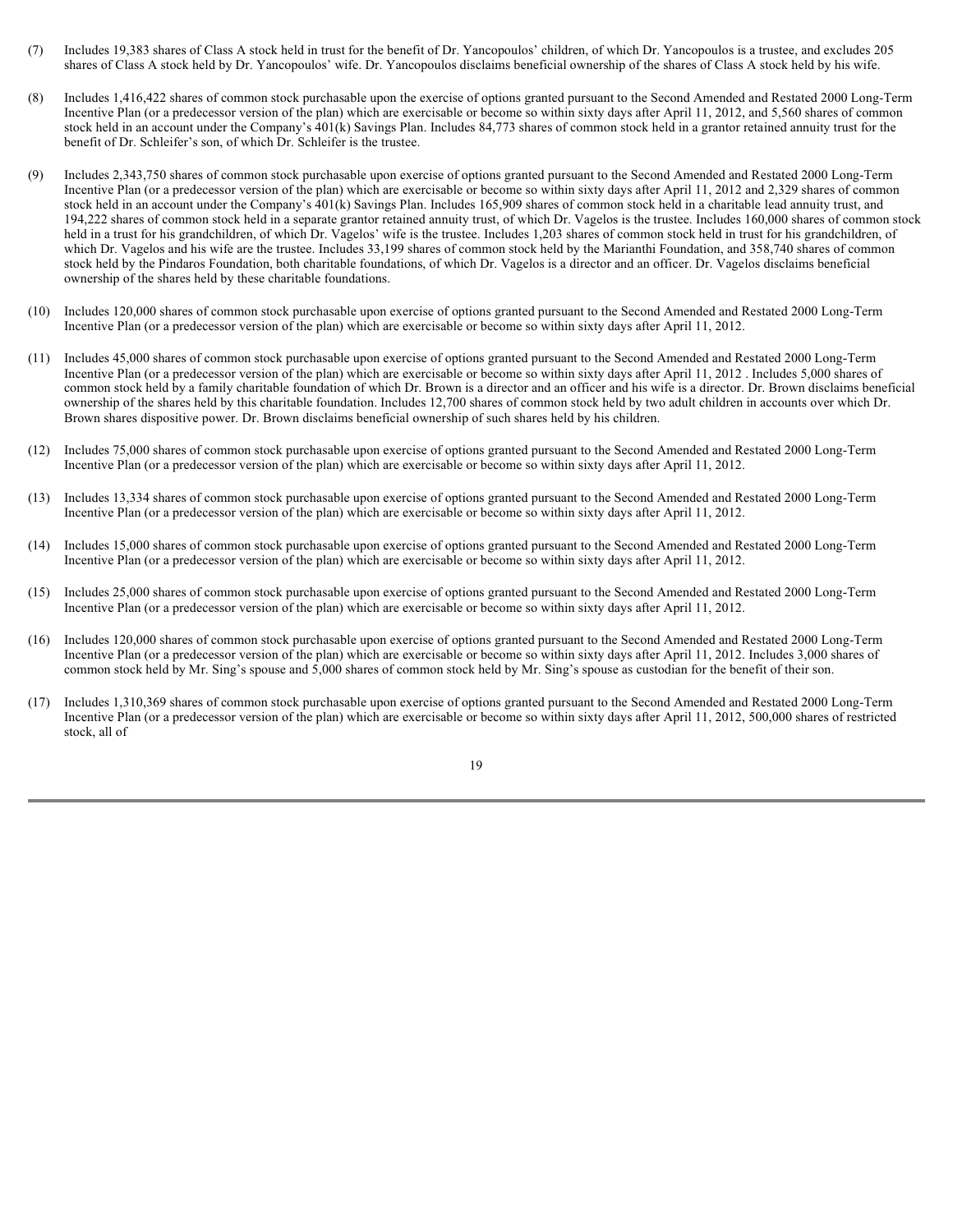which vest on December 17, 2012, 166,666 shares of restricted stock granted on December 14, 2010 which vest in equal annual installments on the next two anniversaries of the date of grant, and 5,534 shares of common stock held in an account under the Company's 401(k) Savings Plan.

- (18) Includes 204,777 shares of common stock purchasable upon exercise of options granted pursuant to the Second Amended and Restated 2000 Long-Term Incentive Plan (or a predecessor version of the plan) which are exercisable or become so within sixty days after April 11, 2012, and 20,000 shares of restricted stock granted on December 14, 2010 which vest in equal annual installments on the next two anniversaries of the date of grant and 5,560 shares of common stock held in an account under the Company's 401(k) Savings Plan.
- (19) Includes 300,000 shares of common stock purchasable upon exercise of options granted pursuant to the Second Amended and Restated 2000 Long-Term Incentive Plan (or a predecessor version of the plan) which are exercisable or become so within sixty days after April 11, 2012, 33,333 shares of restricted stock granted on December 14, 2010 which vest in equal annual installments on the next two anniversaries of the date of grant, and 5,479 shares of common stock held in an account under the Company's 401(k) Savings Plan.
- (20) Reflects a grant of 10,000 shares of restricted stock granted on September 1, 2011 which vests on the fifth anniversary of the date of grant.
- (21) Includes 6,423,733 shares of common stock purchasable upon exercise of options granted pursuant to the Second Amended and Restated 2000 Long-Term Incentive Plan (or a predecessor version of the plan) which are exercisable or become so within sixty days after April 11, 2012, and 37,712 shares of common stock held in an account under the Company's 401(k) Savings Plan.

#### **SECTION 16(A) BENEFICIAL OWNERSHIP REPORTING COMPLIANCE**

 Based solely upon a review of reports filed pursuant to Section 16(a) of the Securities Exchange Act of 1934, as amended, the Company is not aware of any director, executive officer, or beneficial owner of more than 10% of our common stock who has not filed on a timely basis any report required by such Section 16(a) to be filed during or in respect of our fiscal year ended December 31, 2011.

#### **CERTAIN RELATIONSHIPS AND RELATED TRANSACTIONS**

#### **Review, Approval, or Ratification of Transactions with Related Persons**

 The board of directors has adopted a written policy for the review, approval, or ratification of related person transactions. The Company considers transactions (or a series of related transactions) in which the Company is a participant, the amount involved exceeds \$10,000, and a director, officer, or more than 5% holder of our voting securities has a direct or indirect interest as related person transactions.

 The board of directors determined that the members of the Audit Committee are best suited to review and approve related person transactions. Accordingly, each related person transaction must be reviewed and approved or ratified by the members of the Audit Committee, other than any member of the Audit Committee that has an interest in the transaction. Under the policy, the Chairman of the Audit Committee is delegated the authority to approve certain related person transactions that require urgent review and approval.

 When reviewing, approving, or ratifying a related person transaction, the Audit Committee will consider several factors, including the benefits to the Company, the impact of a director's independence in the event that a director or his/her immediate family is involved in the transaction, the terms of the transaction, and the terms available to unrelated third parties or to employees in general, if applicable. Related person transactions are approved only if the Audit Committee (or the Chairman of the Audit Committee pursuant to delegated authority in the circumstances noted above) determines that they are in, or are not inconsistent with, the best interests of the Company and our shareholders.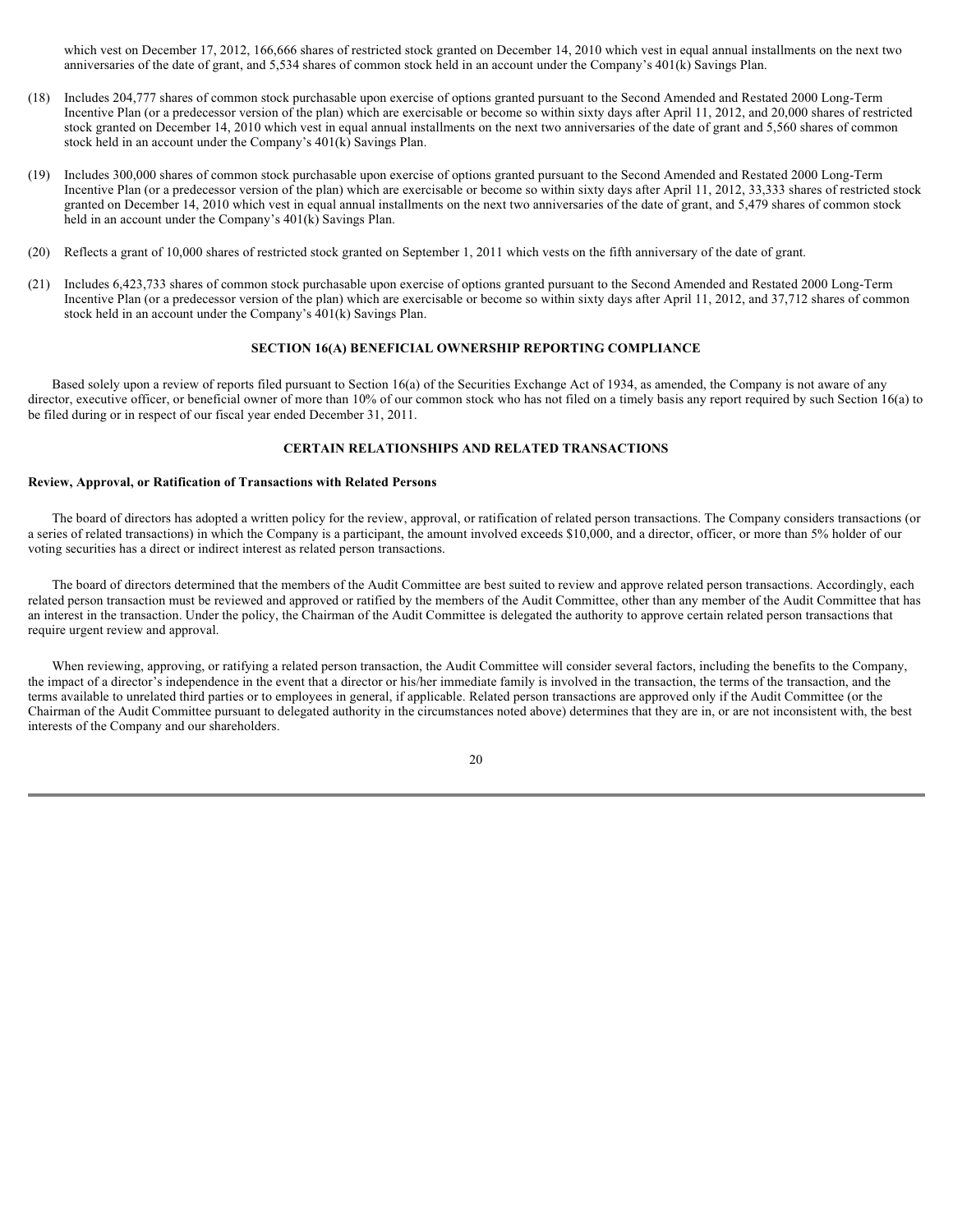#### **Transactions with Related Persons**

 In 2011, Sanofi funded \$161.9 million of our antibody discovery expenses under the Amended and Restated Discovery and Preclinical Development Agreement, and \$137.4 million of our development costs under the Amended and Restated License and Collaboration Agreement, each executed in November 2009. In addition, pursuant to the amended discovery agreement, in 2011 we received from Sanofi \$4.8 million, with an additional \$1.7 million due from Sanofi being included in our accounts receivable as of December 31, 2011, in reimbursement of costs incurred by us to expand our manufacturing capacity at our Rensselaer, New York facilities. A more complete description of our antibody collaboration with Sanofi is set forth in Item 7 of our 2011 Annual Report, under the heading "Liquidity and Capital Resources—Collaborations with Sanofi—Antibodies".

 In August 2008, we entered into a separate agreement with Sanofi to use our proprietary *VelociGene* ® technology platform to supply Sanofi with genetically modified mammalian models of gene function and disease. The agreement provides for minimum annual order quantities for the term of the agreement, which extends through December 2012. Pursuant to this agreement, we received payments from Sanofi of \$3.4 million in 2011.

Sanofi also funded \$16.9 million of our ZALTRAP ® (aflibercept) development costs in 2011 under the terms of a collaboration agreement entered into in September 2003, as amended, relating to our ZALTRAP ® product candidate. In addition, in 2011, we and Sanofi began sharing equally pre-launch commercialization expenses related to ZALTRAP  $\mathcal{R}$  in accordance with the collaboration agreement. As a result, we funded \$9.3 million of Sanofi's ZALTRAP  $\mathcal{R}$  pre-launch commercialization expenses in 2011. A description of the ZALTRAP ® (aflibercept) collaboration agreement is set forth in Item 7 of our 2011 Annual Report, under the heading "Liquidity and Capital Resources—Collaborations with Sanofi—ZALTRAP ® (aflibercept)".

 In October 2008, we entered into an operating sublease with sanofi-aventis U.S. Inc. (a subsidiary of Sanofi) for approximately 14,100 square feet of office space in Bridgewater, New Jersey. The term of the lease expired in July 2011. In 2011, payments under this sublease totaled \$109,100.

#### **SECURITY OWNERSHIP OF CERTAIN BENEFICIAL OWNERS**

 Set forth below is the name and address of, and the number of shares of Class A stock and common stock beneficially owned, as of April 11, 2012, by each person or group of persons known by the Company to beneficially own more than 5% of the outstanding shares of common stock or Class A stock. The Class A stock is convertible on a share-for-share basis into common stock. The Class A stock is entitled to ten votes per share and the common stock is entitled to one vote per share. We have determined beneficial ownership in accordance with the rules of the Securities and Exchange Commission. Except as otherwise indicated in the footnotes below, we believe, based on information furnished or otherwise available to us, that the persons and entities named in the table below have sole voting and investment power with respect to all shares of Class A stock and common stock shown as beneficially owned by them, subject to applicable community property laws. We have based our calculation of percentage of shares of a class beneficially owned on 2,089,512 shares of Class A stock and 93,032,889 shares of common stock outstanding as of April 11, 2012, except that for the person listed who beneficially owns Class A stock, the number of shares of common stock beneficially owned by that person and the percentage ownership of common stock of such person assume the conversion on April 11, 2012 of all shares of Class A stock listed as beneficially owned by such person into common stock and also that no other shares of Class A stock beneficially owned by others are so converted.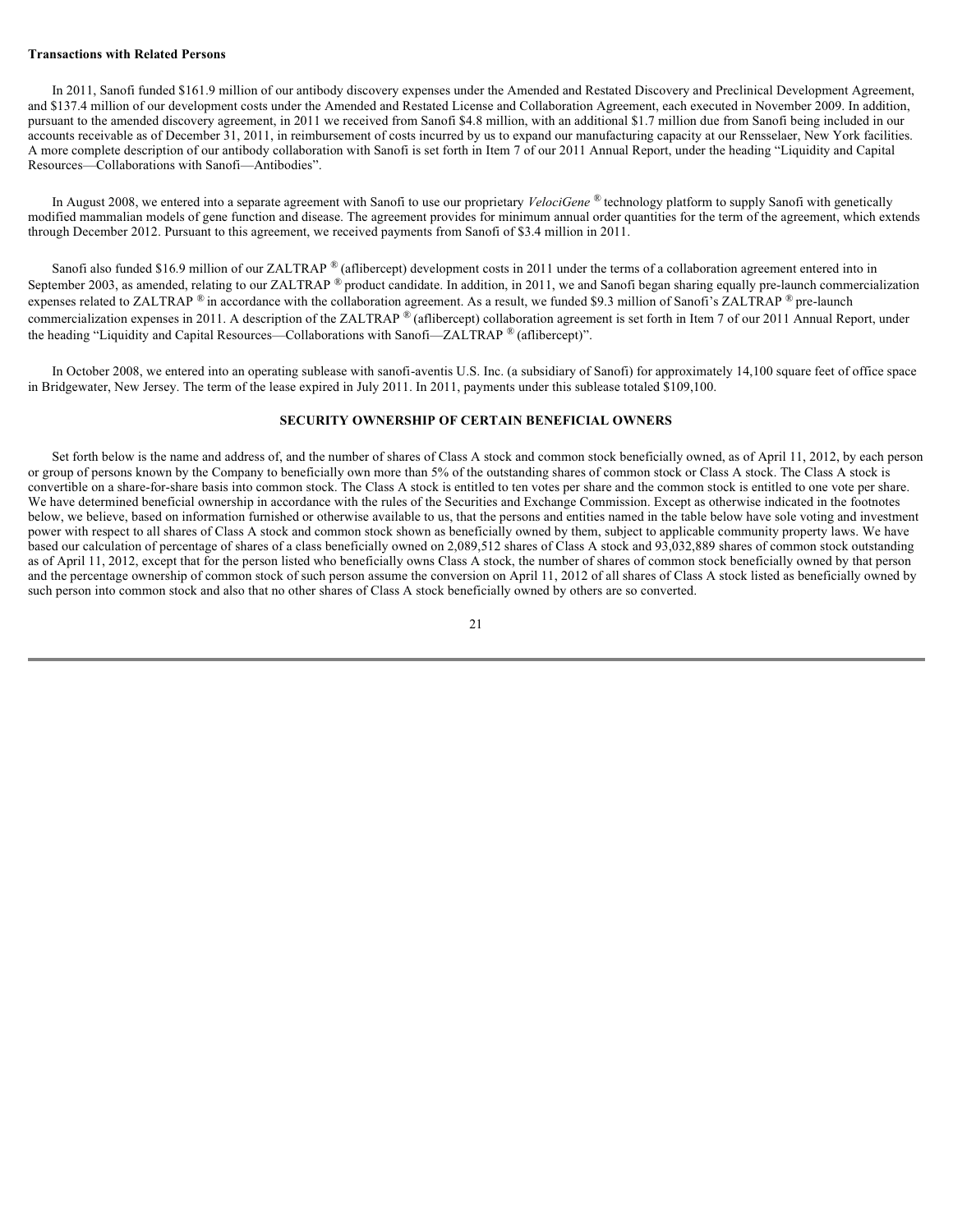In computing the number of shares of common stock beneficially owned by a person and the percentage ownership of common stock of such person, shares of common stock subject to options held by that person that are currently exercisable or exercisable within sixty days after April 11, 2012 are deemed to be outstanding.

|                                        |                               | Shares of    |                               |              |
|----------------------------------------|-------------------------------|--------------|-------------------------------|--------------|
|                                        | <b>Class A Stock</b>          |              | <b>Common Stock</b>           |              |
|                                        | <b>Beneficially Owned (1)</b> |              | <b>Beneficially Owned (1)</b> |              |
|                                        |                               | Percent of   |                               | Percent of   |
| Name and Address of Beneficial Owner   | Number                        | <b>Class</b> | Number                        | <b>Class</b> |
| Leonard S. Schleifer, M.D., Ph.D.      | 1,733,065(2)                  | 82.9%        | 3,626,148(3)(4)               | 3.8%         |
| 777 Old Saw Mill River Road            |                               |              |                               |              |
| Tarrytown, New York 10591              |                               |              |                               |              |
| Sanofi (5)                             |                               |              | 15,816,953                    | 17.0%        |
| 174, avenue de France                  |                               |              |                               |              |
| 75013 Paris                            |                               |              |                               |              |
| France                                 |                               |              |                               |              |
| Capital World Investors (6)            |                               |              | 10,730,563                    | 11.5%        |
| 333 South Hope Street                  |                               |              |                               |              |
| Los Angeles, California 90071          |                               |              |                               |              |
| FMR LLC $(7)$                          |                               |              | 10,369,630                    | 11.1%        |
| 82 Devonshire Street                   |                               |              |                               |              |
| Boston, Massachusetts 02109            |                               |              |                               |              |
| T. Rowe Price Associates, Inc. (8)     |                               |              | 8,064,740                     | 8.7%         |
| 100 E. Pratt Street                    |                               |              |                               |              |
| Baltimore, Maryland 21202              |                               |              |                               |              |
| Wellington Management Company, LLP (9) |                               |              | 6,032,859                     | 6.5%         |
| 280 Congress Street                    |                               |              |                               |              |
| Boston, Massachusetts 02210            |                               |              |                               |              |
| Artisan Investment Corporation (10)    |                               |              | 5,462,630                     | 5.9%         |
| 875 East Wisconsin Avenue, Suite 800   |                               |              |                               |              |
| Milwaukee, Wisconsin, 53202            |                               |              |                               |              |
| BlackRock, Inc. (11)                   |                               |              | 4,760,914                     | $5.1\%$      |
| 40 East 52nd Street                    |                               |              |                               |              |
| New York, New York 10022               |                               |              |                               |              |

<sup>(1)</sup> The inclusion herein of any Class A stock or common stock, as the case may be, deemed beneficially owned does not constitute an admission of beneficial ownership of those shares. To our knowledge, except as set forth in these footnotes, the persons named in the table have sole voting and investment power with respect to all shares of common stock and Class A stock shown as beneficially owned by them, subject to community property laws where applicable.

\_\_\_\_\_\_\_\_\_\_\_\_\_\_\_\_\_\_\_\_

 <sup>(2)</sup> Includes 22,275 shares of Class A stock held in trust for the benefit of Dr. Schleifer's son, of which Dr. Schleifer is a trustee.

<sup>(3)</sup> For Dr. Schleifer, the number of shares of common stock includes the number of shares of Class A stock listed as beneficially owned by him.

<sup>(4)</sup> Includes 1,416,422 shares of common stock purchasable upon exercise of options granted pursuant to the Second Amended and Restated 2000 Long-Term Incentive Plan (or a predecessor version of the plan) which are exercisable or become so within sixty days after April 11, 2012 and 5,560 shares of common stock held in an account under the Company's 401(k) Savings Plan. Includes 84,773 shares of common stock held in a grantor retained annuity trust for the benefit of Dr. Schleifer's son, of which Dr. Schleifer is the trustee.

<sup>22</sup>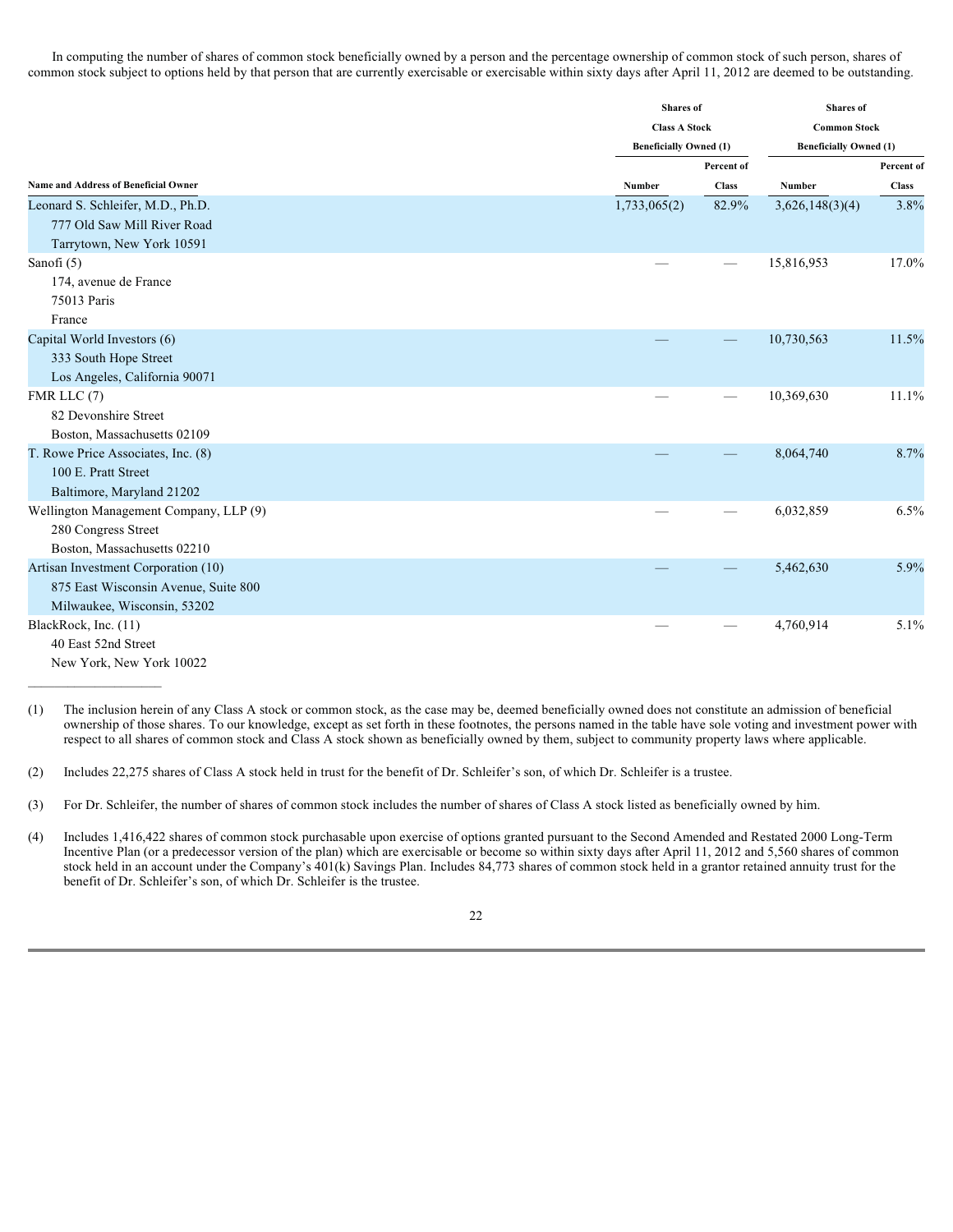- (5) These figures are based on a Form 4 filed by sanofi-aventis (now, Sanofi) and certain related entities with the SEC on October 14, 2010. According to this Form 4, 13,017,401 shares are held directly by sanofi-aventis Amerique du Nord and 2,799,552 of the shares are held directly by Aventis Pharmaceuticals Inc. Sanofiaventis Amerique du Nord is indirectly wholly owned by sanofi-aventis. Aventis Pharmaceuticals Inc., an indirectly wholly owned subsidiary of sanofi-aventis, is controlled by sanofi-aventis Amerique du Nord. Pursuant to an Investor Agreement, dated as of December 20, 2007, by and among sanofi-aventis, sanofiaventis Amerique du Nord, sanofi-aventis US LLC, Aventis Pharmaceuticals Inc., and the Company, and amended as of November 10, 2009, sanofi-aventis Amerique du Nord and Aventis Pharmaceuticals Inc. have agreed to vote their respective shares of Company common stock, subject to specified exceptions, either (a) in accordance with the recommendation of the Company's Board of Directors or (b) in the same proportion as the votes cast by all other holders of all classes of voting securities of the Company. Accordingly, the group formed as a result of such shareholders entering into the Investor Agreement is deemed to have acquired beneficial ownership of such securities.
- (6) Based on an amendment to a Schedule 13G filed by Capital World Investors on February 10, 2012. According to this amended Schedule 13G, Capital World Investors, a division of Capital Research and Management Company, has sole voting and dispositive power as to all the shares reported as beneficially owned.
- (7) Based on an amendment to a Schedule 13G filed by FMR LLC on February 14, 2012. According to this amended Schedule 13G, Fidelity Management & Research Company ("Fidelity"), a wholly-owned subsidiary of FMR LLC and a registered investment adviser, beneficially owns 10,175,659 shares of common stock in its capacity as investment adviser to various investment companies. The ownership of one investment company, Fidelity Growth Company Fund, amounted to 8,873,928 shares of common stock. FMR LLC, through its control of Fidelity, and Edward C. Johnson 3d, Chairman of FMR LLC, each has sole power to dispose of all the shares reported as beneficially owned. Members of the family of Edward C. Johnson 3d, through the ownership of voting shares and the execution of shareholders' agreements, may be deemed to form a controlling group with respect to FMR LLC. Neither FMR LLC nor Edward C. Johnson 3d has the sole power to vote or direct the voting of the shares owned directly by Fidelity, which voting power is exercised by Fidelity under written guidelines established by the Boards of Trustees of its individual funds. Strategic Advisers, Inc., a wholly-owned subsidiary of FMR LLC and registered investment adviser, beneficially owns 141 shares in its capacity as an investment adviser to individuals. FMR LLC's beneficial ownership includes these shares. Pyramis Global Advisors, LLC ("PGALLC"), an indirect wholly-owned subsidiary of FMR LLC and a registered investment adviser, beneficially owns 2,030 shares in its capacity as an investment adviser to institutional accounts, non-US mutual funds, or investment companies owning such shares. FMR LLC, through its control of PGALLC, and Edward C. Johnson 3d, each has sole power to dispose of and sole power to vote or direct the voting of all the shares reported as beneficially owned by PGALLC. Pyramis Global Advisors Trust Company ("PGATC"), an indirect wholly-owned subsidiary of FMR LLC and a bank, beneficially owns 191,800 shares in its capacity as an investment adviser to institutional accounts owning such shares. FMR LLC, through its control of PGATC, and Edward C. Johnson 3d, each has sole power to dispose of all the shares reported as beneficially owned by PGATC and sole power to vote or direct the voting of 184,360 shares.
- Based on an amendment to a Schedule 13G filed by T. Rowe Price Associates, Inc. ("Price Associates") on February 13, 2012. According to this amended Schedule 13G, Price Associates has sole power to vote 1,654,490 of the shares reported as beneficially owned and sole power to dispose of all shares reported as beneficially owned. According to information provided by Price Associates to the Company, these securities are owned by various individual and institutional investors for which Price Associates serves as investment advisor with power to direct investments and/or sole power to vote the securities. For purposes of the reporting requirements of the Securities Exchange Act of 1934, Price Associates is deemed to be beneficial owner of such securities; however, Price Associates expressly disclaims that it is, in fact, the beneficial owner of such securities.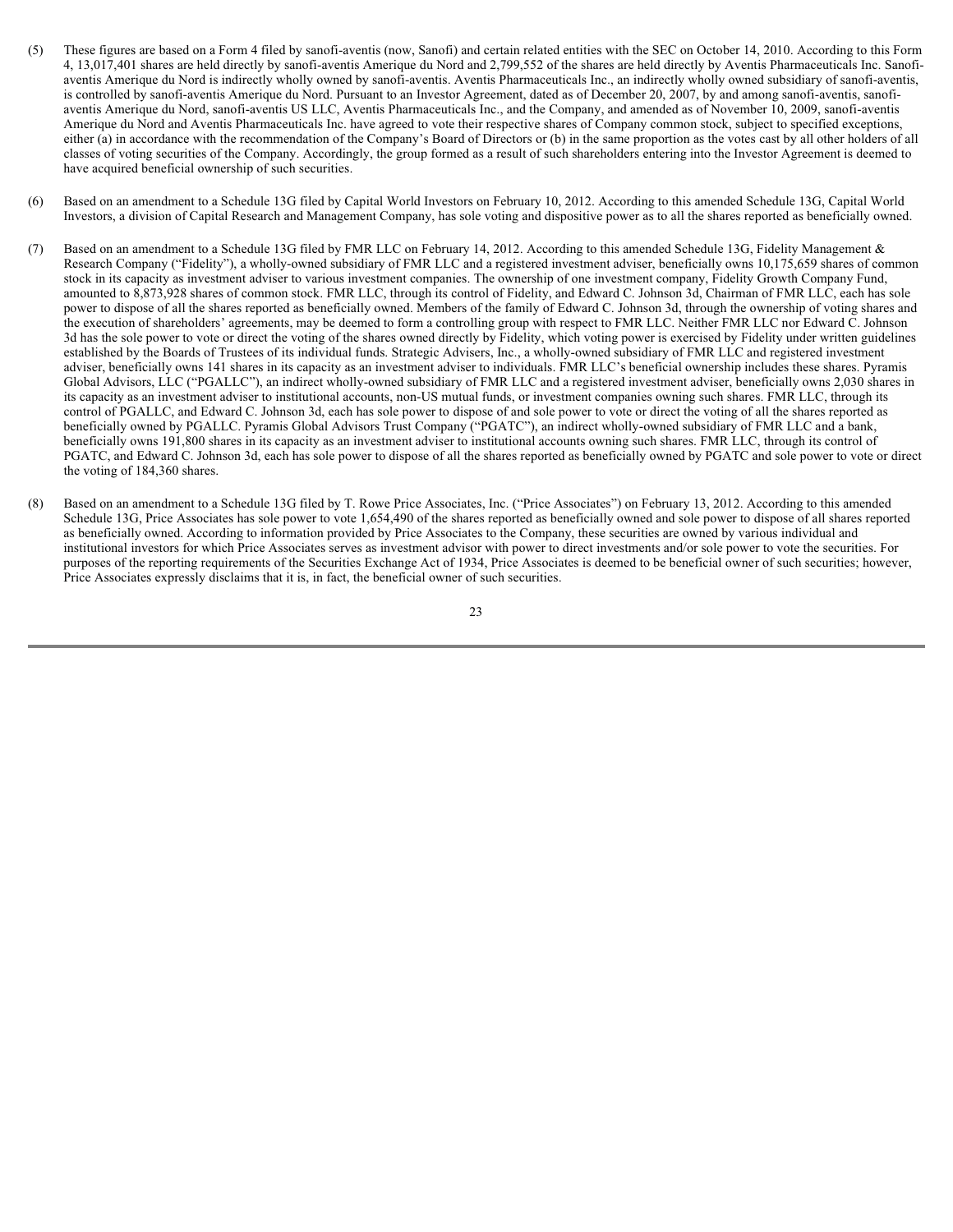- (9) Based on an amendment to a Schedule 13G filed by Wellington Management Company, LLP ("Wellington") on February 14, 2012. According to this amended Schedule 13G, Wellington may, in its capacity as investment adviser, be deemed to beneficially own 6,032,859 shares held of record by its clients, and has shared power to vote or to direct the vote of 3,369,215 shares and shared power to dispose or to direct the disposition of 6,032,859 shares.
- (10) Based on a Schedule 13G filed on February 7, 2012. According to this Schedule 13G, Artisan Partners Holdings LP ("Artisan Holdings"), Artisan Investment Corporation ("Artisan Corp."), Artisan Partners Limited Partnership ("Artisan Partners"), Artisan Investments GP LLC ("Artisan Investments"), ZFIC, Inc. ("ZFIC"), Andrew A. Ziegler, and Carlene M. Ziegler beneficially own 5,462,630 shares, have shared power to vote 5,186,243 shares, and have shared power to dispose of 5,462,630 shares. Artisan Partners is a registered investment adviser; Artisan Holdings is the sole limited partner of Artisan Partners; Artisan Investments is the general partner of Artisan Partners; Artisan Corp. is the general partner of Artisan Holdings; ZFIC is the sole stockholder of Artisan Corp.; and Mr. Ziegler and Ms. Ziegler are the principal stockholders of ZFIC. These shares have been acquired on behalf of discretionary clients of Artisan Partners.
- (11) Based on an amendment to Schedule 13G filed by BlackRock, Inc. on February 8, 2012. According to this amended Schedule 13G, BlackRock, Inc. has sole voting and dispositive power as to all the shares reported as beneficially owned.

#### **PROPOSAL NO. 2: RATIFICATION OF APPOINTMENT OF INDEPENDENT REGISTERED PUBLIC ACCOUNTING FIRM**

 The Audit Committee has appointed PricewaterhouseCoopers LLP as the Company's independent registered public accounting firm for the fiscal year ending December 31, 2012. PricewaterhouseCoopers LLP (or its predecessor) has audited the Company's financial statements for the past twenty-three years.

 The board of directors has directed that the appointment of PricewaterhouseCoopers LLP as the Company's independent registered public accounting firm for fiscal year 2012 be submitted for ratification by the shareholders at the Annual Meeting. Shareholder ratification of the appointment of PricewaterhouseCoopers LLP as the Company's independent registered public accounting firm for fiscal year 2012 is not required by the Company's By-Laws or otherwise, but is being pursued as a matter of good corporate practice. If shareholders do not ratify the appointment of PricewaterhouseCoopers LLP as the Company's independent registered public accounting firm for fiscal year 2012, the board of directors will consider the matter at its next meeting.

 PricewaterhouseCoopers LLP has advised the Company that it will have in attendance at the Annual Meeting a representative who will be afforded an opportunity to make a statement, if such representative desires to do so, and will respond to appropriate questions presented at the Annual Meeting.

#### **Information about Fees Paid to Independent Registered Public Accounting Firm**

Aggregate fees incurred related to services provided to the Company by PricewaterhouseCoopers LLP for the years ended December 31, 2011 and 2010 were:

|                           | 2011        | 2010      |
|---------------------------|-------------|-----------|
| <b>Audit Fees</b>         | \$1,107,337 | \$852,165 |
| <b>Audit Related Fees</b> | 36,000      | 35,000    |
| All Other Fees            | 1,800       | 1,500     |
| <b>Total Fees</b>         | \$1,145,137 | \$888,665 |

 *Audit Fees* Audit fees in 2011 and 2010 were primarily for professional services rendered for the audit of the Company's financial statements for the fiscal year, including attestation services required under Section 404 of the Sarbanes-Oxley Act of 2002, technical accounting consultations related to the annual audit, reviews of the Company's quarterly financial statements included in its Form 10-Q filings. In addition, audit fees in 2011 included professional services rendered in connection with the Company's offering of convertible senior notes in October 2011.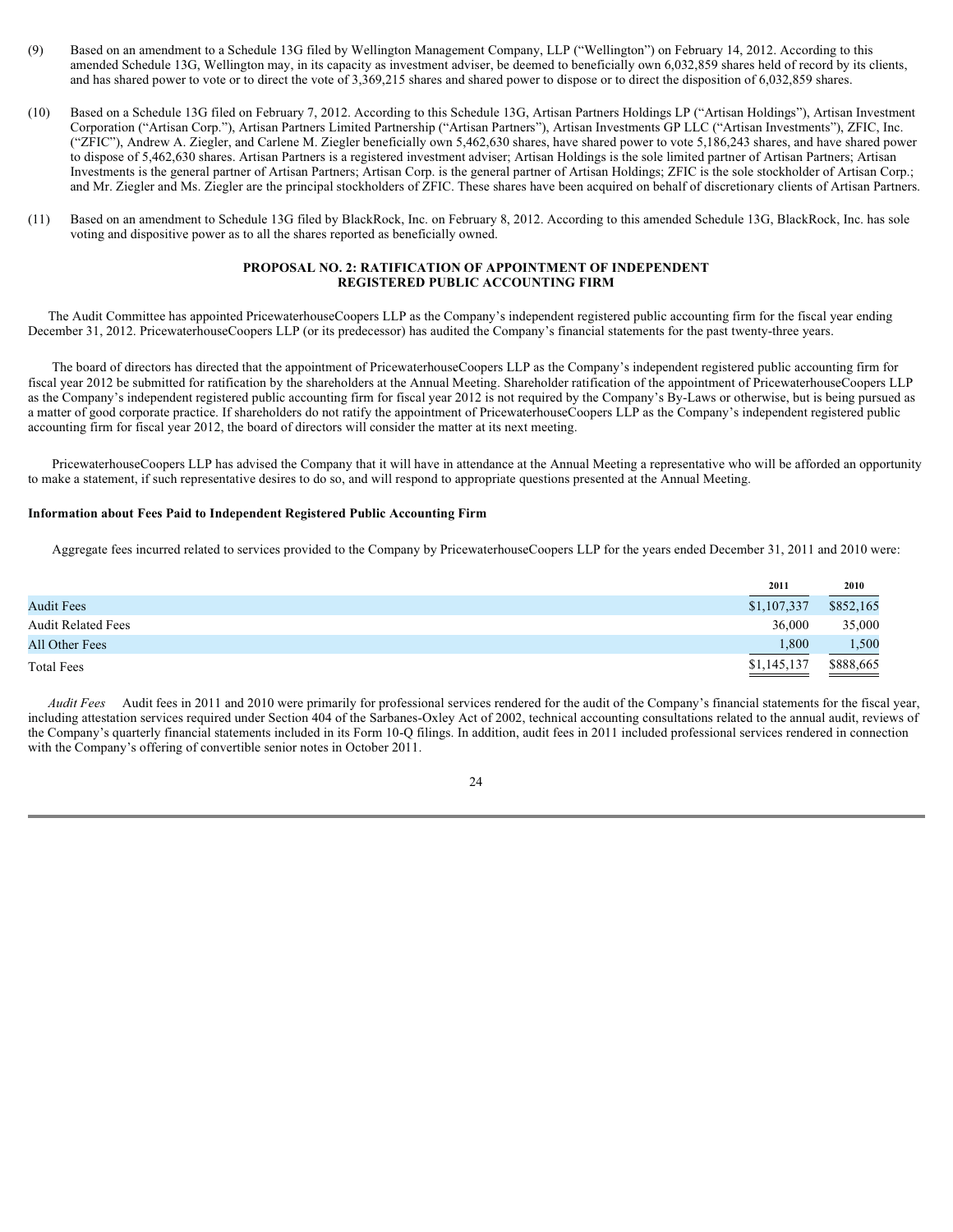*Audit Related Fees* Audit Related fees in 2011 and 2010 were for annual compliance audits of the Company's grant from the National Institutes of Health.

*All Other Fees* All other fees in 2011 and 2010 were for an annual subscription to a technical accounting database.

 The Audit Committee has adopted a policy regarding the pre-approval of audit and permitted non-audit services to be performed by the Company's independent registered public accounting firm, PricewaterhouseCoopers LLP. The Audit Committee will, on an annual basis, consider and, if appropriate, approve the provision of audit and non-audit services by PricewaterhouseCoopers LLP. In 2011 and 2010, the Audit Committee pre-approved a general provision of \$50,000 for certain types of accounting advisory services; however, no one engagement under the general provision could have an expected cost greater than \$25,000. Management is responsible for notifying the Audit Committee of the status of accounting advisory service engagements at regularly scheduled Audit Committee meetings and, if the Audit Committee so determines, the general provision is replenished to \$50,000. For any accounting advisory engagement expected to cost greater than \$25,000, and for any other permissible consulting engagement, management is required to request specific pre-approval from the Audit Committee, or from the Chairman of the Audit Committee to whom the Audit Committee has delegated authority to approve such services, provided the Chairman reports any such approvals to the Audit Committee at its next scheduled meeting. The Audit Committee did not utilize the de minimis exception to the pre-approval requirements to approve any services provided by PricewaterhouseCoopers LLP during fiscal 2011 and 2010.

#### **The Board of Directors Unanimously Recommends a Vote FOR Ratification of the Appointment of PricewaterhouseCoopers LLP as the Company's Independent Registered Public Accounting Firm for the Fiscal Year Ending December 31, 2012.**

#### **AUDIT COMMITTEE REPORT**

 We have reviewed the audited financial statements of the Company for the year ended December 31, 2011, which are included in the Company's Annual Report on Form 10-K, and met with both management and PricewaterhouseCoopers LLP, the Company's independent registered public accounting firm, to discuss those financial statements. The Audit Committee has discussed with the Company's independent registered public accounting firm the matters required to be discussed by Statement on Auditing Standards No. 61, as amended (AICPA, *Professional Standards* , Vol. 1., AU§ 380), as adopted by the Public Company Accounting Oversight Board (the "PCAOB") in Rule 3200T, which include, among other items, matters related to the conduct of the audit of the Company's financial statements. The Audit Committee also discussed with the independent registered public accounting firm their independence relative to the Company and received and reviewed the written disclosures and the letter from the independent registered public accounting firm required by PCAOB Rule 3526 (Communication with Audit Committees Concerning Independence).

 Based on the foregoing discussions and review, the Audit Committee recommended to the board of directors that the audited financial statements of the Company for the year ended December 31, 2011 be included in the Company's Annual Report on Form 10-K for filing with the Securities and Exchange Commission.

 We have appointed PricewaterhouseCoopers LLP as the Company's independent registered public accounting firm for the fiscal year ending December 31, 2012. This appointment was based on a variety of factors, including PricewaterhouseCoopers LLP's competence in the fields of accounting and auditing.

*The Audit Committee* 

George L. Sing, Chairman Charles A. Baker Arthur F. Ryan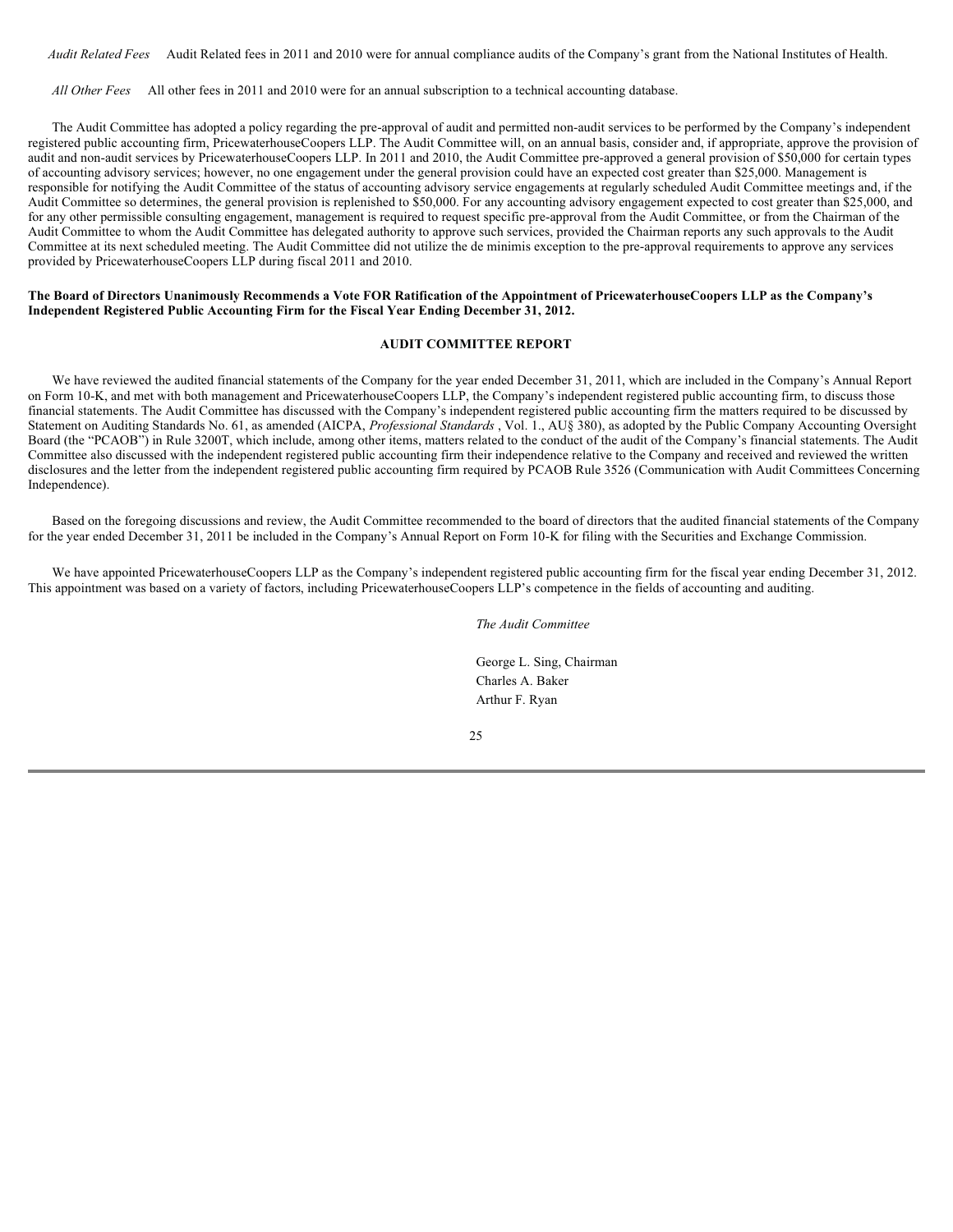#### **EXECUTIVE COMPENSATION**

#### **Compensation Discussion and Analysis**

#### **Executive Summary**

 The Compensation Committee determined that we substantially exceeded our goals for 2011 and made outstanding progress in critical matters including preclinical, clinical and new product development, drug discovery, and commercialization of EYLEA ®. These successes have created significant value for our shareholders. We have a very strong executive team and in order to foster future success of the Company we reward our executives in a manner that reinforces our strong pay-for-performance philosophy and entrepreneurial culture.

#### **Overview of Executive Compensation Process**

 The Compensation Committee of the board of directors is responsible for overseeing the Company's general compensation philosophy and programs. The Compensation Committee evaluates the performance of our Chief Executive Officer, Chief Scientific Officer, Chief Financial Officer, and the other executive officers included in the Summary Compensation Table on page 35 (all of whom are referred to as the Named Officers) and approves compensation for the Named Officers (in the case of the Chief Executive Officer, subject to first obtaining the approval of the non-employee members of the board of directors). The Compensation Committee operates under a written charter adopted by the board of directors and regularly reviews and reassesses the adequacy of its charter. A copy of the current charter is available on our website at www.regeneron.com under the "Corporate Governance" heading on the "Company" page.

 Our senior management plays a significant role in the overall executive compensation process. Appropriate members of our senior management provide their assessment of the performance of other officers, including the Named Officers (other than our Chief Executive Officer). They also recommend, for Compensation Committee approval, salary, bonus, and stock option grant budgets for non-officers and make specific recommendations for salary increases, bonuses, and equity award grants for officers, including the Named Officers (other than our Chief Executive Officer). Our Chief Executive Officer's performance is evaluated directly by the Compensation Committee based on our overall corporate performance against annual goals that are reviewed by the board of directors at the beginning of each year, as discussed in more detail below.

 The Compensation Committee has the sole authority to retain, at our expense, one or more third-party compensation consultants to assist the Compensation Committee in performing its responsibilities and to terminate the services of the consultant if the Compensation Committee deems it appropriate. In 2011, the Compensation Committee utilized the services of Frederic W. Cook & Co., Inc. to assist it in fulfilling its responsibilities. Frederic W. Cook & Co., Inc. was retained exclusively by the Compensation Committee and neither Frederic W. Cook & Co., Inc. nor its affiliates have been retained by management to perform any work for the Company other than projects performed at the direction of the Compensation Committee. The Compensation Committee's consultant reviews management recommendations on compensation plans, budgets, and strategies and advises the Compensation Committee on regulations and trends in executive compensation nationally and specifically in the pharmaceutical and biopharmaceutical industries. The Compensation Committee's consultant benchmarks compensation for our Chief Executive Officer and other senior executives (using the Peer Group described below) and reviews senior management's compensation recommendations for other officers, including the other Named Officers, and provides general advice to the Compensation Committee on compensation matters.

 Annual salaries for the following year and year-end bonuses and stock option awards or other year-end equity awards for all employees are determined in December of each year based on Company and individual performance, as well as other factors, including compensation trends in the biotechnology industry and among our benchmark peers. The 2011 salaries and 2010 year-end bonuses and stock option awards for our Named Officers (other than our Senior Vice President, General Counsel and Secretary who joined the Company in September 2011) were established by the Compensation Committee in December 2010. In December 2011, the Compensation Committee reviewed the performance of each of the Named Officers and presented its recommendations for 2012 salaries and 2011 year-end bonuses and equity awards for the Named Officers to the non-employee members of the board of directors for concurrence. With respect to our Chief Executive Officer, this process is formalized in the charter of the Compensation Committee, which specifies that the Compensation Committee is to annually present the proposed annual compensation of the Chief Executive Officer to the non-employee members of the board of directors for approval.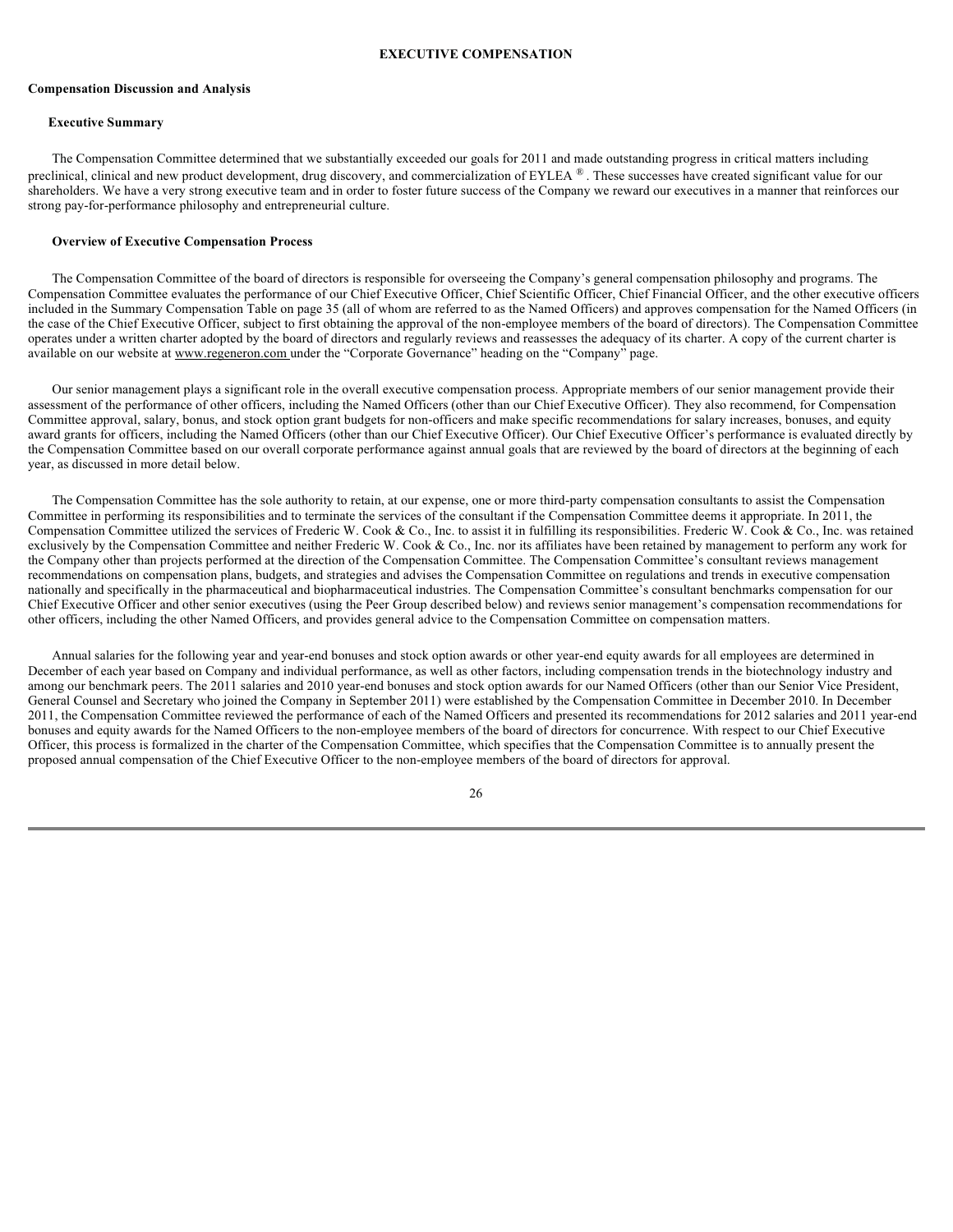The Compensation Committee has directed that we benchmark compensation for our Chief Executive Officer, Chief Scientific Officer, and other senior executives against a relevant peer group of companies (the "Peer Group"). For 2011, the Peer Group included the following biopharmaceutical companies: Alkermes plc, Alexion Pharmaceuticals, Inc., Amylin Pharmaceuticals, Inc., Biogen Idec Inc., BioMarin Pharmaceutical Inc., Celgene Corporation, Dendreon Corporation, Endo Pharmaceuticals Holdings, Inc., Exelixis, Inc., Human Genome Sciences, Inc., Intermune, Inc., Onyx Pharmaceuticals, Inc., Seattle Genetics, Inc., Theravance, Inc., United Therapeutics Corporation, and Vertex Pharmaceuticals, Inc. The companies in the Peer Group were selected by the Compensation Committee, with the assistance of Frederic W. Cook & Co., Inc., based on factors including, but not limited to, market capitalization, geographic location, number of employees, therapeutic focus, research and development expenditures, stage of development, and whether the company has revenue from approved pharmaceutical products. The Compensation Committee, with the assistance of its compensation consultant, periodically reassesses the composition of the companies within the Peer Group and makes changes as appropriate.

 The Compensation Committee's compensation consultant used data from publicly filed proxy statements of the companies in the Peer Group to benchmark each element of compensation of our Named Officers against their peers in the Peer Group. In addition, management and the Compensation Committee reviewed compensation data for biotechnology companies from the Radford Global Life Sciences Survey and the Mercer SIRS Life Sciences Survey to benchmark total compensation paid to our Named Officers. For reference purposes, the Compensation Committee compares each executive's total annual compensation in relation to the median and the 75th percentile for total compensation, using the Peer Group and biotechnology and pharmaceutical industry survey data, while taking into account various factors such as the executive's performance and experience and the unique characteristics of the individual's position.

#### **Compensation Philosophy and Objectives**

 Our executive compensation program is designed to attract, motivate, and retain highly qualified and talented managers who share the Company's entrepreneurial culture and vision and to align their interests with those of our shareholders. A substantial portion of executive compensation is linked to both individual and corporate performance. While this is true throughout the organization, the Compensation Committee believes that it is particularly important to determine compensation for our Chief Executive Officer and Chief Scientific Officer based largely on the overall performance of the Company.

 In 2011, we continued to utilize performance vesting stock options for our senior officers to further tie long-term compensation to overall Company performance. Our performance vesting stock options have vesting criteria based on the accomplishment of milestones for our products and product candidates during the subsequent three years. These stock options, which are described below under "Elements of Executive Compensation – Stock Options," either will not vest at all, or will vest at incrementally higher levels based on the performance of the Company's products and development pipeline over the next three years as measured at the end of the third calendar year following the date of grant.

 The Compensation Committee believes that accountability and total compensation potential should generally increase with position and responsibility. The Compensation Committee also believes that the potential for the variable component of cash compensation should increase with position and responsibility. Consistent with this view, individuals with greater responsibility and ability to influence our achievement of corporate goals and strategic initiatives generally receive higher cash compensation, but have a higher proportion of their total cash compensation represented by cash bonus the amount of which is in large part based on individual and/or corporate performance and is, therefore, at risk. Similarly, equity-based compensation is higher for persons with higher levels of responsibility, making a significant portion of their total compensation dependent on long-term stock appreciation. The Company's compensation program has been designed to strike an appropriate balance between cash and equity compensation in light of the Company's resources, its stage of development, and its goal of offering compensation packages that are competitive with those of companies in the Peer Group and the broader biopharmaceutical industry. In general, this approach has resulted in an emphasis on equity compensation, which the Compensation Committee believes has played a critical role in attracting, motivating, and retaining top talent whose contributions and leadership have driven the Company's achievement of corporate and strategic goals and have led to a substantial enhancement of shareholder value. The Compensation Committee regularly reviews the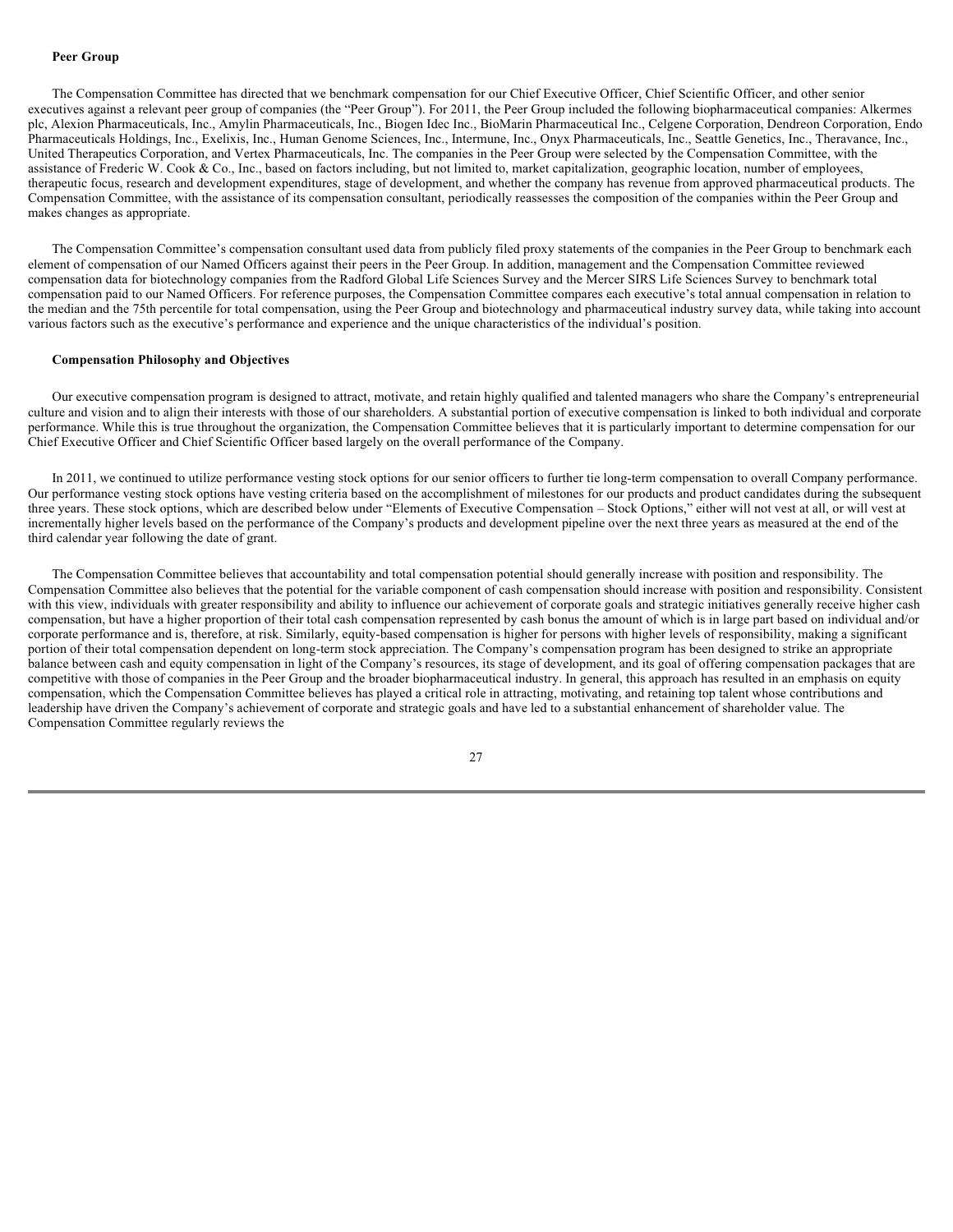Company's compensation and benefits programs, including its executive compensation program and its incentive based compensation programs for commercial personnel, and believes that the Company's programs balance risk and potential reward in a manner that is appropriate to the Company's circumstances and in the best interests of the Company's shareholders over the long term. The Compensation Committee believes that the Company's compensation and benefits programs do not create risks that are reasonably likely to have a material adverse effect on the Company.

#### **Stock Ownership Guidelines**

 To further align the interests of senior management with the interests of shareholders and promote a long-term perspective, the board of directors has adopted stock ownership guidelines for members of senior management, including the Named Officers, and the board of directors. Pursuant to these stock ownership guidelines, these individuals are expected to meet share ownership targets that are determined based on their position and their base salary. The share ownership targets are as follows: Chairman of the Board and Chief Executive Officer, six times (6x) base salary; Executive Vice President, three times (3x) base salary; Senior Vice President, two times (2x) base salary; and non-employee members of the board of directors, six times (6x) the annual retainer. In light of the increased cash retainer for nonemployee members of the board of directors that became effective for 2012, the board decided to require that the share ownership targets for non-employee directors be based on the new retainer amount, notwithstanding that the guidelines do not require that the target be revised when the retainer is changed. Covered individuals who do not currently meet these guidelines have five years from becoming subject to the policy to reach their target. Members of senior management who are hired or promoted, and directors who join the board of directors, after the establishment of the guidelines have five years from such date to reach their target. Shares held directly, shares held indirectly through our 401(k) Savings Plan, shares held in trust, and shares held by immediate family members residing in the same household are included in determining an individual's share ownership. All directors and officers have either met the share ownership target or are within the five-year period for compliance.

#### **The Role of Shareholder Advisory Votes on Executive Compensation**

 Our shareholders are provided with an opportunity to cast an advisory vote every three years on our executive compensation program. At our annual meeting held in June 2011, a majority of the votes cast supported our advisory vote proposal on our executive compensation program. The Compensation Committee believes that by voting in favor of the board's proposal, the shareholders affirmed their support of our approach to our executive compensation program. The Compensation Committee will continue to consider the outcome of our past and future advisory vote proposals when making future compensation decisions for the Named Officers.

#### **Elements of Executive Compensation**

 There currently are three main components to our executive compensation program: base salary, annual cash bonus, and stock options. The Compensation Committee may also grant restricted stock awards, as it did to one of the Named Officers in 2011. In addition, our Named Officers are entitled to certain perquisites and may participate in Company-wide health, disability, life insurance, and other benefit plans, as well as our 401(k) Savings Plan.

#### *Base Salary*

We provide the Named Officers and other employees with base salary to compensate them for services rendered during the fiscal year and provide them with a base level of monthly income. In determining base salaries for our Named Officers, the Compensation Committee considers the executive's scope of responsibilities, experience, annual performance, and future potential. The Compensation Committee also considers base salaries for comparable positions in our geographic region, competitive salary practices of companies in the Peer Group and the broader biopharmaceutical industry, and annual inflation levels.

 In 2011, each of the Named Officers, except Mr. LaRosa (who joined the Company in September 2011), received an increase of 3.5% of their 2010 base salary. For 2012, each of the Named Officers, except Mr. LaRosa, received an increase of 3.5% of their 2011 base salary. These salary increases were determined to be in line with relevant year-end salary increases in the biotechnology industry using the Radford survey data and were slightly lower than the average of the annual salary increases for all non-officer employees of the Company. Mr. LaRosa's increase was 2.0% recognizing that he had recently joined the Company.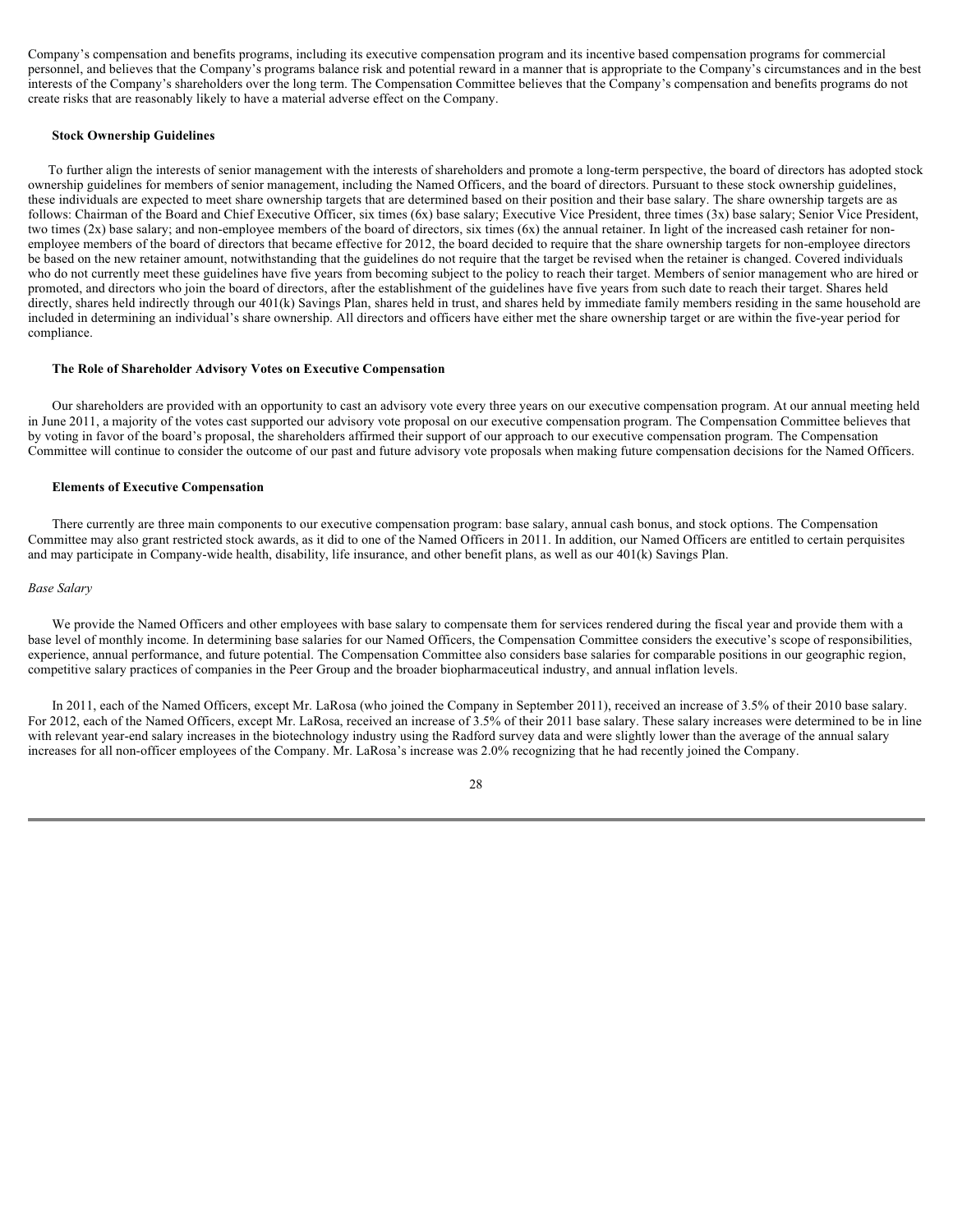It has been our practice for the past several years to offer annual cash bonus opportunities to our Named Officers. The Compensation Committee focuses exclusively on our overall corporate performance when determining the annual cash bonus for our Chief Executive Officer and Chief Scientific Officer. The cash bonuses granted to the other Named Officers are based both on overall corporate performance and their individual contributions and performances during the year. Although each Named Officer is eligible to receive an annual bonus, we historically have had no formal bonus plan and the granting of any bonus to a Named Officer is entirely at the discretion of the Compensation Committee.

We believe that giving the Compensation Committee discretion over whether to award cash bonuses and in what amounts, rather than working from a rigid bonus formula or plan, has been beneficial given the stage of our business. However, in December 2010, the Compensation Committee established a fixed 2011 year-end bonus target for our Chief Executive Officer. The 2011 bonus target for the Chief Executive Officer was 80% of his base salary, which was recommended by the Compensation Committee's outside consultant based on an analysis of cash bonuses paid to chief executive officers at companies in the Peer Group. The Chief Executive Officer established informal 2011 target bonuses for the other Named Officers, which were reviewed and approved by the Compensation Committee. In determining the cash bonus targets for 2011 for Mr. Goldberg, Mr. LaRosa, Dr. Stahl, and Dr. Yancopoulos, the Compensation Committee took into consideration the compensation of similarly situated executive officers at companies in the Peer Group. The 2011 bonus target for Dr. Yancopoulos was 50% of his base salary and the bonus target for Mr. Goldberg, Mr. LaRosa, and Dr. Stahl was 45% of their respective base salaries.

 In 2011, in addition to regular bonuses, the Compensation Committee awarded special, one-time bonuses to Dr. Schleifer and Dr. Yancopoulos in recognition of their contributions to the extraordinary accomplishments the Company achieved in 2011, including FDA approval and subsequent commercial launch in the United States of EYLEA ® (aflibercept) Injection for the treatment of wet age-related macular degeneration, the substantial advancement of the Company's late-stage product candidates and new indications for marketed products and other significant accomplishments outlined below under the heading "Elements of Executive Compensation - Cash Bonus." In December 2011, our Named Officers were awarded the following cash bonuses, which were paid in January 2012.

|                                    | <b>Bonus Target</b> | Personal          | Company           |                   |                   |                 |
|------------------------------------|---------------------|-------------------|-------------------|-------------------|-------------------|-----------------|
|                                    | (as percentage)     | Performance       | Performance       | Regular           | <b>Special</b>    | Total           |
| <b>Named Officer</b>               | of base salary)     | <b>Multiplier</b> | <b>Multiplier</b> | <b>Bonus</b> (\$) | <b>Bonus</b> (\$) | Cash Bonus (\$) |
| Leonard S. Schleifer, M.D., Ph.D.  | 80%                 | n/a               | 2.0               | 1,257,440         | 956,660           | 2,214,100       |
| George D. Yancopoulos, M.D., Ph.D. | 50%                 | n/a               | 2.0               | 652,700           | 1,244,600         | 1,897,300       |
| Murray A. Goldberg                 | 45%                 | 1.5               | 2.0               | 363,528           |                   | 363,528*        |
| Joseph J. LaRosa**                 | 45%                 | 1.0               | 2.0               | 90,000            |                   | $90,000*$       |
| Neil Stahl, Ph.D.                  | 45%                 | 1.5               | 2.0               | 360,531           |                   | 360,531*        |
|                                    |                     |                   |                   |                   |                   |                 |

Amount based on Named Officer's bonus target and his weighted average performance with a weight of 40% for personal performance and 60% for Company performance.

Mr. LaRosa joined the Company in September 2011 and was eligible for a prorated bonus and a 1.0 personal performance multiplier for 2011.

 The cash bonuses were determined through the use of both an individual and a Company performance component with a possible range of 0 to 1.5 for the personal performance multiplier and a possible range of 0 to 2.0 for the Company performance multiplier, depending upon performance during the year. Both the personal performance multiplier and the Company performance multiplier were determined by the Compensation Committee for each Named Officer in its discretion based on the Committee's subjective assessment of the Company's performance relative to the general corporate goals described below and, in the case of each of Mr. Goldberg, Dr. Stahl, and Mr. LaRosa, the Named Officer's personal performance during the year.

 The Compensation Committee approved a personal performance multiplier of 1.5 for Mr. Goldberg and Dr. Stahl and 1.0 for Mr. LaRosa (reflecting his September 2011 start date). The personal performance component accounted for 40% of these officers' bonuses. The Company component was based on a Company performance multiplier of 2.0 that was determined based on our overall corporate performance against 2011 goals that were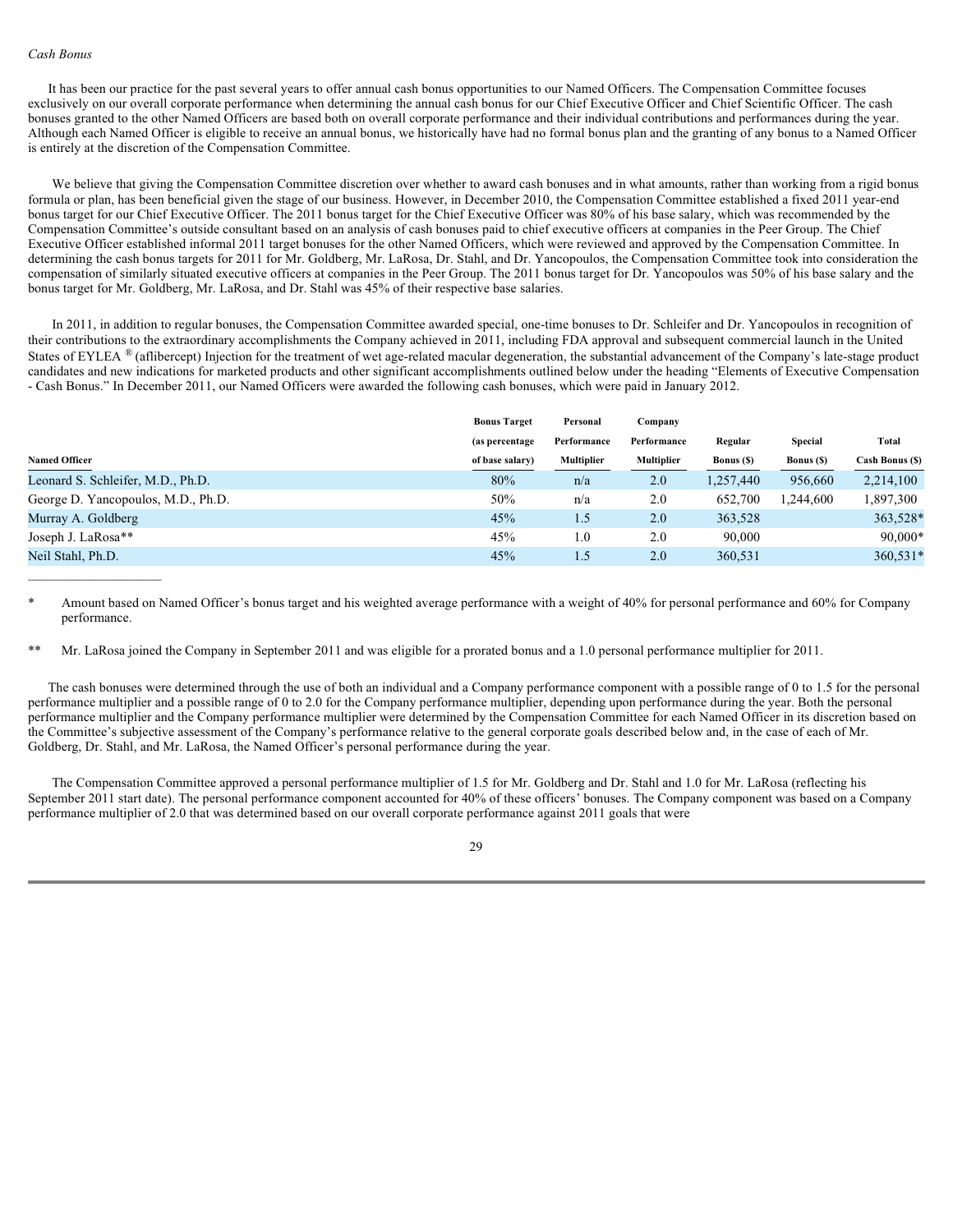approved by the board of directors in January 2011. This Company performance component accounted for 60% of the bonuses awarded to Mr. Goldberg, Mr. LaRosa, and Dr. Stahl. In the case of Drs. Schleifer and Yancopoulos, the Compensation Committee focused exclusively on our overall Company performance in 2011 when determining their cash bonuses and did not utilize a personal performance multiplier.

 The Compensation Committee determined that we had substantially exceeded our corporate goals for 2011. These corporate goals related to the filing of a Biologics Licensing Application for EYLEA ® (aflibercept) Injection, the filing of a supplemental Biologics Licensing Application for ARCALYST ® (rilonacept), receipt of FDA approval of EYLEA ® (aflibercept) Injection for the treatment of wet age-related macular degeneration and subsequent commercial launch in the United States, continued progress of the Company's preclinical and clinical development programs, including the advancement of proprietary human monoclonal antibodies into clinical development; revenue received from licensees and collaborators; sales of the Company's approved products; the successful manufacturing and supply of the Company's clinical development candidates and commercial products; and the completion of an offering of convertible senior notes **.** As a result, the Company performance multiplier for 2011 was set at 2.0.

 In determining the personal performance multiplier in the case of Mr. Goldberg, the Compensation Committee gave special consideration to Mr. Goldberg's leadership of and accomplishments in the Company's accounting, finance, investor relations, human resources, facilities, and procurement organizations and the successful offering of convertible senior notes in October 2011. In the case of Dr. Stahl, the Compensation Committee focused on the progress of the Company's preclinical and clinical development pipeline, including the introduction of new antibody product candidates into development as part of the Company's collaboration with Sanofi. Mr. LaRosa joined the Company in September 2011 and was eligible in 2011 for personal performance multiplier of 1.0 based on his leadership of the legal function since he joined the Company.

#### *Stock Options*

We have used stock option grants as the primary vehicle for offering long-term incentives and rewarding our Named Officers and other eligible employees. We also regard our stock option grants as a key employee retention tool because they vest over time. Stock options have helped us maintain a competitive level of total compensation for our Named Officers and other eligible employees at a time when we do not have substantial revenue and profits from product sales and have allowed us to attract and retain entrepreneurial employees, which we see as critical to our ongoing success. Granting stock options as long-term incentives to executives is standard practice in our industry and is an important part of our effort to attract, retain, and motivate high-quality talent in key positions.

 The Compensation Committee grants stock option awards to our Named Officers and other eligible employees based on their annual performance and their position and responsibilities with the Company. Each of our Named Officers generally receives an annual stock option grant and all of our other full-time employees are also eligible for an annual stock option grant. The number of stock options granted to each Named Officer is determined on a discretionary basis, rather than by a formula.

 It has been the practice of our Compensation Committee to grant annual stock option awards to eligible employees whose performance is determined to merit an annual grant, including the Named Officers, at a meeting held during December. In 2011, stock option awards were granted to our Named Officers and other eligible employees on December 16, 2011. Pursuant to the terms of the Second Amended and Restated 2000 Long-Term Incentive Plan, stock option awards are granted with an exercise price equal to the average of the high and low sales price per share of our common stock as quoted on The NASDAQ Global Select Market on the date of the grant.

In 2008, the Compensation Committee introduced the use of performance based vesting of stock options for our senior officers, including the Named Officers, in addition to stock options with time based vesting. As discussed below, grants made by the Compensation Committee in 2008 of non-qualified stock options (the 2008 Performance-based Options) to Dr. Schleifer, Dr. Yancopoulos, Mr. Goldberg, Dr. Stahl, and other senior vice presidents vested in full in 2011.

 The performance based vesting stock options granted in 2011 will generally either expire unvested or will vest on December 31, 2014 in full or to a lesser extent depending on the extent to which various milestones have been achieved between the grant date and December 31, 2014.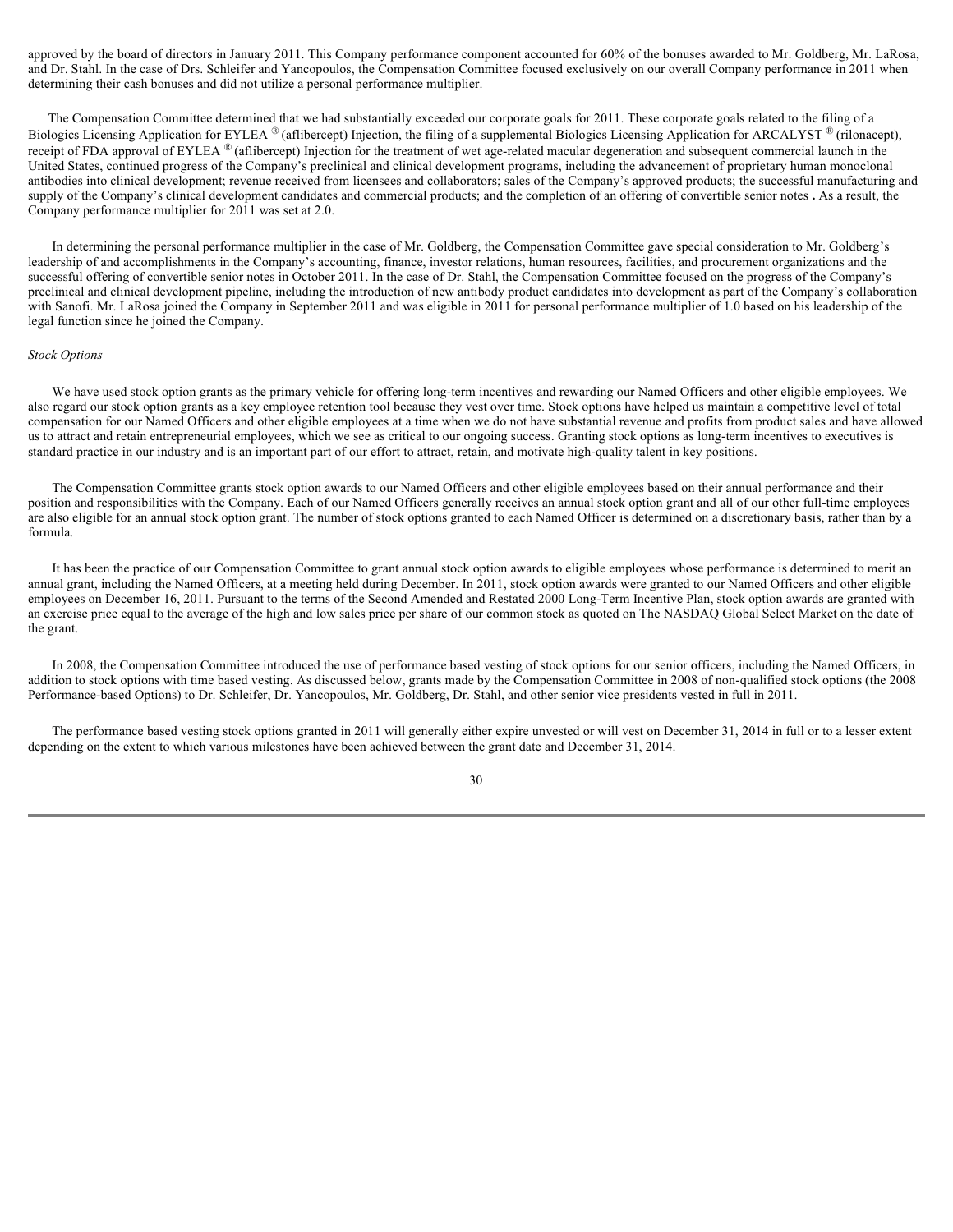Each of our Named Officers received both a grant of performance based vesting stock options and a grant of time based vesting stock options on December 16, 2011, as set forth below. These stock options all have an exercise price of \$52.03 per share, the average of the high and low sales price per share of our common stock as quoted on the NASDAQ Global Select Market on the date of grant.

|                                    | <b>Time Based</b>    | Performance          |
|------------------------------------|----------------------|----------------------|
|                                    | <b>Vesting Stock</b> | <b>Based Vesting</b> |
| <b>Named Officer</b>               | <b>Options</b>       | <b>Stock Options</b> |
| Leonard S. Schleifer, M.D., Ph.D.  | 160,000              | 240,000              |
| George D. Yancopoulos, M.D., Ph.D. | 160,000              | 240,000              |
| Murray A. Goldberg                 | 40,000               | 60,000               |
| Joseph J. LaRosa*                  | 4.000                | 6,000                |
| Neil Stahl, Ph.D.                  | 50,000               | 75,000               |
|                                    |                      |                      |

#### Mr. LaRosa joined the Company in September, 2011.

 The total number of stock options granted to our Named Officers as set forth in the table above was determined based on past Company practices, a review of Peer Group and survey data, and an assessment of each Named Officer. The Compensation Committee also considered the personal and corporate accomplishments in 2011 that were discussed previously under "Elements of Executive Compensation - Cash Bonus." In 2011 Dr. Yancopoulos received the same number of stock options as Dr. Schleifer in consideration of Dr. Yancopoulos' long-term commitment and contributions to the Company. The Compensation Committee recognized both the outstanding work done by Dr. Yancopoulos as an inventor of EYLEA  $\mathcal{R}$  and in leading its development, and the future contributions the Committee anticipates he will make as he leads the Company's research and development efforts. In addition to the year-end stock option awards described above, Mr. LaRosa received a time based vesting option award and a time based vesting restricted stock award upon joining the Company in September, 2011. Specifically, Mr. LaRosa received an award of 80,000 options with an exercise price of \$59.20 per share that vests in four equal annual installments commencing on September 1, 2012, and an award of 10,000 shares of restricted stock that vests in its entirety on September 1, 2016.

 Performance Based Vesting Stock Options : The performance based vesting stock options granted in 2011 (all of which were non-qualified stock options) will be eligible to vest on December 31, 2014, the end of the third calendar year following the date of grant. The number of stock options that will vest on that date will be determined based on a point scale system, whereby points are earned upon the achievement of milestones between January 1, 2012 and the vesting date (the Performance Measurement Period). The milestones and the points earned for achieving the milestones during the applicable Performance Measurement Period are described below **:** 

- l filing of the first Investigational New Drug Application for a new product candidate (2 points each);
- l data from a successful proof of concept study testing one of our product candidates (2 or 4 points each, depending on the uniqueness of the proposed indication);
- l filing of a Biologics License Application for one of our product candidates (2, 3, 5 or 7 points each, depending on the uniqueness of the proposed indication);
- l approval of a Biologics License Application for one of our product candidates (5, 7, 20 or 28 points each, depending on the uniqueness of the proposed indication).

 Later stage development milestones earn incrementally more points than the earlier stage development milestones. For the last three milestones described above, the greater number of points is earned for novel drug candidates and diseases and the lesser number of points is earned for follow-on product candidates, which can be our existing products, with potential competitive advantages over existing drugs that are approved for the treatment of a disease.

 The number of stock options from the award that will vest on the vesting date will be calculated by multiplying the total number of stock options subject to the award by a fraction, the numerator of which is the total number of points earned during the Performance Measurement Period and the denominator of which is 70,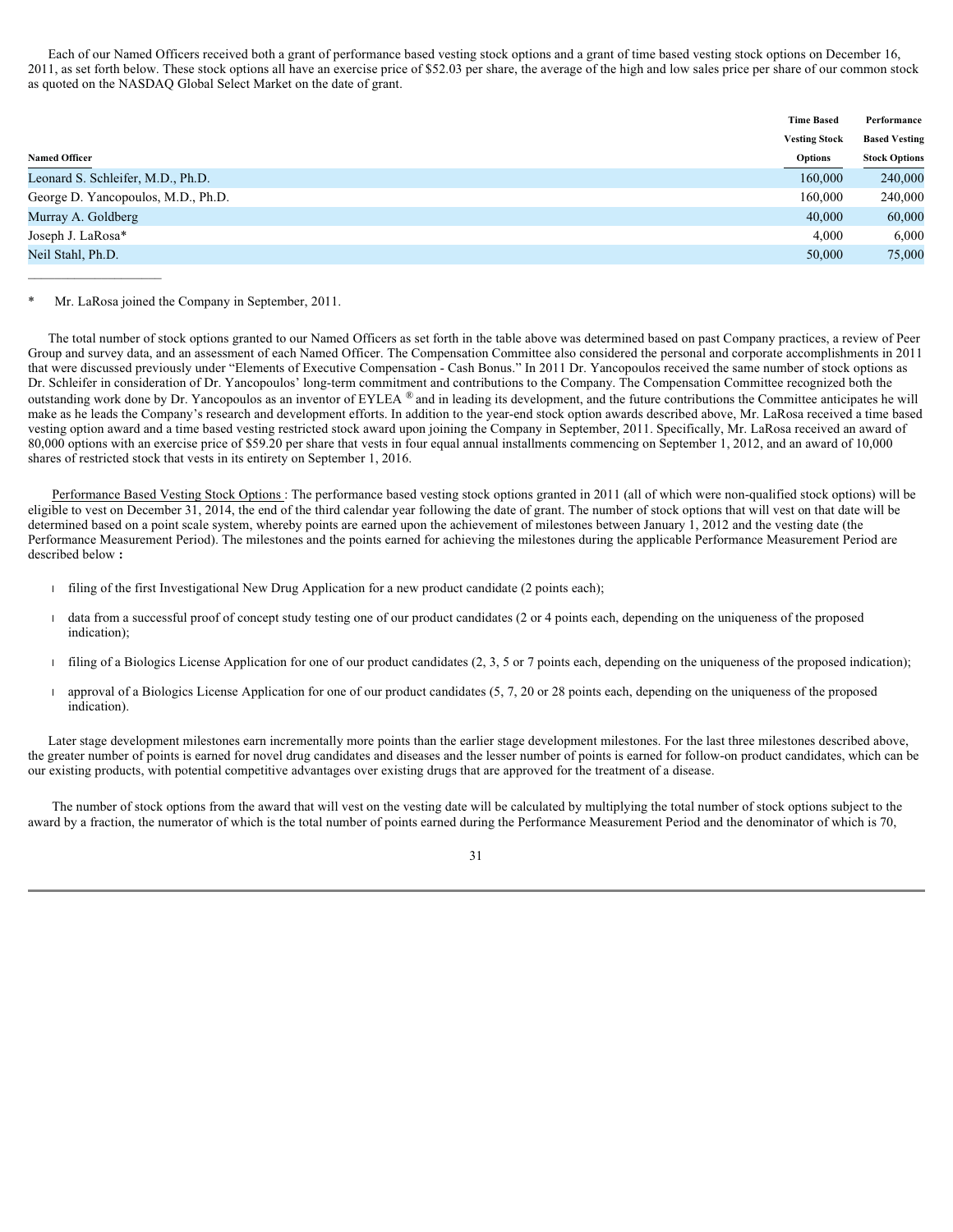provided that no more than one hundred percent of the stock option award can vest. If at least 24 points are not earned during the Performance Measurement Period, or the applicable Named Officer ceases to be employed by the Company before the end of the Performance Measurement Period (other than because of retirement or for reasons related to a change of control as discussed under the heading "Post-Employment Compensation" on page 42), then none of the performance based vesting stock options granted under the award will vest. Moreover, if we do not file a Biologics License Application for at least one product candidate during the Performance Measurement Period, then the maximum number of performance based vesting stock options that can vest on the vesting date is capped at two-thirds of the total award, unless otherwise determined by the Compensation Committee. Achievement of a development milestone may earn points for the performance based vesting stock options that were granted in December 2011 and those that may be granted in subsequent years, depending on the year of achievement.

 The Compensation Committee retains the discretion to accelerate the vesting of the performance based stock options, either in whole or in part. Vesting of these stock options may accelerate following a change of control as described under the heading "Post-Employment Compensation" on page 42. As with the time based vesting stock options, the performance based vesting stock options have a ten-year maximum term.

 During the three-year performance measurement period for the 2008 Performance-based Options, the Company achieved product candidate development milestones sufficient to earn 71 points, with full vesting requiring a minimum of 38 points. The point totals were achieved as follows:

- l filing of the first Investigational New Drug Application for a new product candidate (18 points)
- l data from a successful proof of concept study testing one of our product candidates (18 points)
- l filing of a Biologics License Application for one of our product candidates (15 points); and
- l approval of a Biologics License Application for one of our product candidates (20 points).

Based on those points earned, the Compensation Committee approved the vesting in 2011 of the maximum number of 2008 Performance-based Options for the Named Officers as follows: Dr. Schleifer, 187,500 options; Dr. Yancopoulos, 150,000 options; Mr. Goldberg, 56,250 options; and Dr. Stahl, 75,000 options.

 Time Based Vesting Stock Options : Option grants that vest in increments over time generally are in the form of incentive stock options, subject to Internal Revenue Code restrictions on the number of incentive stock options which can vest or be granted to any optionee in any given year. Incentive stock options afford the option holders certain tax advantages over non-qualified stock options and our Compensation Committee believes that this enhances their attractiveness as a compensation component. Options that cannot take the form of incentive stock options are granted as non-qualified stock options. The aggregate number of stock options (incentive plus non-qualified stock options) granted by the Compensation Committee to an employee on the date of grant, including the stock options granted to our Named Officers, generally vest at a rate of 25% per year over the first four years of the ten-year option term. Except as set forth below under the heading "Post-Employment Compensation" on page 42, stock option vesting ceases, and unvested stock options are forfeited, upon termination of employment.

 Because our Chief Executive Officer holds more than ten percent of the total combined voting power of our classes of stock, any incentive stock options granted to him must have an exercise price of at least 110% of the average of the high and low sales price per share of our common stock as quoted on the NASDAQ Global Select Market on the date of the grant. In addition, any incentive stock options granted to him must expire after no more than five years from the date of grant. Because of these restrictions, our Chief Executive Officer was granted non-qualified stock options, and not incentive stock options, in 2011. As is generally the case with stock options granted to all other employees, the time based vesting stock options granted to our Chief Executive Officer vest at a rate of 25% per year over the first four years of the ten-year option term.

#### *Perquisites and Other Benefits*

 The Named Officers are provided with a limited number of perquisites and other personal benefits that the Compensation Committee believes are reasonable and consistent with our overall compensation program. The Compensation Committee periodically reviews the perquisites and other personal benefits provided to the Named Officers, including the Chief Executive Officer.

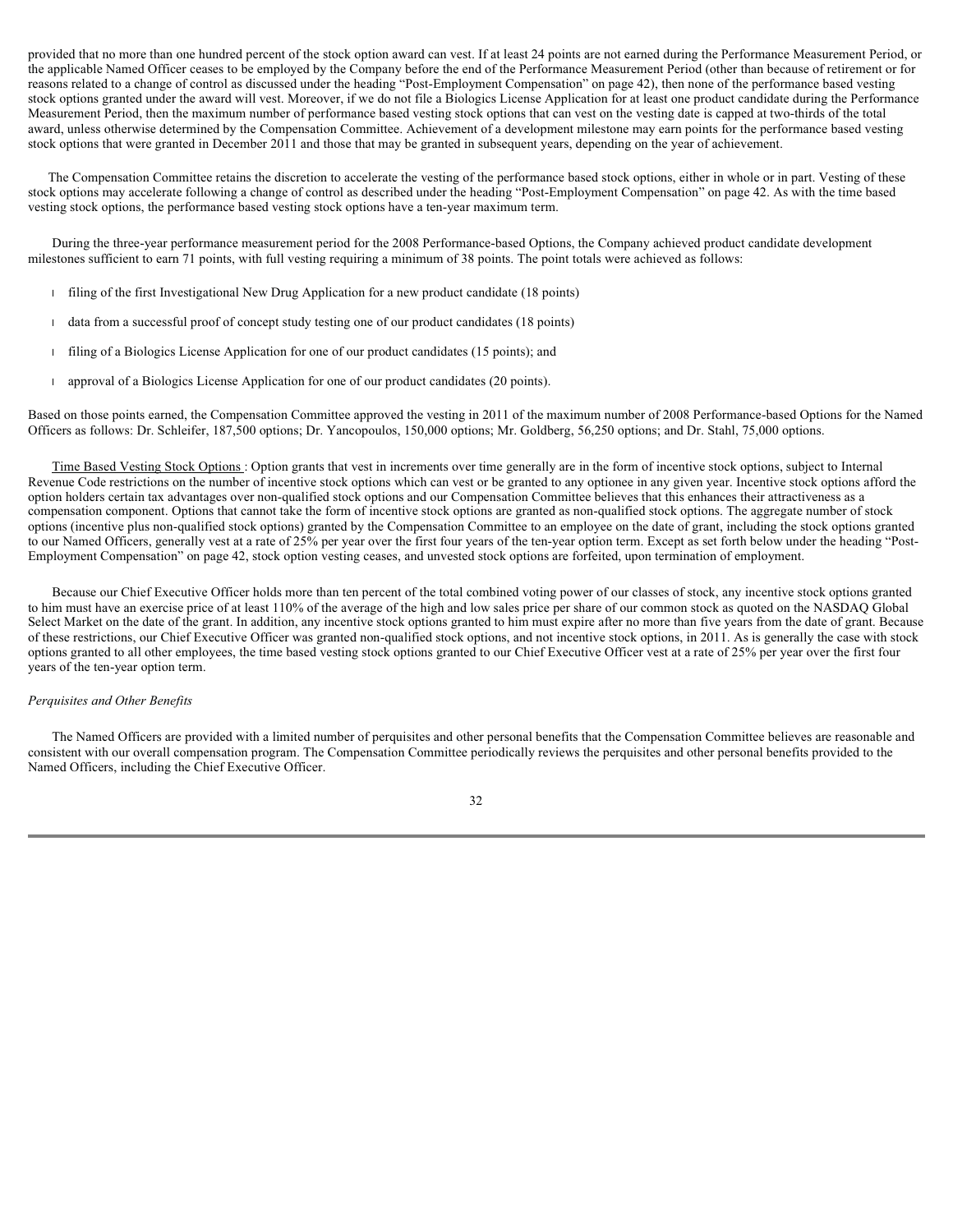All of the Named Officers are eligible to receive financial and tax planning assistance (which are taxable benefits) and, like other employees, may participate in company-wide health, disability, life insurance, and other benefit plans, as well as our 401(k) Savings Plan. All employees who participate in our 401(k) Savings Plan are eligible to receive certain matching contributions. In each plan year, we contribute to each participant's account a matching contribution (in the form of shares of our common stock) equal to 50% of the first 6% of the participant's compensation that the participant has contributed to the plan up to a maximum level established under the Internal Revenue Code, which in 2011 was \$7,350. All of our Named Officers (other than Mr. LaRosa who was not eligible in 2011) participated in our 401 (k) Savings Plan during 2011 and received the maximum matching contribution in the form of shares of our common stock, which was paid in February 2012. As with all employees, the number of shares of common stock that each Named Officer receives was determined using the average market price per share of our common stock during the 401(k) Savings Plan year, which for 2011 was \$51.07.

 Our Chief Executive Officer and Chief Scientific Officer are entitled to receive certain automobile allowances, as described in the applicable footnotes to the Summary Compensation Table on page 35. In addition, the Company provides a car service to our Chief Financial Officer for commuting purposes. Our Chief Executive Officer is also entitled to receive certain additional perquisites and personal benefits pursuant to the terms of his employment agreement or as are otherwise approved by the Compensation Committee. These perquisites and personal benefits are described in the footnotes to the Summary Compensation Table on page 35.

#### *Potential Severance Benefits*

 Except as described below, we are not obligated to pay severance or other enhanced benefits to Named Officers upon the voluntary or involuntary termination of their employment. We have no pension, deferred compensation, or retirement plans, other than our 401(k) Savings Plan described above.

 Since December 2002, stock option award agreements for all employees have included a provision for the acceleration of vesting of unvested stock options upon an involuntary termination without cause within two years following a change of control. Our Chief Executive Officer has an employment agreement that provides for certain severance benefits following termination, including following death or disability, resignation following defined "good reason" events, or termination in connection with a change of control. The other Named Officers are party to a change of control severance plan, which provides certain benefits to them and other designated officers if they are terminated in connection with a change of control. Information regarding applicable payments under this employment agreement and change of control severance plan is provided under the heading "Post-Employment Compensation" on page 42.

 Except as provided in our employment agreement with our Chief Executive Officer and in our change of control severance plan, our Named Officers (other than our Chief Executive Officer) will forfeit any unvested time based vesting stock options upon the termination of their employment for any reason other than death, including disability or retirement. In the event of the death of an employee, any unvested stock options held by such employee shall become immediately exercisable. When employees retire, they forfeit all unvested time based vesting stock options, as well as any unvested performance based vesting stock options granted prior to 2009. When a Named Officer retires, any outstanding unvested performance based vesting stock options that were granted in 2009 or later remain eligible to vest at the end of the third calendar year following the date of grant, except that the number of options that will vest, if any, will be reduced in proportion to the term of the Performance Measurement Period during which the Named Officer was not employed by the Company due to his retirement. For all stock options granted prior to 2007, an employee who retires has up to two years to exercise stock options that are vested as of the date of his or her retirement. Commencing in 2007, we amended our form of stock option agreement to allow the retired employee the remaining life of the 10-year stock option term to exercise stock options that are vested as of the date of his or her retirement.

 The severance benefits provided to our Named Officers are designed to promote stability and continuity of our senior management and are intended to preserve employee morale and productivity and encourage retention in the face of the disruptive impact of an actual, threatened, or rumored change of control of the Company. The severance benefits were established by the Compensation Committee following a review of comparable practices at the Company's peer companies and with the advice of the Compensation Committee's consultant.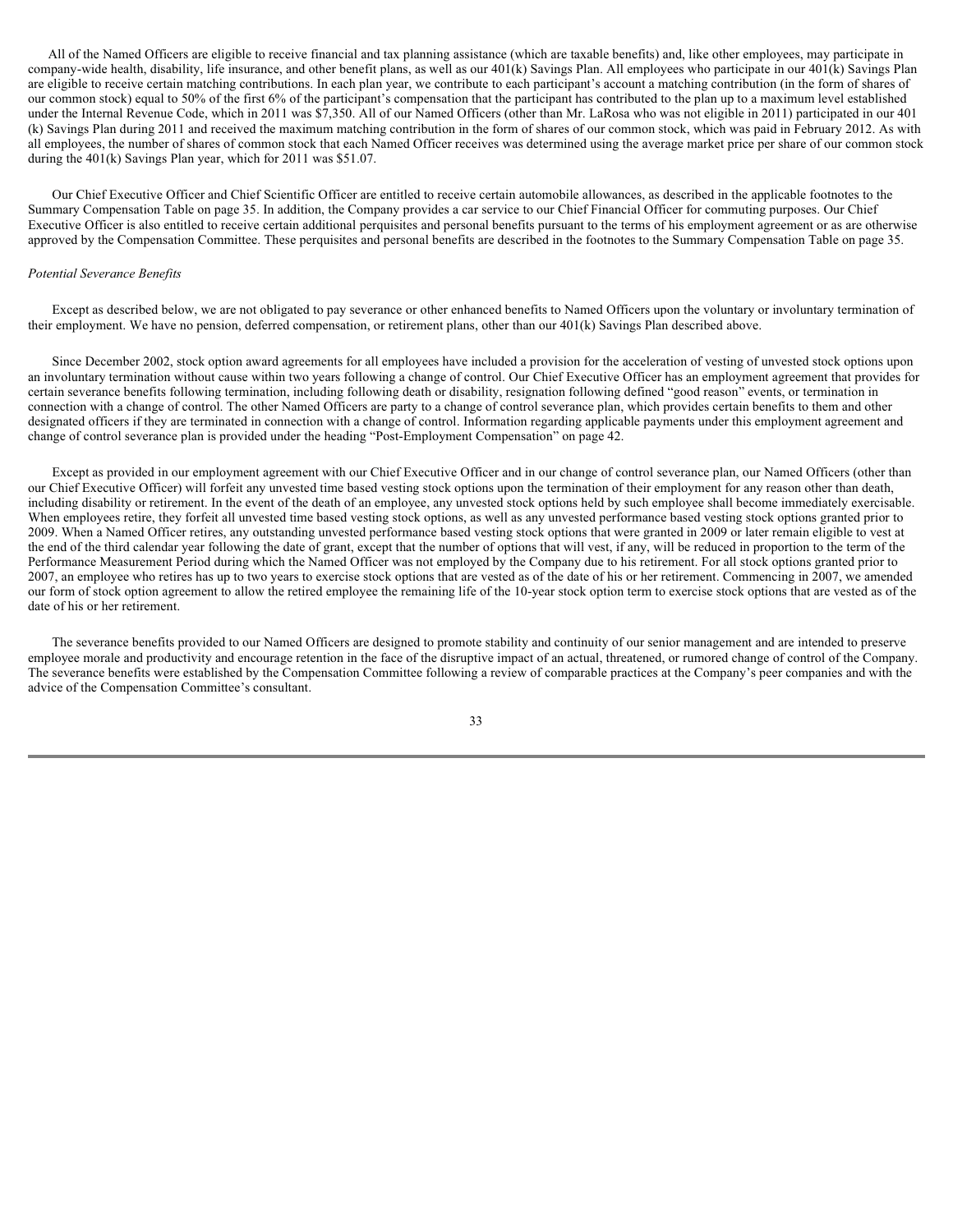#### **Tax Implications**

 Section 162(m) of the Internal Revenue Code limits the deductibility of compensation over \$1 million in any year paid to the Chief Executive Officer and the other Named Officers (other than the Chief Financial Officer). The Compensation Committee takes into account, and generally seeks to preserve, the deductibility of compensation in determining Named Officer compensation. However, the Compensation Committee reserves the right to use its judgment to authorize compensation payments that do not qualify for the exemptions in Section 162(m) when the Compensation Committee believes that such payments are appropriate.

#### **Compensation Committee Report**

 We have reviewed and discussed with management the Compensation Discussion and Analysis, beginning on page 26. Based on that review and discussion, we have recommended to the board of directors that the Compensation Discussion and Analysis be included in this proxy statement.

*The Compensation Committee* 

Arthur F. Ryan, Chairman Charles A. Baker Joseph L. Goldstein, M.D. Christine A. Poon George L. Sing Marc Tessier-Lavigne, Ph.D.

#### **Compensation Committee Interlocks and Insider Participation**

 None of the members of the Compensation Committee is currently, or has been at any time since our formation, one of our officers or employees. None of our executive officers serves as a member of the board of directors or compensation committee of any entity that has one or more executive officers serving as a member of our board of directors or Compensation Committee.

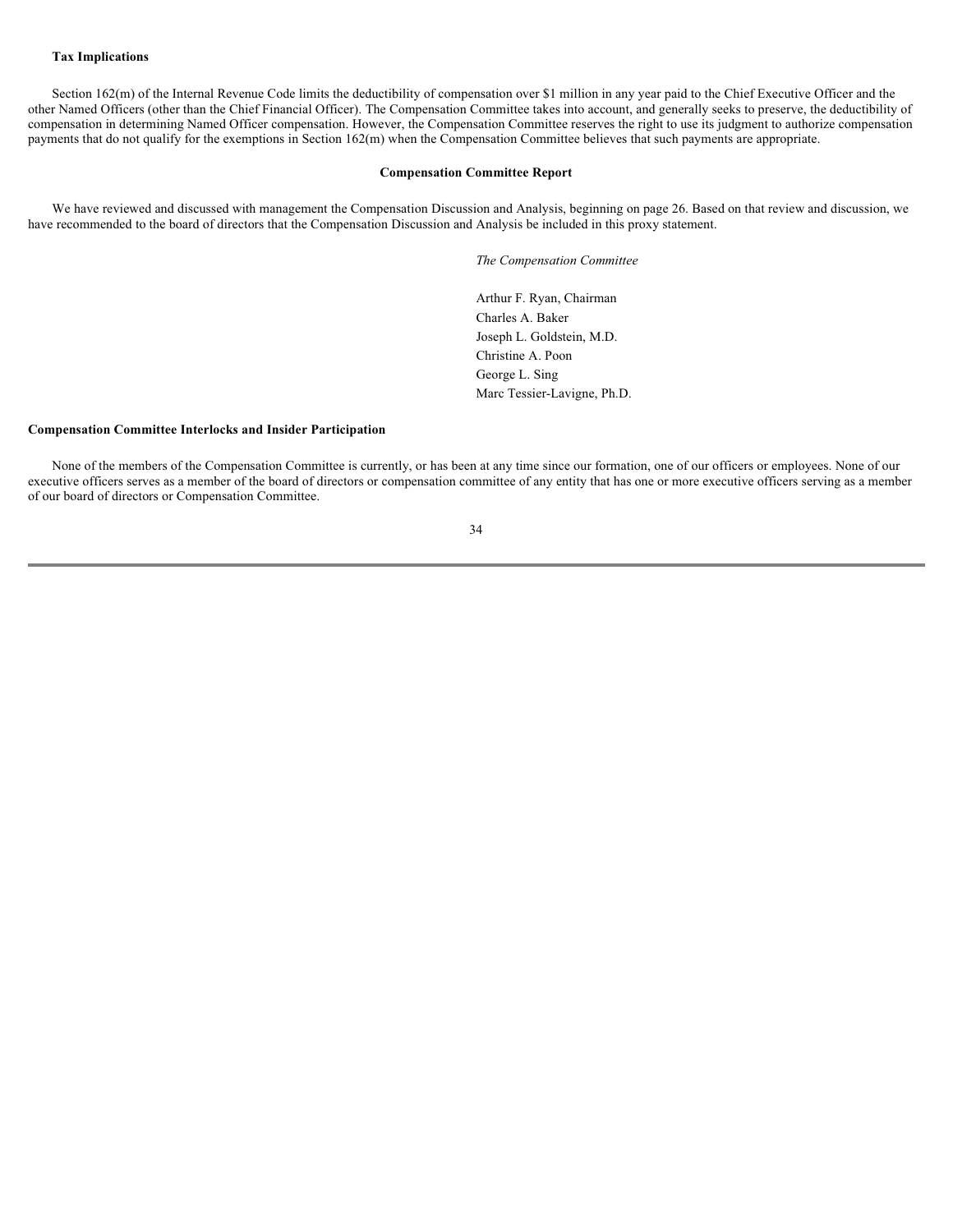#### **Summary Compensation Table**

 The following table and accompanying footnotes provide information regarding compensation earned by, or paid to, our Chief Executive Officer, Chief Financial Officer, and our three other highest-compensated executive officers in 2011, 2010, and 2009. We refer to these five executive officers as our Named Officers.

#### **SUMMARY COMPENSATION TABLE**

|                                 |      |               |                 |                          |              | All          |            |
|---------------------------------|------|---------------|-----------------|--------------------------|--------------|--------------|------------|
|                                 |      |               |                 | <b>Stock</b>             | Option       | other        |            |
|                                 |      | <b>Salary</b> | <b>Bonus</b>    | awards                   | awards       | compensation | Total      |
|                                 | Year | (S)           | $($ S $)$ $(1)$ | (3)(2)                   | $(S)$ $(2)$  | (S)          | (S)        |
| Name and principal position (a) | (b)  | (c)           | (d)             | (e)                      | (f)          | (i)          | (i)        |
| Leonard S. Schleifer,           | 2011 | 785,900       | 2,214,100       | $\overline{\phantom{m}}$ | 7,450,200(3) | 112,461(6)   | 10,562,661 |
| M.D., Ph.D.                     | 2010 | 759,370       | 1,215,000       |                          | 5,512,125(4) | 101,060(7)   | 7,587,555  |
| President and Chief             | 2009 | 734,400       | 2,054,720       |                          | 3,456,076(5) | 104, 112(8)  | 6,349,308  |
| <b>Executive Officer</b>        |      |               |                 |                          |              |              |            |
| George D. Yancopoulos,          | 2011 | 652,700       | 1,897,300       | $\qquad \qquad$          | 7,450,200(3) | 26,770(9)    | 10,026,970 |
| M.D., Ph.D. Executive           | 2010 | 630,600       | 630,600         | 7,657,500                | 4,409,700(4) | 23,940(10)   | 13,352,340 |
| Vice President, Chief           | 2009 | 609,900       | 1,709,900       |                          | 2,764,860(5) | 23,715(11)   | 5,108,375  |
| Scientific Officer and          |      |               |                 |                          |              |              |            |
| President, Regeneron            |      |               |                 |                          |              |              |            |
| Research Laboratories           |      |               |                 |                          |              |              |            |
| Murray A. Goldberg              | 2011 | 448,800       | 363,528         |                          | 2,262,866(3) | 30,579(12)   | 3,105,773  |
| Senior Vice President,          | 2010 | 433,600       | 351,216         | 918,900                  | 1,908,071(4) | 26,232(13)   | 3,638,019  |
| Finance & Administration,       | 2009 | 419,300       | 545,187         |                          | 1,036,822(5) | 13,540(14)   | 2,014,849  |
| Chief Financial Officer,        |      |               |                 |                          |              |              |            |
| Treasurer, and Assistant        |      |               |                 |                          |              |              |            |
| Secretary                       |      |               |                 |                          |              |              |            |
| Joseph J. LaRosa (17)           | 2011 | 118,990       | 90,000          | 592,000                  | 2,580,127(3) |              | 3,381,117  |
| Senior Vice President,          |      |               |                 |                          |              |              |            |
| General Counsel and Secretary   |      |               |                 |                          |              |              |            |
| Neil Stahl, Ph.D.               | 2011 | 445,100       | 360,531         | $\overline{\phantom{0}}$ | 2,328,187(3) | 16,420(15)   | 3,150,238  |
| Senior Vice President,          | 2010 | 430,000       | 340,560         | 1,531,500                | 2,204,850(4) | 13,540(16)   | 4,520,450  |
| Research & Development          | 2009 | 390,400       | 1,081,088       |                          | 1,382,430(5) | 13,540(14)   | 2,867,458  |
| Sciences                        |      |               |                 |                          |              |              |            |

(1) Bonuses are shown in the year in which they were accrued and earned. In each case, they were paid in January of the following year.

- (2) The amounts in column (e) and (f) reflect the respective aggregate grant date fair values (disregarding estimated forfeitures) of stock and option awards granted in 2011, 2010, and 2009, respectively, pursuant to the Company's Second Amended and Restated 2000 Long-Term Incentive Plan (or a predecessor version of the plan). Assumptions used in the calculation of these amounts are included in footnote 14 to the Company's audited financial statements for the fiscal year ended December 31, 2011 included in the Company's Annual Report on Form 10-K filed with the Securities and Exchange Commission on February 21, 2012.
- (3) Reflects the aggregate grant date fair value of time based vesting option awards and performance based vesting option awards granted in 2011. At the time of grant of the performance based vesting options, the Company considered the attainment of 50.7% of the performance conditions to be probable, and therefore the aggregate grant date fair value of option awards granted in 2011 as reported in column (f) assumes the vesting of 50.7% of the performance based vesting options, resulting in respective grant date fair values for such awards as follow: Dr. Schleifer: \$3,278,552; Dr. Yancopoulos: \$3,278,552; Mr. Goldberg: \$819,638; Mr. LaRosa: \$81,964; and Dr. Stahl: \$1,024,547. The grant date fair value of the performance based vesting options, assuming the highest level of performance conditions will be achieved (and thus 100% vesting), is as follows: Dr. Schleifer: \$6,470,400; Dr. Yancopoulos: \$6,470,400; Mr. Goldberg: \$1,617,600; Mr. LaRosa: \$161,760; and Dr. Stahl: \$2,022,000.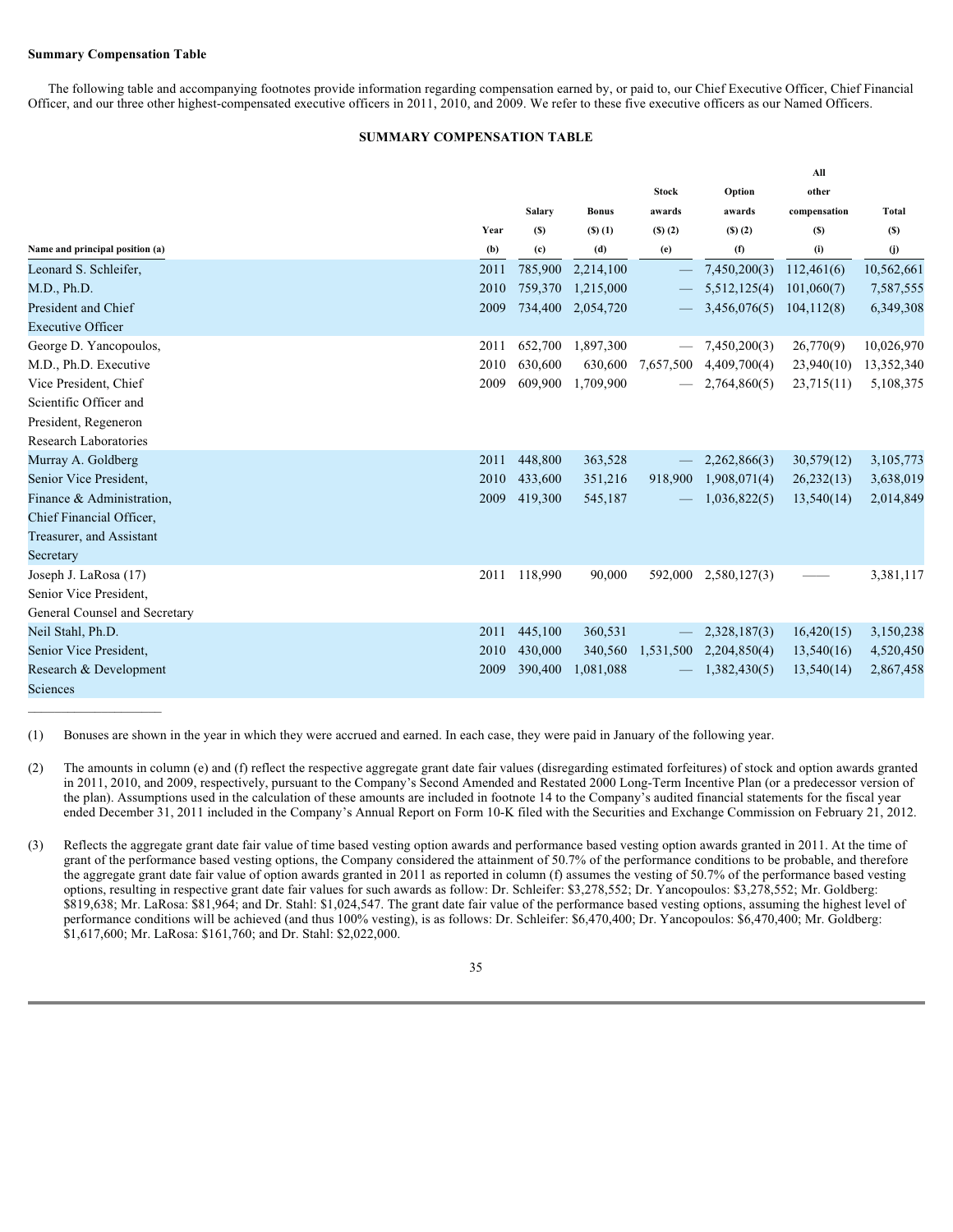- (4) Reflects the aggregate grant date fair value of time based vesting option awards and performance based vesting option awards granted in 2010. The grant fair value of the performance based vesting options included in such aggregate grant date fair value as reported in column (f) assumes the vesting of 100% of such options.
- (5) Reflects the aggregate grant date fair value of time based vesting option awards and performance based vesting option awards granted in 2009. At the time of grant of the performance based vesting options, the Company considered the attainment of 66.7% of the performance conditions to be probable, and, therefore, the aggregate grant date fair value of option awards granted in 2009 as reported in column (f) assumes the vesting of 66.7% of the performance based vesting options, resulting in respective grant date fair values for such awards as follow: Dr. Schleifer: \$1,757,988, Dr. Yancopoulos: \$1,406,390, Mr. Goldberg: \$527,396, and Dr. Stahl: \$703,195 The grant date fair value of the performance based vesting options, assuming the highest level of performance conditions will be achieved (and thus 100% vesting), is as follows: Dr. Schleifer: \$2,636,850, Dr. Yancopoulos: \$2,109,480, Mr. Goldberg: \$791,055, and Dr. Stahl: \$1,054,740.
- (6) This amount includes (i) \$21,402 for a car allowance and related expenses, (ii) \$23,957 for life insurance and long-term disability insurance premiums, (iii) \$14,879 for medical malpractice insurance premiums, (iv) \$7,350 for 401(k) Savings Plan matching contributions in February 2012, (v) \$18,500 for dues related to the Company's club membership, (vi) \$11,773 for legal, tax, and financial planning advisory services, (vii) \$9,797 for tax gross-ups related to legal, tax, and financial planning advisory services, and (viii) \$4,803 for certain other miscellaneous expenses.
- (7) This amount includes (i) \$20,312 for a car allowance and related expenses, (ii) \$20,401 for life insurance and long-term disability insurance premiums, (iii) \$16,061 for medical malpractice insurance premiums, (iv) \$7,350 for 401(k) Savings Plan matching contributions in February 2011, (v) \$17,500 for dues related to the Company's club membership, (vi) \$10,201 for legal, tax, and financial planning advisory services, (vii) \$8,490 for tax gross-ups related to legal, tax, and financial planning advisory services, and (viii) \$745 for certain other miscellaneous expenses.
- (8) This amount includes (i) \$20,289 for a car allowance and related expenses, (ii) \$20,401 for life insurance and long-term disability insurance premiums, (iii) \$16,423 for medical malpractice insurance premiums, (iv) \$7,350 for 401(k) Savings Plan matching contributions in February 2010, (v) \$17,500 for dues related to the Company's club membership, (vi) \$11,734 for legal, tax, and financial planning advisory services, (vii) \$9,765 for tax gross-ups related to legal, tax, and financial planning advisory services, and (viii) \$650 for certain other miscellaneous expenses.
- (9) This amount includes (i) \$10,400 for a car allowance and related expenses, (ii) \$7,350 for 401(k) Savings Plan matching contributions in February 2012, and (iii) \$9,020 for tax and financial planning advisory services.
- (10) This amount includes (i) \$10,400 for a car allowance and related expenses, (ii) \$7,350 for 401(k) Savings Plan matching contributions in February 2011, and (iii) \$6,190 for tax and financial planning advisory services.
- (11) This amount includes (i) \$10,400 for a car allowance and related expenses, (ii) \$7,350 for 401(k) Savings Plan matching contributions in February 2010, (iii) \$5,965 for tax and financial planning advisory services.
- (12) This amount includes (i) \$14,159 for a company-provided car service for commuting purposes, (ii) \$7,350 for 401(k) Savings Plan matching contributions in February 2012, and (iii) \$9,070 for tax and financial planning advisory services.
- (13) This amount includes (i) \$12,692 for a company-provided car service for commuting purposes, (ii) \$7,350 for 401(k) Savings Plan matching contributions in February 2011, and (iii) \$6,190 for tax and financial planning advisory services.
- (14) This amount includes (i) \$7,350 for 401(k) Savings Plan matching contributions in February 2010, and (ii) \$6,190 for tax and financial planning advisory services.
- $(15)$ (15) This amount includes (i) \$7,350 for 401(k) Savings Plan matching contributions in February 2012, and (ii) \$9,070 \$ for tax and financial planning advisory services.
- $(16)$ (16) This amount includes (i) \$7,350 for 401(k) Savings Plan matching contributions in February 2011, and (ii) \$6,190 for tax and financial planning advisory services.
- (17) Mr. LaRosa joined the Company in September, 2011 and was not a Named Officer in 2009 or 2010.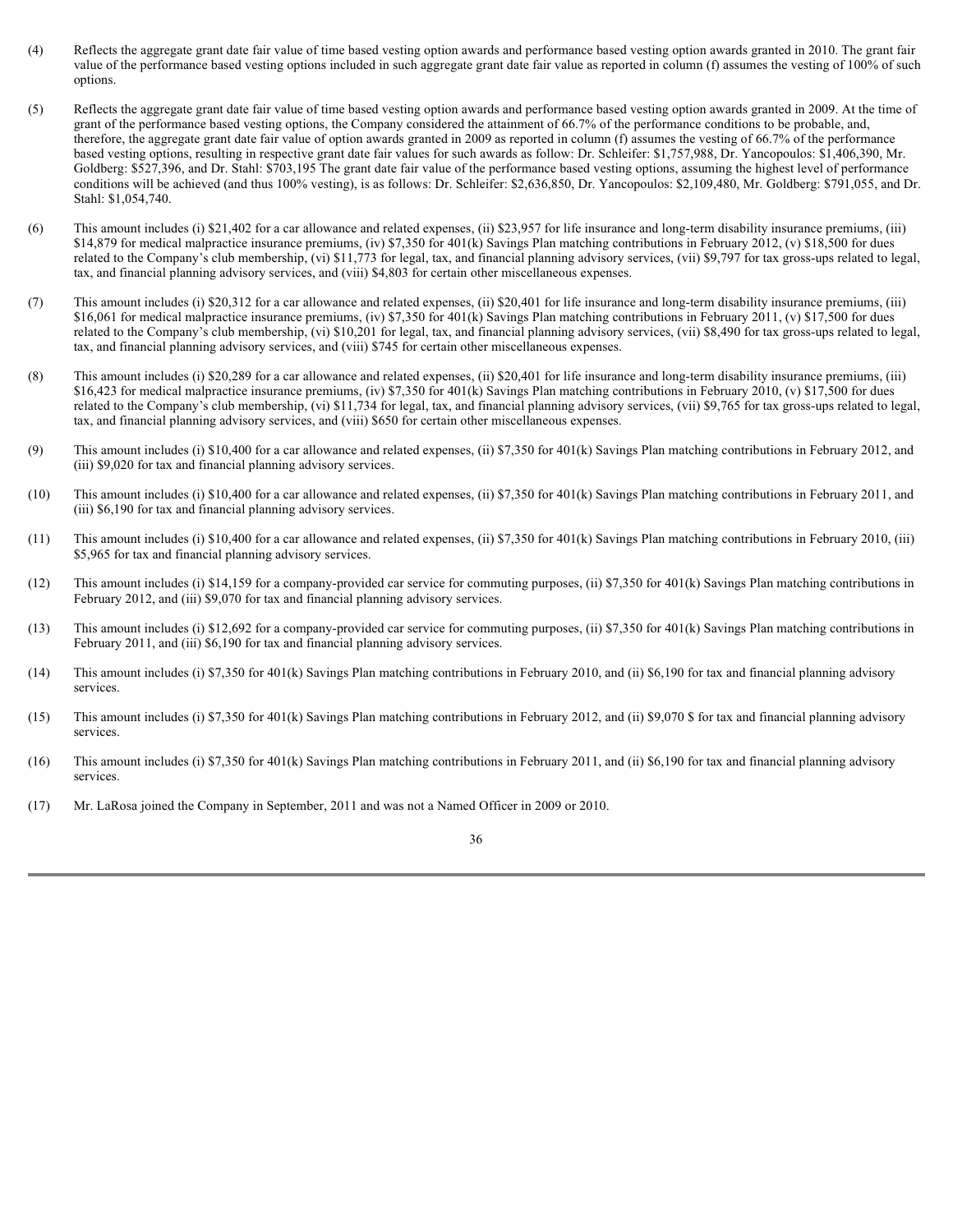#### **Grants of Plan-Based Awards**

 The following table and explanatory footnotes sets forth each equity award granted to our Named Officers during 2011. There were no non-equity incentive plan awards granted in 2011.

#### **GRANTS OF PLAN-BASED AWARDS**

|                                    |               | All                               |            |                          |                    |
|------------------------------------|---------------|-----------------------------------|------------|--------------------------|--------------------|
|                                    |               | other                             | All other  |                          |                    |
|                                    |               | stock                             | option     |                          |                    |
|                                    |               | awards:                           | awards:    |                          |                    |
|                                    |               | number                            | number     | <b>Exercise</b>          | Grant              |
|                                    |               | of                                | of         | or base                  | date fair          |
|                                    |               | shares                            | securities | price of                 | value of           |
|                                    |               | of                                | under-     | option                   | stock and          |
|                                    |               | stock or                          | lying      | awards                   | option             |
|                                    | Grant         | units                             | options    | (S/Sh)                   | awards             |
| Name                               | date          | $($ # $)$                         | $^{(#)}$   | (1)                      | $($ \$) $(5)$      |
| (a)                                | (b)           | (i)                               | (j)        | (k)                      | $\left( 0 \right)$ |
| Leonard S. Schleifer, M.D., Ph.D.  | 12/16/2011(2) | $=$                               | 160,000    | 52.03                    | 4,171,648          |
|                                    | 12/16/2011(4) | =                                 | 240,000    | 52.03                    | 3,278.552          |
| George D. Yancopoulos, M.D., Ph.D. | 12/16/2011(3) |                                   | 160,000    | 52.03                    | 4,171,648          |
|                                    | 12/16/2011(4) |                                   | 240,000    | 52.03                    | 3,278,552          |
| Murray A. Goldberg                 | 12/16/2011(3) | $\overline{\phantom{0}}$          | 40,000     | 52.03                    | 1,042,912          |
|                                    | 12/16/2011(4) | $\hspace{0.1cm}$                  | 60,000     | 52.03                    | 819,638            |
|                                    | 9/8/2011(6)   | $\qquad \qquad \longleftarrow$    | 4,168      | 72.60                    | 120,371            |
|                                    | 9/6/2011(6)   | $\hspace{0.1cm}$                  | 4,745      | 65.76                    | 63,075             |
|                                    | 9/6/2011(6)   | $\overline{\phantom{0}}$          | 2,976      | 65.76                    | 77,849             |
|                                    | 8/15/2011(6)  | $\overline{\phantom{0}}$          | 3,084      | 56.61                    | 68,293             |
|                                    | 7/27/2011(6)  | $\overbrace{\phantom{aaaaa}}^{x}$ | 3,919      | 53.18                    | 70,728             |
| Joseph J. LaRosa                   | 12/16/2011(2) |                                   | 4,000      | 52.03                    | 104,291            |
|                                    | 12/16/2011(4) | $\qquad \qquad \longleftarrow$    | 6,000      | 52.03                    | 81,964             |
|                                    | 9/1/2011(7)   | $\overline{\phantom{0}}$          | 80,000     | 59.20                    | 2,393,872          |
|                                    | 9/1/2011(8)   | 10,000                            |            | $\overline{\phantom{m}}$ | 592,000            |
| Neil Stahl, Ph.D.                  | 12/16/2011(3) | $\qquad \qquad \longleftarrow$    | 50,000     | 52.03                    | 1,303,640          |
|                                    | 12/16/2011(4) | $\qquad \qquad \longleftarrow$    | 75,000     | 52.03                    | 1,024,547          |
|                                    |               |                                   |            |                          |                    |

1) The options have an exercise price equal to the average of the high and low sales price per share of the Company's common stock on the NASDAQ Global Select Market on the date of grant. On December 16, 2011, the average of the high and low sales price of the Company's common stock was \$52.03 per share, and the closing price was \$53.00 per share.

 $2)$ The Named Officer received a non-qualified stock option award that vests at a rate of 25% per year over the first four years of the ten-year option term.

3) The Named Officer received an incentive stock option award and a non-qualified stock option award. The combined non-qualified and incentive stock option award vests at a rate of 25% per year over the first four years of the ten-year option term.

4) The Named Officer received a non-qualified stock option award that is eligible to vest on December 31, 2014 depending upon the Company's achievement of development and regulatory milestones related to its product candidates as described in the Compensation Discussion and Analysis on page 31. The nonqualified stock option award has a ten-year term.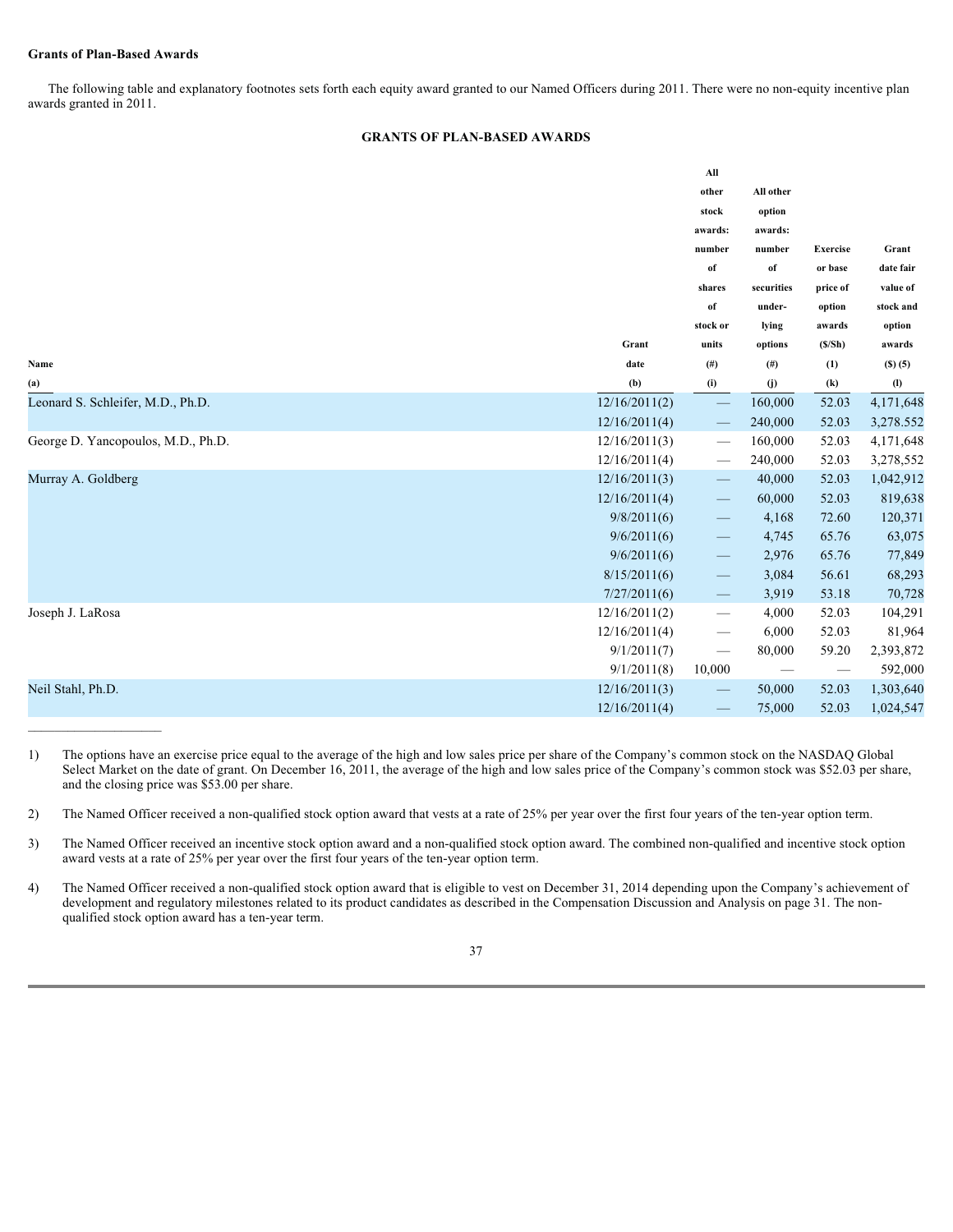- 5) The amounts in column (1) represent the grant date fair value of the awards made pursuant to the Company's Second Amended and Restated 2000 Long-Term Incentive Plan. The assumptions used in the calculation of these amounts are included in footnote 14 to the Company's audited financial statements for the fiscal year ended December 31, 2011 included in the Company's Annual Report on Form 10-K filed with the Securities and Exchange Commission on February 21, 2012.
- 6) The Named Officer received a non-qualified stock option award for the number of shares surrendered by the officer as payment of the exercise price upon exercise of an option held by the officer, pursuant to the terms of such original option. The newly granted non-qualified stock option has an exercise price equal to the average of the high and low sales price per share of the Company's common stock on the NASDAQ Global Select Market on the date of grant, becomes exercisable six months from the date of grant, expires on the date on which the original option would have expired, and is otherwise subject to the same terms and conditions as the original option.
- 7) The Named Officer received an incentive stock option award and a non-qualified stock option award in connection with joining the Company on September 1, 2011. The combined non-qualified and incentive stock option award vests at a rate of 25% per year over the first four years of the ten-year option term.
- 8) The Named Officer received a restricted stock award that vests 100% in five years from the date of grant in connection with joining the Company on September 1, 2011.

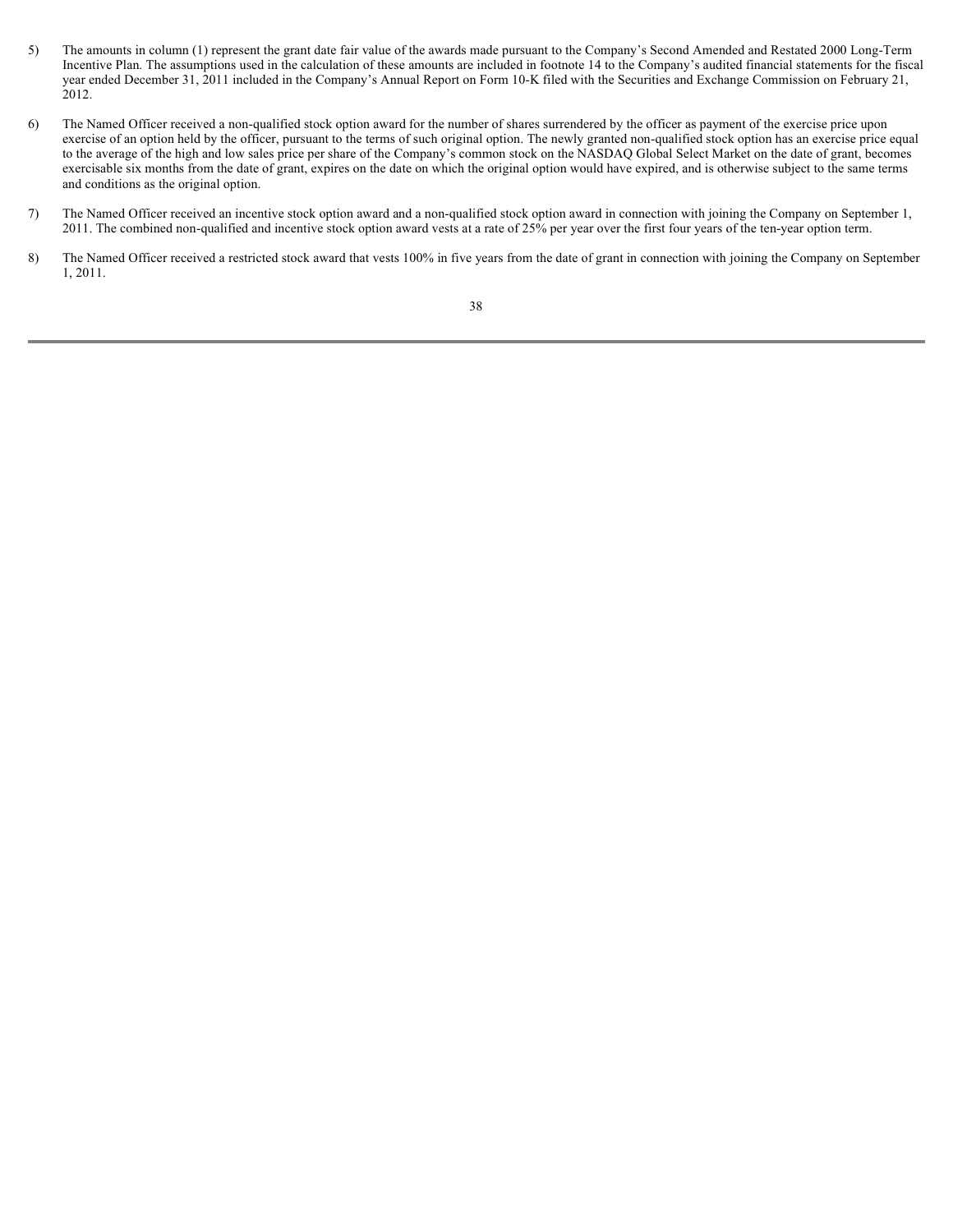### **Outstanding Equity Awards**

 The following table and explanatory footnotes provide information regarding unexercised stock options and unvested restricted stock awards held by our Named Officers as of December 31, 2011.

### **OUTSTANDING EQUITY AWARDS AT FISCAL YEAR-END**

|                                          | <b>Option Awards</b>     |                         |                          |                |                          | <b>Stock Awards</b> |                      |                                                      |                                    |  |
|------------------------------------------|--------------------------|-------------------------|--------------------------|----------------|--------------------------|---------------------|----------------------|------------------------------------------------------|------------------------------------|--|
|                                          |                          |                         |                          |                |                          |                     |                      | <b>Equity</b>                                        | <b>Equity</b><br>incentive<br>plan |  |
|                                          |                          |                         |                          |                |                          |                     |                      | incentive                                            | awards:                            |  |
|                                          |                          |                         |                          |                |                          |                     |                      | plan                                                 | market or                          |  |
|                                          |                          |                         | Equity                   |                |                          |                     |                      | awards:                                              | payout                             |  |
|                                          |                          |                         | incentive                |                |                          |                     | Market               | number of                                            | value of                           |  |
|                                          |                          |                         | plan awards:             |                |                          |                     | value of             | unearned                                             | unearned                           |  |
|                                          | Number of                | Number of               | number of                |                |                          | Number              | shares or            | shares,                                              | shares,                            |  |
|                                          | securities               | securities              | securities               |                |                          | of shares           | units of             | units or                                             | units or                           |  |
|                                          | underlying               | underlying              | underlying               |                |                          | or units            | stock                | other                                                | other                              |  |
|                                          | unexercised              | unexercised             | unexercised              | Option         |                          | of stock            | that                 | rights                                               | rights                             |  |
|                                          | options                  | options                 | unearned                 | exercise       | Option                   | that have           | have not             | that have                                            | that have                          |  |
|                                          | $^{(#)}$                 | (# )                    | options                  |                | expiration               | not vested          | vested               | not vested                                           | not vested                         |  |
| Name                                     | exercisable              | unexercisable           |                          | price          | date                     |                     |                      |                                                      |                                    |  |
|                                          | (b)                      |                         | $^{(#)}$<br>(d)          | (S)            | (f)                      | $(\#)$              | $($ f) $(17)$<br>(h) | $(\#)$                                               | (S)                                |  |
| (a)<br>Leonard S. Schleifer, M.D., Ph.D. |                          | (c)<br>160,000(1)       |                          | (e)<br>52.03   | 12/16/2021               | (g)                 |                      | (i)                                                  | (j)                                |  |
|                                          |                          | 240,000(2)              |                          |                | 12/16/2021               |                     |                      |                                                      |                                    |  |
|                                          |                          |                         | $\overline{\phantom{0}}$ | 52.03          | 12/14/2020               |                     |                      |                                                      |                                    |  |
|                                          | 31,250                   | 93,750(3)               |                          | 30.63          | 12/14/2020               |                     |                      |                                                      |                                    |  |
|                                          | 62,500                   | 187,500(4)              | $\rightarrow$            | 30.63          |                          |                     |                      |                                                      |                                    |  |
|                                          |                          | 62,500(5)               | $\rightarrow$            | 21.25<br>21.25 | 12/18/2019               |                     |                      | --                                                   |                                    |  |
|                                          | 93,750                   | 187,500(6)<br>31,250(7) | $\overline{\phantom{a}}$ | 16.80          | 12/18/2019               |                     |                      |                                                      |                                    |  |
|                                          | 187,500                  |                         | $\rightarrow$            | 16.80          | 12/17/2018<br>12/17/2018 |                     |                      | $\overline{\phantom{0}}$<br>$\overline{\phantom{0}}$ |                                    |  |
|                                          | 250,000                  |                         | $\rightarrow$            | 21.92          | 12/17/2017               |                     |                      |                                                      |                                    |  |
|                                          | 250,000                  |                         | $\overline{\phantom{0}}$ | 20.32          | 12/18/2016               |                     |                      | $\overline{\phantom{0}}$                             |                                    |  |
|                                          | 250,000                  |                         | $\overline{\phantom{0}}$ | 11.64          | 12/19/2015               |                     |                      | $\overline{\phantom{0}}$                             |                                    |  |
|                                          | 218,389                  |                         |                          | 9.49           | 12/15/2014               |                     |                      |                                                      |                                    |  |
|                                          | 15,384                   |                         | $\overline{\phantom{0}}$ | 13.00          | 12/15/2013               |                     |                      |                                                      |                                    |  |
|                                          | 234,616                  |                         | -                        | 13.00          | 12/15/2013               |                     |                      |                                                      |                                    |  |
|                                          | 250,000                  |                         |                          | 19.43          | 12/20/2012               |                     |                      |                                                      |                                    |  |
|                                          |                          |                         |                          |                |                          |                     |                      |                                                      |                                    |  |
| George D. Yancopoulos, M.D., Ph.D.       |                          | 1,921(8)                |                          | 52.03          | 12/16/2021               |                     |                      |                                                      |                                    |  |
|                                          |                          | 158,079(8)              |                          | 52.03          | 12/16/2021               |                     |                      |                                                      |                                    |  |
|                                          |                          | 240,000(2)              | $\overline{\phantom{0}}$ | 52.03          | 12/16/2021               |                     |                      |                                                      |                                    |  |
|                                          |                          | 3,264(9)                |                          | 30.63          | 12/14/2020               |                     |                      |                                                      |                                    |  |
|                                          | 25,000                   | 71,736(9)               | $\rightarrow$            | 30.63          | 12/14/2020               |                     |                      |                                                      |                                    |  |
|                                          | $\rightarrow$            | 150,000(4)              | $\equiv$                 | 30.63          | 12/14/2020               |                     |                      | $\overline{\phantom{0}}$                             | $\overline{\phantom{0}}$           |  |
|                                          | $\overline{\phantom{0}}$ | 4,705(10)               | $\overline{\phantom{0}}$ | 21.25          | 12/18/2019               | -                   |                      | $\overline{\phantom{0}}$                             | $\overline{\phantom{0}}$           |  |
|                                          | 50,000                   | 45,295(10)              | $\overline{\phantom{0}}$ | 21.25          | 12/18/2019               |                     |                      |                                                      |                                    |  |
|                                          | $\overline{\phantom{m}}$ | 150,000(6)              | $\equiv$                 | 21.25          | 12/18/2019               |                     |                      |                                                      |                                    |  |
|                                          | $\overline{\phantom{0}}$ | 5,952(11)               | $\rightarrow$            | 16.80          | 12/17/2018               |                     |                      |                                                      |                                    |  |
|                                          | 75,000                   | 19,048(11)              | $\overline{\phantom{0}}$ | 16.80          | 12/17/2018               |                     |                      |                                                      |                                    |  |
|                                          | 150,000                  |                         | $\overline{\phantom{0}}$ | 16.80          | 12/17/2018               | $\rightarrow$       |                      | -                                                    |                                    |  |
|                                          | 4,562                    |                         | $\overline{\phantom{0}}$ | 21.92          | 12/17/2017               |                     |                      |                                                      |                                    |  |
|                                          | 195,438                  |                         | $\overline{\phantom{0}}$ | 21.92          | 12/17/2017               |                     |                      | -                                                    |                                    |  |
|                                          | 4,921                    | -                       | $\overline{\phantom{0}}$ | 20.32          | 12/18/2016               | -                   |                      | $\overline{\phantom{0}}$                             |                                    |  |
|                                          | 195,079                  |                         | $\overline{\phantom{0}}$ | 20.32          | 12/18/2016               |                     |                      | —                                                    |                                    |  |
|                                          | 17,182                   |                         | $\equiv$                 | 11.64          | 12/19/2015               |                     |                      | —                                                    |                                    |  |
|                                          | 182,818                  | $\rightarrow$           | $\overline{\phantom{0}}$ | 11.64          | 12/19/2015               | —                   |                      | $\overline{\phantom{0}}$                             | —                                  |  |
|                                          | 10,537                   |                         | $\equiv$                 | 9.49           | 12/15/2014               | -                   |                      | —                                                    |                                    |  |
|                                          | 189,463                  |                         |                          | 9.49           | 12/15/2014               |                     |                      |                                                      | $\overline{\phantom{0}}$           |  |
|                                          | 7,692                    |                         |                          | 13.00          | 12/15/2013               |                     |                      |                                                      |                                    |  |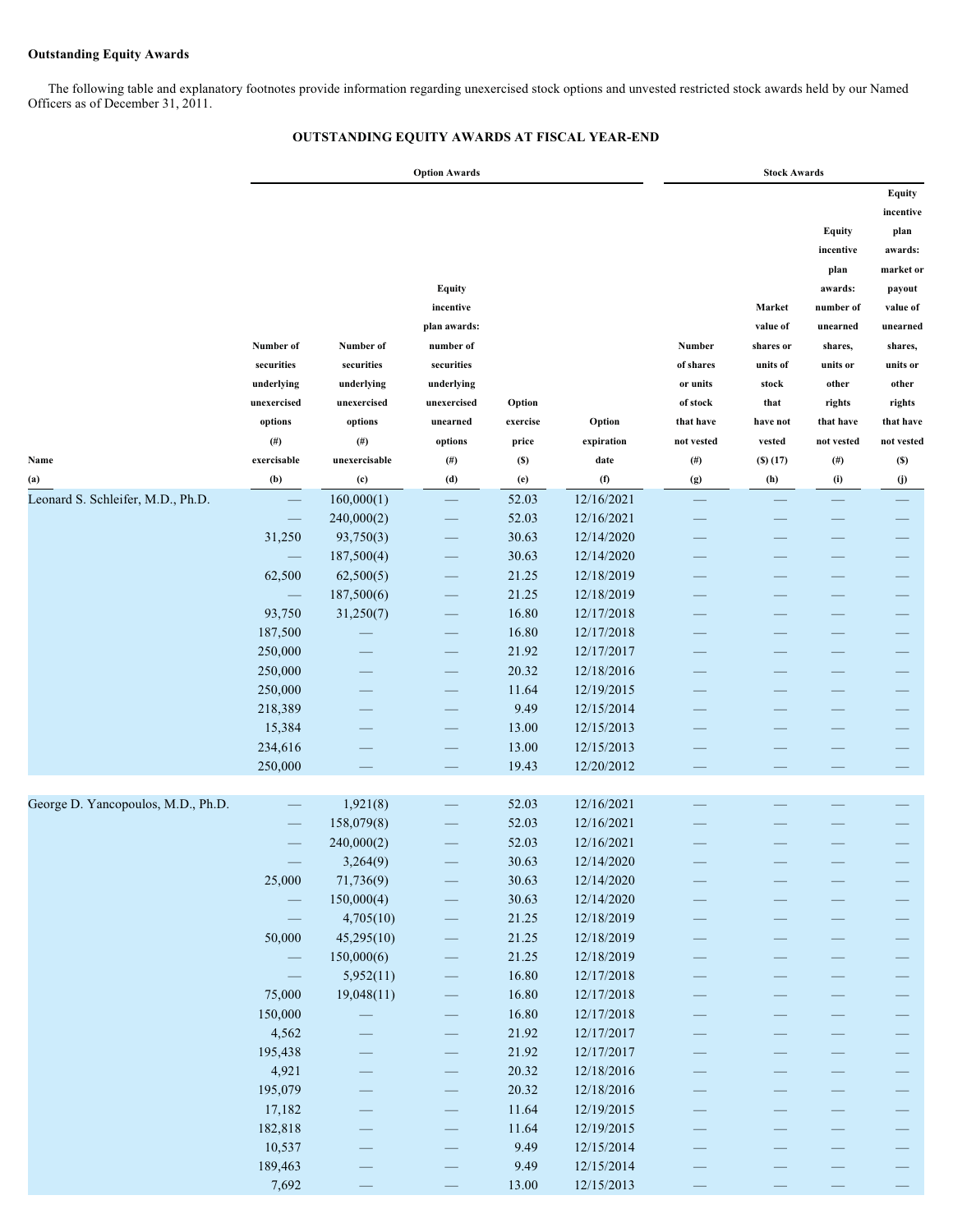| 192,308           | $\hspace{0.1mm}-\hspace{0.1mm}$ | $\hspace{0.1mm}-\hspace{0.1mm}$ | 13.00             | 12/15/2013                      | $\hspace{0.05cm}$              | $\overline{\phantom{a}}$                                                                                                                                                                                                                                                                                                                                                                                                                                                   | __                              | $\overline{\phantom{a}}$ |
|-------------------|---------------------------------|---------------------------------|-------------------|---------------------------------|--------------------------------|----------------------------------------------------------------------------------------------------------------------------------------------------------------------------------------------------------------------------------------------------------------------------------------------------------------------------------------------------------------------------------------------------------------------------------------------------------------------------|---------------------------------|--------------------------|
| __                |                                 |                                 |                   | $\qquad \qquad - \qquad$        | 166,666(14)                    | 55.43                                                                                                                                                                                                                                                                                                                                                                                                                                                                      |                                 |                          |
| $\qquad \qquad -$ | 129,902(12)                     | $\longrightarrow$               | 8.50              | 12/20/2012                      | $\qquad \qquad \longleftarrow$ | $\frac{1}{2} \left( \frac{1}{2} \right) \left( \frac{1}{2} \right) \left( \frac{1}{2} \right) \left( \frac{1}{2} \right) \left( \frac{1}{2} \right) \left( \frac{1}{2} \right) \left( \frac{1}{2} \right) \left( \frac{1}{2} \right) \left( \frac{1}{2} \right) \left( \frac{1}{2} \right) \left( \frac{1}{2} \right) \left( \frac{1}{2} \right) \left( \frac{1}{2} \right) \left( \frac{1}{2} \right) \left( \frac{1}{2} \right) \left( \frac{1}{2} \right) \left( \frac$ | __                              | $\sim$                   |
| $\hspace{0.1cm}$  | 3,430(12)                       | $\hspace{0.05cm}$               | 8.50              | 12/20/2012                      |                                |                                                                                                                                                                                                                                                                                                                                                                                                                                                                            |                                 |                          |
| $\sim$            | $\qquad \qquad -$               | $\overbrace{\hspace{15em}}$     | $\qquad \qquad -$ | $\hspace{0.1mm}-\hspace{0.1mm}$ | 500,000(15)                    | 55.43                                                                                                                                                                                                                                                                                                                                                                                                                                                                      | $\hspace{0.1mm}-\hspace{0.1mm}$ | $\overline{\phantom{a}}$ |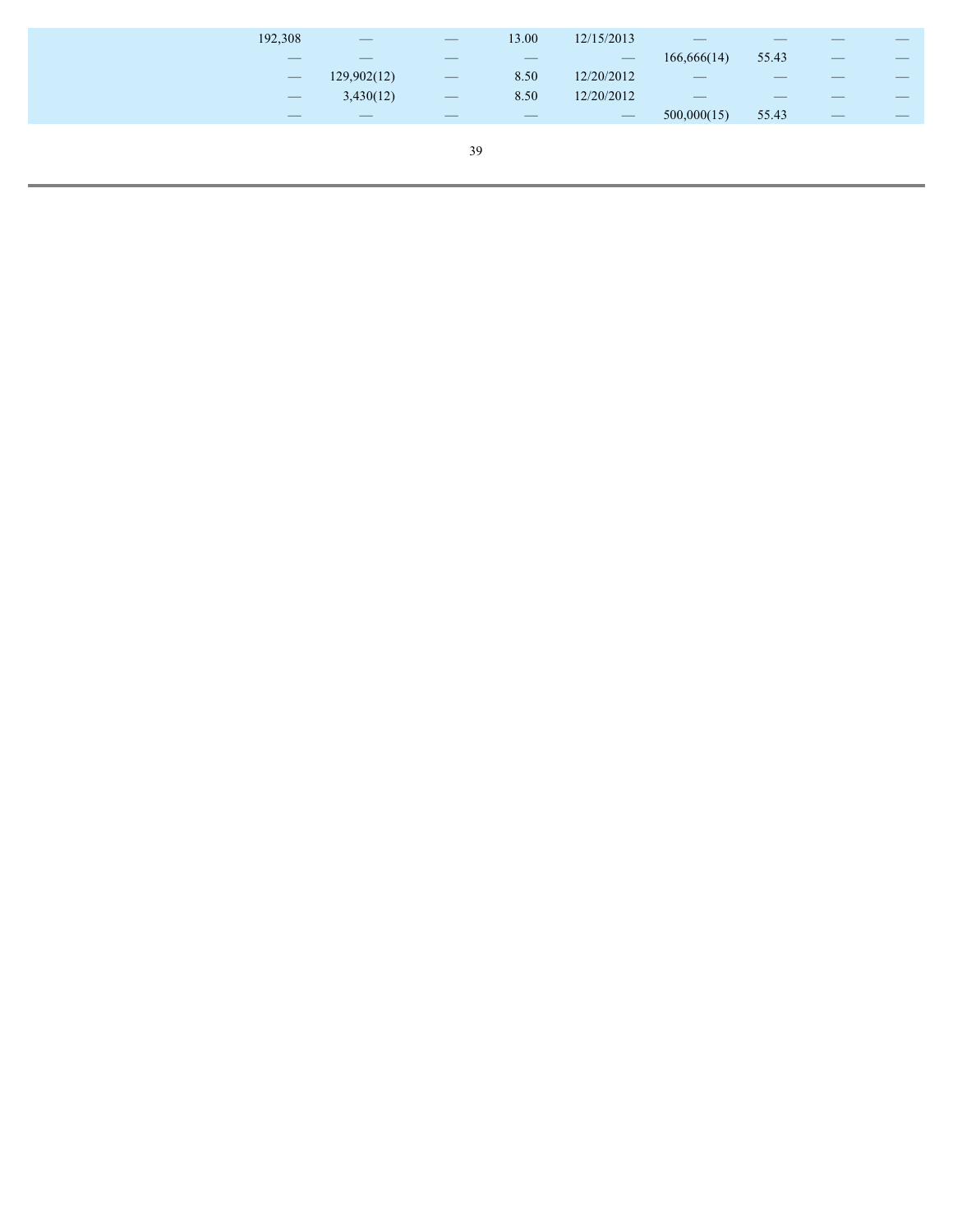**Option Awards** Stock Awards **Stock Awards** 

|                    | Number of<br>securities<br>underlying<br>unexercised<br>options<br>$(\#)$ | Number of<br>securities<br>underlying<br>unexercised<br>options<br>$($ # $)$ | <b>Equity</b><br>incentive<br>plan awards:<br>number of<br>securities<br>underlying<br>unexercised<br>unearned<br>options | Option<br>exercise<br>price | Option<br>expiration            | Number<br>of shares<br>or units<br>of stock<br>that have<br>not vested | Market<br>value of<br>shares or<br>units of<br>stock<br>that<br>have not<br>vested | <b>Equity</b><br>incentive<br>plan<br>awards:<br>number of<br>unearned<br>shares,<br>units or<br>other<br>rights<br>that have<br>not vested | Equity<br>incentive<br>plan<br>awards:<br>market or<br>payout<br>value of<br>unearned<br>shares,<br>units or<br>other<br>rights<br>that have<br>not vested |
|--------------------|---------------------------------------------------------------------------|------------------------------------------------------------------------------|---------------------------------------------------------------------------------------------------------------------------|-----------------------------|---------------------------------|------------------------------------------------------------------------|------------------------------------------------------------------------------------|---------------------------------------------------------------------------------------------------------------------------------------------|------------------------------------------------------------------------------------------------------------------------------------------------------------|
| Name               | exercisable                                                               | unexercisable                                                                | $^{(#)}$                                                                                                                  | (S)                         | date                            | $(\#)$                                                                 | $($ f $)$ $(17)$                                                                   | $(\#)$                                                                                                                                      | (S)                                                                                                                                                        |
| (a)                | (b)                                                                       | (c)                                                                          | (d)                                                                                                                       | (e)                         | (f)                             | (g)                                                                    | (h)                                                                                | (i)                                                                                                                                         | $\left( j\right)$                                                                                                                                          |
| Murray A. Goldberg |                                                                           | 1,921(8)                                                                     |                                                                                                                           | 52.03                       | 12/16/2021                      |                                                                        |                                                                                    |                                                                                                                                             |                                                                                                                                                            |
|                    |                                                                           | 38,079(8)                                                                    |                                                                                                                           | 52.03                       | 12/16/2021                      |                                                                        |                                                                                    |                                                                                                                                             |                                                                                                                                                            |
|                    |                                                                           | 60,000(2)                                                                    |                                                                                                                           | 52.03                       | 12/16/2021                      |                                                                        |                                                                                    |                                                                                                                                             |                                                                                                                                                            |
|                    | $\overline{\phantom{0}}$                                                  | 3,264(9)                                                                     |                                                                                                                           | 30.63                       | 12/14/2020                      |                                                                        |                                                                                    |                                                                                                                                             |                                                                                                                                                            |
|                    | 10,000                                                                    | 26,736(9)                                                                    |                                                                                                                           | 30.63                       | 12/14/2020                      |                                                                        |                                                                                    |                                                                                                                                             |                                                                                                                                                            |
|                    |                                                                           | 60,000(4)                                                                    |                                                                                                                           | 30.63                       | 12/14/2020                      |                                                                        |                                                                                    |                                                                                                                                             |                                                                                                                                                            |
|                    | 12,788                                                                    |                                                                              |                                                                                                                           | 24.86                       | 1/5/2020                        |                                                                        |                                                                                    |                                                                                                                                             |                                                                                                                                                            |
|                    |                                                                           | 4,705(10)                                                                    |                                                                                                                           | 21.25                       | 12/18/2019                      |                                                                        |                                                                                    |                                                                                                                                             |                                                                                                                                                            |
|                    | 18,750                                                                    | 14,045(10)                                                                   |                                                                                                                           | 21.25                       | 12/18/2019                      |                                                                        |                                                                                    |                                                                                                                                             |                                                                                                                                                            |
|                    | —                                                                         | 56,250(6)                                                                    |                                                                                                                           | 21.25                       | 12/18/2019                      |                                                                        |                                                                                    | $\overline{\phantom{0}}$                                                                                                                    |                                                                                                                                                            |
|                    | $\overbrace{\phantom{aaaaa}}$                                             | 5,952(11)                                                                    |                                                                                                                           | 16.80                       | 12/17/2018                      |                                                                        |                                                                                    | $\overline{\phantom{0}}$                                                                                                                    |                                                                                                                                                            |
|                    | 28,125                                                                    | 3,423(11)                                                                    |                                                                                                                           | 16.80                       | 12/17/2018                      |                                                                        |                                                                                    |                                                                                                                                             |                                                                                                                                                            |
|                    | 56,250                                                                    |                                                                              |                                                                                                                           | 16.80                       | 12/17/2018                      |                                                                        |                                                                                    | $\overline{\phantom{0}}$                                                                                                                    |                                                                                                                                                            |
|                    | 70,438                                                                    |                                                                              |                                                                                                                           | 21.92                       | 12/17/2017                      |                                                                        |                                                                                    |                                                                                                                                             |                                                                                                                                                            |
|                    | 4,562                                                                     |                                                                              |                                                                                                                           | 21.92                       | 12/17/2017                      |                                                                        |                                                                                    |                                                                                                                                             |                                                                                                                                                            |
|                    | 70,079                                                                    |                                                                              |                                                                                                                           | 20.32                       | 12/18/2016                      |                                                                        |                                                                                    |                                                                                                                                             |                                                                                                                                                            |
|                    | 4,921                                                                     |                                                                              |                                                                                                                           | 20.32                       | 12/18/2016                      |                                                                        |                                                                                    |                                                                                                                                             |                                                                                                                                                            |
|                    | 11,682                                                                    |                                                                              |                                                                                                                           | 11.64                       | 12/19/2015                      |                                                                        |                                                                                    |                                                                                                                                             |                                                                                                                                                            |
|                    | 4,168                                                                     |                                                                              |                                                                                                                           | 72.60                       | 12/19/2015                      |                                                                        |                                                                                    |                                                                                                                                             |                                                                                                                                                            |
|                    | 2,976                                                                     |                                                                              |                                                                                                                           | 65.76                       | 12/19/2015                      |                                                                        |                                                                                    |                                                                                                                                             |                                                                                                                                                            |
|                    | 3,084                                                                     |                                                                              |                                                                                                                           | 56.61                       | 12/19/2015                      |                                                                        |                                                                                    |                                                                                                                                             |                                                                                                                                                            |
|                    | 3,919                                                                     |                                                                              |                                                                                                                           | 53.18                       | 12/15/2014                      |                                                                        |                                                                                    |                                                                                                                                             |                                                                                                                                                            |
|                    |                                                                           |                                                                              |                                                                                                                           |                             |                                 | 20,000(14)                                                             | 55.43                                                                              |                                                                                                                                             |                                                                                                                                                            |
|                    | 4,745                                                                     |                                                                              | $\overline{\phantom{0}}$                                                                                                  | 65.76                       | 12/20/2012                      |                                                                        |                                                                                    |                                                                                                                                             |                                                                                                                                                            |
|                    | $\equiv$                                                                  | 3,431(12)                                                                    | $\qquad \qquad \Longleftrightarrow$                                                                                       | 8.50                        | 12/20/2012                      | $\longrightarrow$                                                      | $\longrightarrow$                                                                  | $\overline{\phantom{0}}$                                                                                                                    | $\overline{\phantom{0}}$                                                                                                                                   |
|                    |                                                                           |                                                                              |                                                                                                                           |                             |                                 |                                                                        |                                                                                    |                                                                                                                                             |                                                                                                                                                            |
| Joseph J. LaRosa   | $\overline{\phantom{0}}$                                                  | 4,000(1)                                                                     | $\qquad \qquad \longleftarrow$                                                                                            | 52.03                       | 12/16/2021                      |                                                                        |                                                                                    |                                                                                                                                             |                                                                                                                                                            |
|                    |                                                                           | 6,000(2)                                                                     | $\overline{\phantom{0}}$                                                                                                  | 52.03                       | 12/16/2021                      |                                                                        |                                                                                    |                                                                                                                                             | —                                                                                                                                                          |
|                    |                                                                           | 6,756(13)                                                                    | $\overline{\phantom{0}}$                                                                                                  | 59.20                       | 9/1/2021                        |                                                                        |                                                                                    |                                                                                                                                             | $\overline{\phantom{0}}$                                                                                                                                   |
|                    |                                                                           | 73,244(13)                                                                   | $\longrightarrow$                                                                                                         | 59.20                       | 9/1/2021                        |                                                                        |                                                                                    |                                                                                                                                             | $\overline{\phantom{0}}$                                                                                                                                   |
|                    |                                                                           |                                                                              |                                                                                                                           |                             | $\qquad \qquad \longrightarrow$ | 10,000(16)                                                             | 55.43                                                                              | $\overline{\phantom{0}}$                                                                                                                    | $\overline{\phantom{0}}$                                                                                                                                   |
|                    |                                                                           |                                                                              |                                                                                                                           |                             |                                 |                                                                        |                                                                                    |                                                                                                                                             |                                                                                                                                                            |
| Neil Stahl, Ph.D.  |                                                                           | 1,921(8)                                                                     |                                                                                                                           | 52.03                       | 12/16/2021                      |                                                                        |                                                                                    |                                                                                                                                             |                                                                                                                                                            |
|                    | $\overline{\phantom{0}}$                                                  | 48,079(8)                                                                    | $\overline{\phantom{0}}$                                                                                                  | 52.03                       | 12/16/2021                      | $\overline{\phantom{0}}$                                               |                                                                                    | -                                                                                                                                           | $\overline{\phantom{0}}$                                                                                                                                   |
|                    | $\overline{\phantom{0}}$                                                  | 75,000(2)                                                                    | $\overline{\phantom{0}}$                                                                                                  | 52.03                       | 12/16/2021                      |                                                                        |                                                                                    | $\overline{\phantom{0}}$                                                                                                                    |                                                                                                                                                            |
|                    | $\overline{\phantom{0}}$                                                  | 3,264(9)                                                                     | $\overline{\phantom{0}}$                                                                                                  | 30.63                       | 12/14/2020                      |                                                                        |                                                                                    | $\overline{\phantom{0}}$                                                                                                                    |                                                                                                                                                            |
|                    | 12,500                                                                    | 34,236(9)                                                                    | $\equiv$                                                                                                                  | 30.63                       | 12/14/2020                      |                                                                        |                                                                                    | $\overline{\phantom{0}}$                                                                                                                    | $\equiv$                                                                                                                                                   |
|                    | $\overline{\phantom{0}}$                                                  | 75,000(4)                                                                    | $\overline{\phantom{0}}$                                                                                                  | 30.63                       | 12/14/2020                      |                                                                        |                                                                                    | -                                                                                                                                           |                                                                                                                                                            |
|                    | $\overline{\phantom{0}}$                                                  | 4,705(10)                                                                    | $\overline{\phantom{m}}$                                                                                                  | 21.25                       | 12/18/2019                      | -                                                                      |                                                                                    | -                                                                                                                                           |                                                                                                                                                            |
|                    | 25,000                                                                    | 20,295(10)                                                                   | $\overline{\phantom{0}}$                                                                                                  | 21.25                       | 12/18/2019                      | $\overline{\phantom{0}}$                                               |                                                                                    |                                                                                                                                             |                                                                                                                                                            |
|                    |                                                                           | 75,000(6)                                                                    |                                                                                                                           | 21.25                       | 12/18/2019                      |                                                                        |                                                                                    |                                                                                                                                             |                                                                                                                                                            |
|                    |                                                                           | 5,952(11)                                                                    |                                                                                                                           | 16.80                       | 12/17/2018                      |                                                                        |                                                                                    |                                                                                                                                             | $\longrightarrow$                                                                                                                                          |

 $37,500$   $6,548(11)$   $16.80$   $12/17/2018$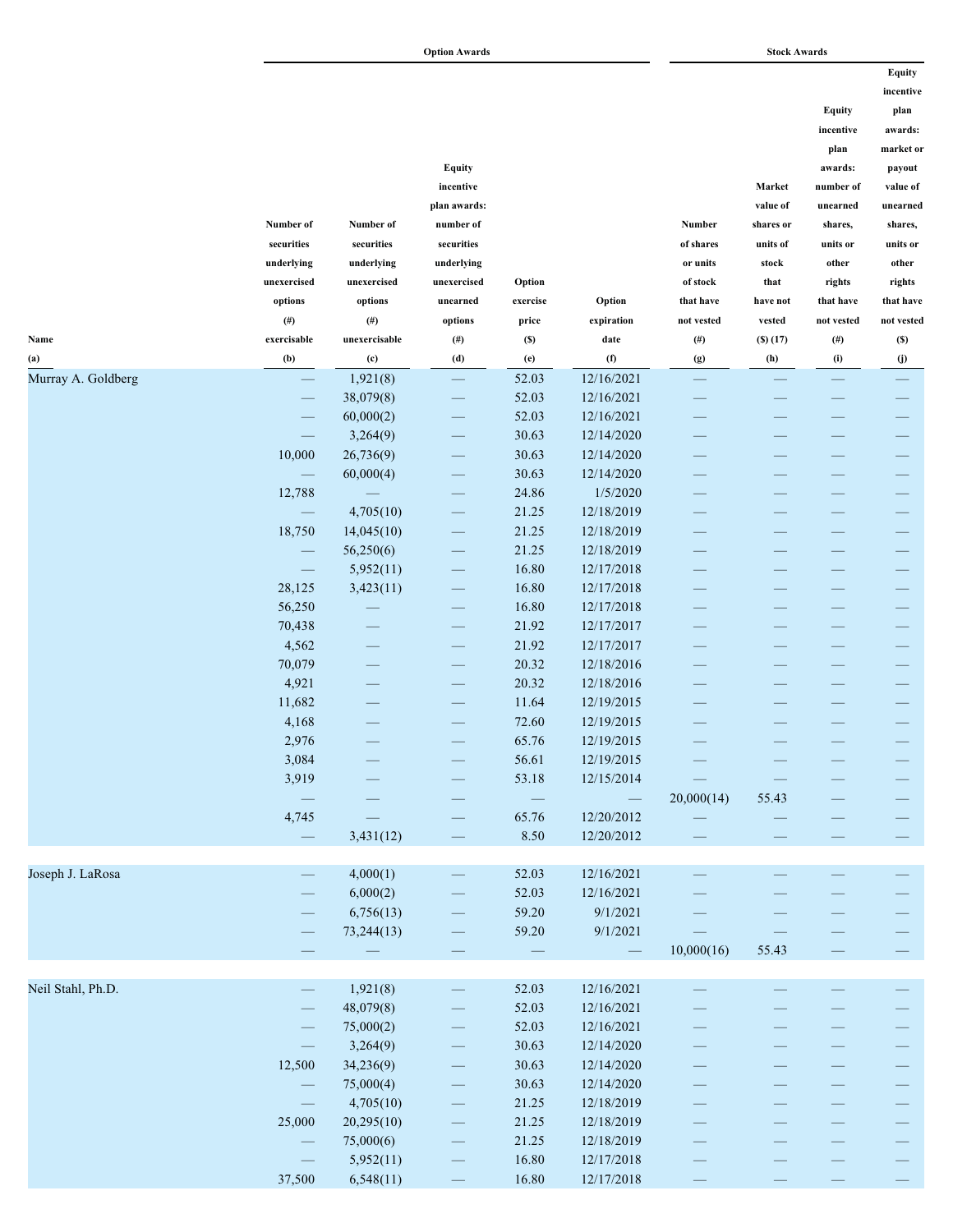| 75,000 | __                                                                                                                                                                                                                                                                                                                                                                                                                                                                         |                   | 16.80 | 12/17/2018                      |                          |       |  |
|--------|----------------------------------------------------------------------------------------------------------------------------------------------------------------------------------------------------------------------------------------------------------------------------------------------------------------------------------------------------------------------------------------------------------------------------------------------------------------------------|-------------------|-------|---------------------------------|--------------------------|-------|--|
| 4,562  |                                                                                                                                                                                                                                                                                                                                                                                                                                                                            | $\hspace{0.05cm}$ | 21.92 | 12/17/2017                      | $\overline{\phantom{a}}$ |       |  |
| 95,438 | $\sim$                                                                                                                                                                                                                                                                                                                                                                                                                                                                     | $\hspace{0.05cm}$ | 21.92 | 12/17/2017                      |                          |       |  |
| 4,921  | $\sim$                                                                                                                                                                                                                                                                                                                                                                                                                                                                     | $\hspace{0.05cm}$ | 20.32 | 12/18/2016                      | __                       |       |  |
| 95,079 | $\frac{1}{2} \left( \frac{1}{2} \right) \left( \frac{1}{2} \right) \left( \frac{1}{2} \right) \left( \frac{1}{2} \right) \left( \frac{1}{2} \right) \left( \frac{1}{2} \right) \left( \frac{1}{2} \right) \left( \frac{1}{2} \right) \left( \frac{1}{2} \right) \left( \frac{1}{2} \right) \left( \frac{1}{2} \right) \left( \frac{1}{2} \right) \left( \frac{1}{2} \right) \left( \frac{1}{2} \right) \left( \frac{1}{2} \right) \left( \frac{1}{2} \right) \left( \frac$ | $\hspace{0.1cm}$  | 20.32 | 12/18/2016                      |                          |       |  |
|        |                                                                                                                                                                                                                                                                                                                                                                                                                                                                            |                   |       | $\hspace{0.1mm}-\hspace{0.1mm}$ | 33,333(14)               | 55.43 |  |
|        | 63,234(12)<br>$\frac{1}{2}$                                                                                                                                                                                                                                                                                                                                                                                                                                                | $\qquad \qquad -$ | 8.50  | 12/20/2012                      |                          |       |  |
|        | 3,432(12)<br>$\qquad \qquad \longleftarrow$                                                                                                                                                                                                                                                                                                                                                                                                                                | $\hspace{0.05cm}$ | 8.50  | 12/20/2012                      |                          |       |  |
|        |                                                                                                                                                                                                                                                                                                                                                                                                                                                                            |                   |       |                                 |                          |       |  |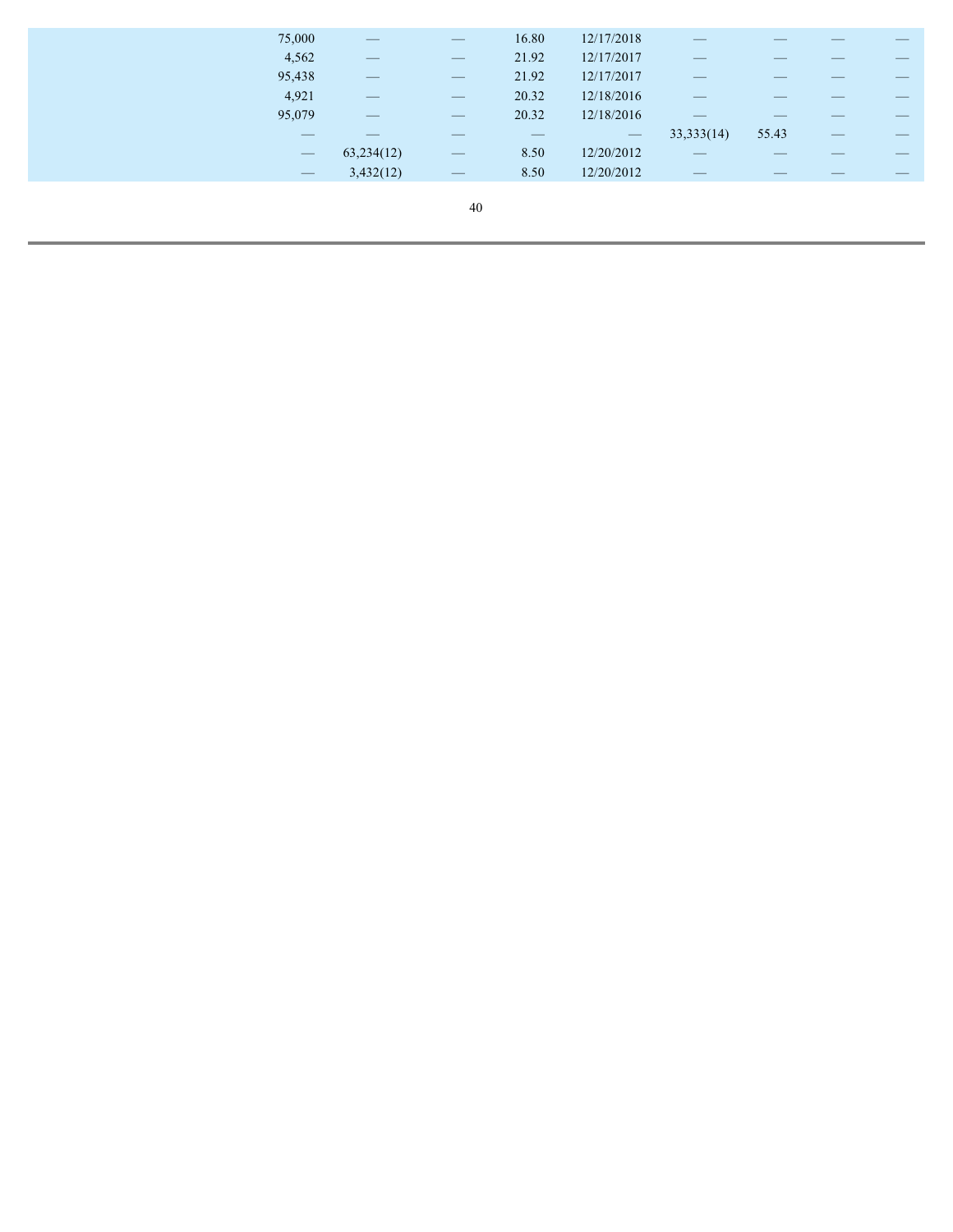- $(1)$ This stock option award was granted to the Named Officer on December 16, 2011 and vests at a rate of 25% per year over the first four years of the option term.
- (2) This stock option award was granted to the Named Officer on December 16, 2011 and is eligible to vest on December 31, 2014 depending upon the Company's achievement of development and regulatory milestones related to its product candidates as described in the Compensation Discussion and Analysis on page 31. The non-qualified stock option award has a ten-year term.

\_\_\_\_\_\_\_\_\_\_\_\_\_\_\_\_\_\_\_\_

- (3) This stock option award was granted to the Named Officer on December 14, 2010 and vests at a rate of 25% per year over the first four years of the option term.
- (4) This stock option award was granted to the Named Officer on December 14, 2010 and is eligible to vest on December 31, 2013 depending upon the Company's achievement of development and regulatory milestones related to its product candidates. The non-qualified stock option award has a ten-year term.
- (5) This stock option award was granted to the Named Officer on December 18, 2009 and vests at a rate of 25% per year over the first four years of the option term.
- (6) This stock option award was granted to the Named Officer on December 18, 2009 and is eligible to vest on December 31, 2012 depending upon the Company's achievement of development and regulatory milestones related to its product candidates. The non-qualified stock option award has a ten-year term.
- (7) This stock option award was granted to the Named Officer on December 17, 2008 and vests at a rate of 25% per year over the first four years of the option term.
- (8) These two stock option awards (one a non-qualified stock option and the other an incentive stock option) were granted to the Named Officer on December 16, 2011. The combined non-qualified and incentive stock option award vests at a rate of 25% per year over the first four years of the option term.
- $(9)$ These two stock option awards (one a non-qualified stock option and the other an incentive stock option) were granted to the Named Officer on December 14, 2010. The combined non-qualified and incentive stock option award vests at a rate of 25% per year over the first four years of the option term.
- (10) These two stock option awards (one a non-qualified stock option and the other an incentive stock option) were granted to the Named Officer on December 18, 2009. The combined non-qualified and incentive stock option award vests at a rate of 25% per year over the first four years of the option term.
- (11) These two stock option awards (one a non-qualified stock option and the other an incentive stock option) were granted to the Named Officer on December 17, 2008. The combined non-qualified and incentive stock option award vests at a rate of 25% per year over the first four years of the option term.
- (12) The stock option award was granted to the Named Officer on January 5, 2005, and vests 100% any time after January 5, 2008 if the Company's products achieve gross sales of at least \$100 million during any consecutive twelve-month period (either directly by the Company or through its licensees).
- (13) These two stock option awards (one a non-qualified stock option and the other an incentive stock option) were granted to the Named Officer on September 1, 2011. The combined non-qualified and incentive stock option award vests at a rate of 25% per year over the first four years of the option term.
- (14) The stock award was granted to the Named Officer on December 14, 2010 and vests at a rate of 1/3 per year over the first three years of the award term.
- (15) The stock award was granted to the Named Officer on December 17, 2007 and vests 100% upon the fifth anniversary of the date of grant.
- (16) The stock award was granted to the Named Officer on September 1, 2011 and vests 100% upon the fifth anniversary of the date of grant.
- (17) Reflects the closing price per share of the Company's common stock on the NASDAQ Global Select Market on December 30, 2011.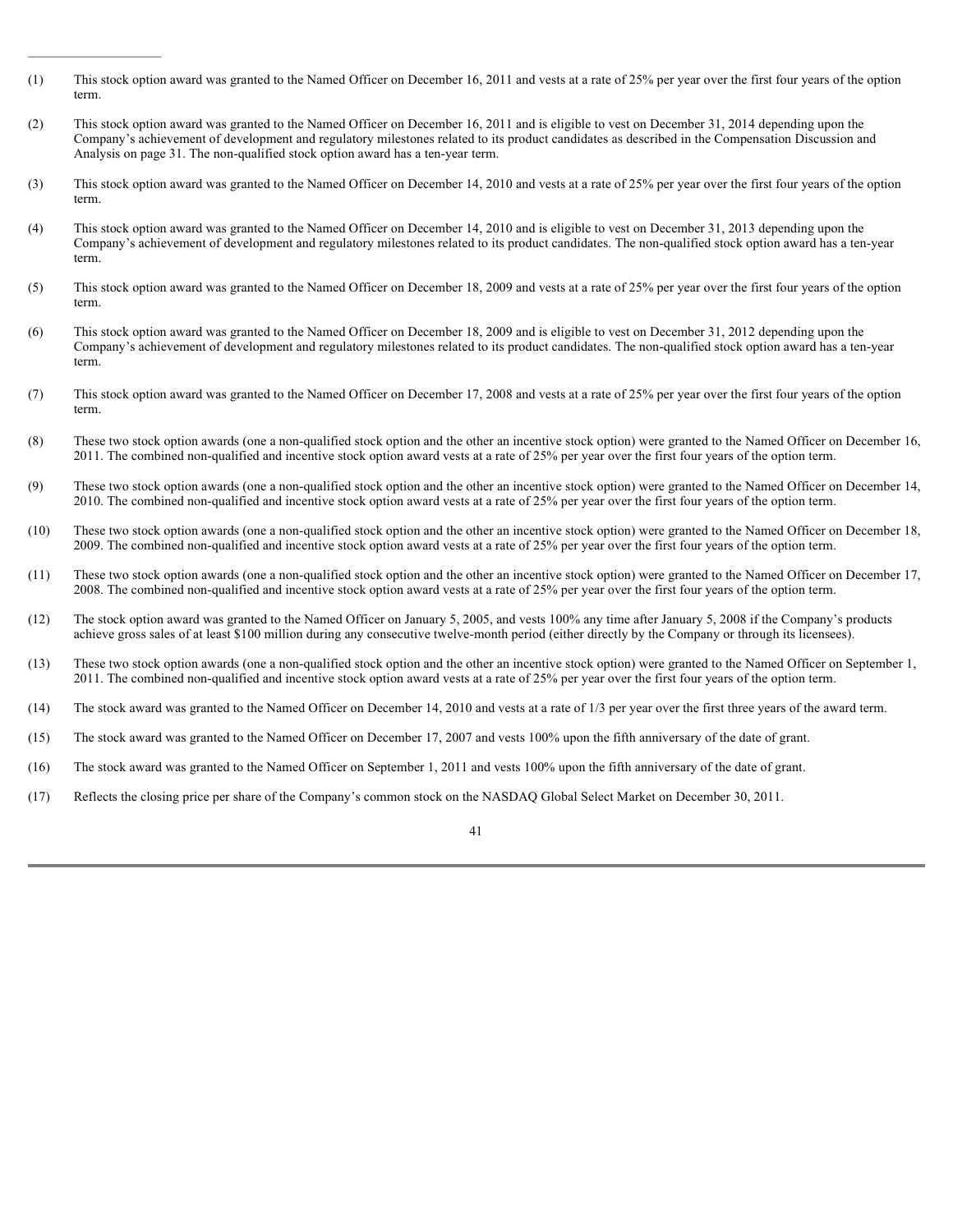#### **Option Exercises and Stock Vested**

 The following table and explanatory footnotes provide information with regard to amounts realized by our Named Officers during 2011 as a result of the exercise of stock options or the vesting of restricted stock awards.

#### **OPTION EXERCISES AND STOCK VESTED**

|             | <b>Option awards</b>                                                                                     |            | <b>Stock awards</b> |  |
|-------------|----------------------------------------------------------------------------------------------------------|------------|---------------------|--|
| Number of   | Value<br>realized<br>on<br>exercise<br>(5)(1)<br>(c)<br>6,005,000<br>6,036,000<br>6,593,127<br>8,460,925 | Number of  | Value               |  |
| shares      |                                                                                                          | shares     | realized            |  |
| acquired    |                                                                                                          | acquired   | on                  |  |
| on exercise |                                                                                                          | on vesting | vesting             |  |
| (# )        |                                                                                                          | $^{(#)}$   | (5)(2)              |  |
| (b)         |                                                                                                          | (d)        | (e)                 |  |
| 250,000     |                                                                                                          |            |                     |  |
| 200,000     |                                                                                                          | 83,334     | 4,265,034           |  |
| 166,941     |                                                                                                          | 10,000     | 511,800             |  |
|             |                                                                                                          |            |                     |  |
| 200,000     |                                                                                                          | 16,667     | 853,017             |  |
|             |                                                                                                          |            |                     |  |

(1) Amounts reflect the difference between the exercise price of the option(s) and the average of the high and low sales price per share of the Company's common stock on the NASDAQ Global Select Market on the exercise date(s).

(2) Amounts reflect the average of the high and low sales price per share of the Company's common stock on the NASDAQ Global Select Market on the vesting date(s).

#### **Post-Employment Compensation**

 The tables on pages 43 and 45 reflect the severance benefits available to our Named Officers. For our Chief Executive Officer, we show the amounts payable upon his involuntary or not-for-cause termination, termination in connection with a corporate change of control, and in the event of his disability or death. For the other Named Officers, the only post-termination compensation arrangement is through our change of control severance plan. Consequently, the only amounts payable to them are upon an involuntary or not-for-cause termination in connection with a corporate change of control.

#### *Leonard S. Schleifer, M.D., Ph.D., Employment Agreement*

We entered into an employment agreement with our Chief Executive Officer, Dr. Schleifer, effective as of December 20, 2002, providing for his employment with the Company through December 31, 2003 and continuing thereafter on a year-by-year basis. On November 14, 2008, this employment agreement was amended and restated to bring the Employment Agreement into compliance with Section 409A of the Internal Revenue Code of 1986, as amended. Pursuant to this agreement, we agreed that in the event that Dr. Schleifer's employment is terminated by us other than for cause (as defined in the agreement) or is terminated by Dr. Schleifer for good reason (as defined in the agreement to include specified acts of constructive termination, together called an "involuntary termination"), we will pay Dr. Schleifer an amount equal to 125% of the sum of his base salary plus his average bonus paid over the prior three years. This amount will be paid in a lump sum severance payment. In addition, we will continue to provide Dr. Schleifer and his dependents medical, dental, and life insurance benefits for eighteen months. Subject to the discussion in the following paragraph, in the event that Dr. Schleifer's employment is terminated for any reason other than for cause, all of his unvested stock options will continue to vest in accordance with the terms of the applicable award grant and he will be entitled to exercise the stock options throughout their original term, which is generally ten years from the date of grant.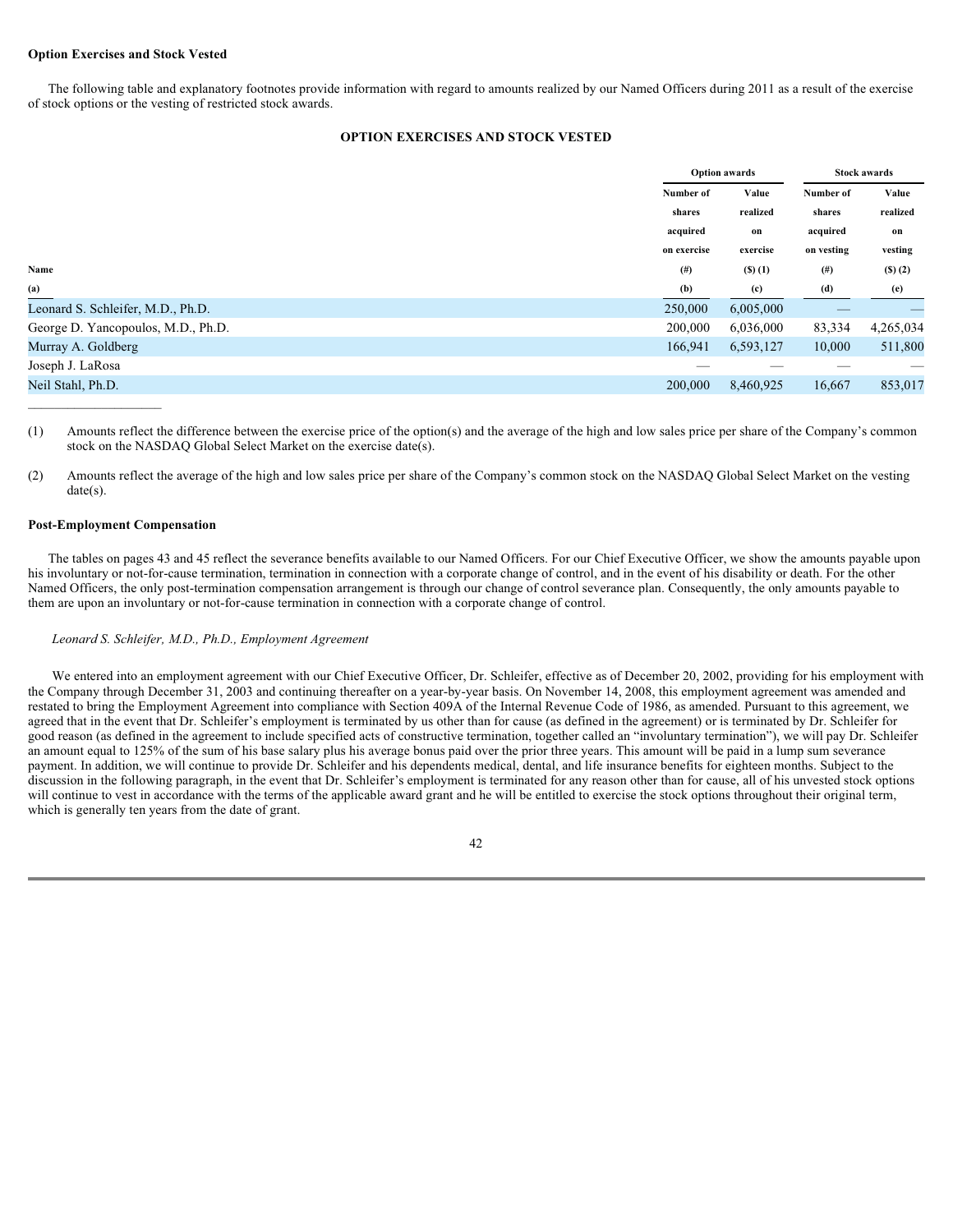Upon an involuntary termination within three years after a change of control of the Company or within three months prior to such a change of control, we will pay Dr. Schleifer an amount equal to three times the sum of his annual base salary plus his average bonus over the prior three years. This amount will be paid in a lump sum severance payment. In addition, we will continue to provide Dr. Schleifer and his dependents medical, dental, and life insurance benefits for thirty-six months. Upon such an involuntary termination in connection with a change of control, Dr. Schleifer's outstanding stock options will vest immediately and remain exercisable throughout their original term, which is generally ten years from the date of grant. If aggregate severance payments to Dr. Schleifer in connection with a change of control exceed certain thresholds set forth in the Internal Revenue Code, then we will pay him an additional amount to cover any resulting excise tax obligations, unless the excise taxes could be eliminated by reducing Dr. Schleifer's cash severance payments and benefits under the agreement by less than ten percent, in which case such benefits and payments will be reduced accordingly.

 The following table reflects the potential payments to our Chief Executive Officer upon his termination, effective December 31, 2011, under different scenarios, including following a change of control, as well as upon death or disability.

#### **Potential Severance Payments Under Dr. Schleifer's Employment Agreement**

|                                |                          |                 |                   |                          | Value of                 |               |
|--------------------------------|--------------------------|-----------------|-------------------|--------------------------|--------------------------|---------------|
|                                |                          |                 |                   |                          | Accelerated              |               |
|                                | Cash                     | <b>Benefits</b> | Death             | <b>Disability</b>        | <b>Stock</b>             | Total         |
|                                | Severance                | Continuation    | Benefits (7)      | <b>Benefits</b>          | <b>Options</b>           | Amount        |
| <b>Involuntary Termination</b> | \$6,098,000(2)           | \$163,632(3)    |                   | $\overline{\phantom{a}}$ | \$18,087,188(4)          | \$24,348,819  |
| Following a Change of          |                          |                 |                   |                          |                          |               |
| Control $(1)$                  |                          |                 |                   |                          |                          |               |
| <b>Involuntary Termination</b> | \$2,540,833(5)           | \$81,816(6)     |                   |                          |                          | \$2,622,649   |
| Death                          | $\qquad \qquad - \qquad$ | \$81,816(6)     |                   |                          | $\hspace{0.05cm}$        | 81,816<br>\$  |
| Disability                     | $\overline{\phantom{a}}$ | \$81,816(6)     | $\hspace{0.05cm}$ | \$412,598(8)             | $\overline{\phantom{m}}$ | 494,414<br>\$ |

- (1) For purposes of these calculations, (i) we used Dr. Schleifer's 2011 base salary and the bonuses paid to Dr. Schleifer in 2009, 2010, and 2011, for performance in 2008, 2009, and 2010, respectively, (ii) we assumed that Dr. Schleifer received his bonus that was earned in 2011 and paid in 2012 which is described in the Summary Compensation Table on page 35, (iii) we took into consideration, for purposes of determining whether Dr. Schleifer was entitled to receive a grossup payment under the terms of his employment agreement, the fact that Dr. Schleifer's stock options continue to vest according to their original vesting schedule following an involuntary termination (other than in connection with a change of control), (iv) we assumed an 12% annual increase in medical, dental, and life insurance premiums for 2012, 2013, and 2014, (v) we assumed that the medical insurance benefits received in 2012, 2013 and 2014 would be taxable and that Dr. Schleifer would be eligible for a tax gross-up for these benefits under the terms of his employment agreement, (vi) although Dr. Schleifer's employment agreement provides for restrictive covenants, including a six-month non-compete obligation, no specific value has been ascribed to these covenants solely for purposes of this calculation, and (vii) although certain payments to Dr. Schleifer would be subject to potential delays upon separation of service under Section 409A of the Internal Revenue Code, we did not attempt to determine which, if any, payments would be delayed.
- (2) Equal to three times the sum of (a) Dr. Schleifer's 2011 base salary and (b) the average bonus paid to Dr. Schleifer over the prior three years.
- (3) Equal to the estimated cost of providing Dr. Schleifer and his dependents medical, dental, and life insurance benefits for thirty-six months.
- (4) Equal to the aggregate amount of the differences between the exercise prices of Dr. Schleifer's accelerated stock options and the closing sales price per share of the Company's common stock on the NASDAQ Global Select Market on December 31, 2011.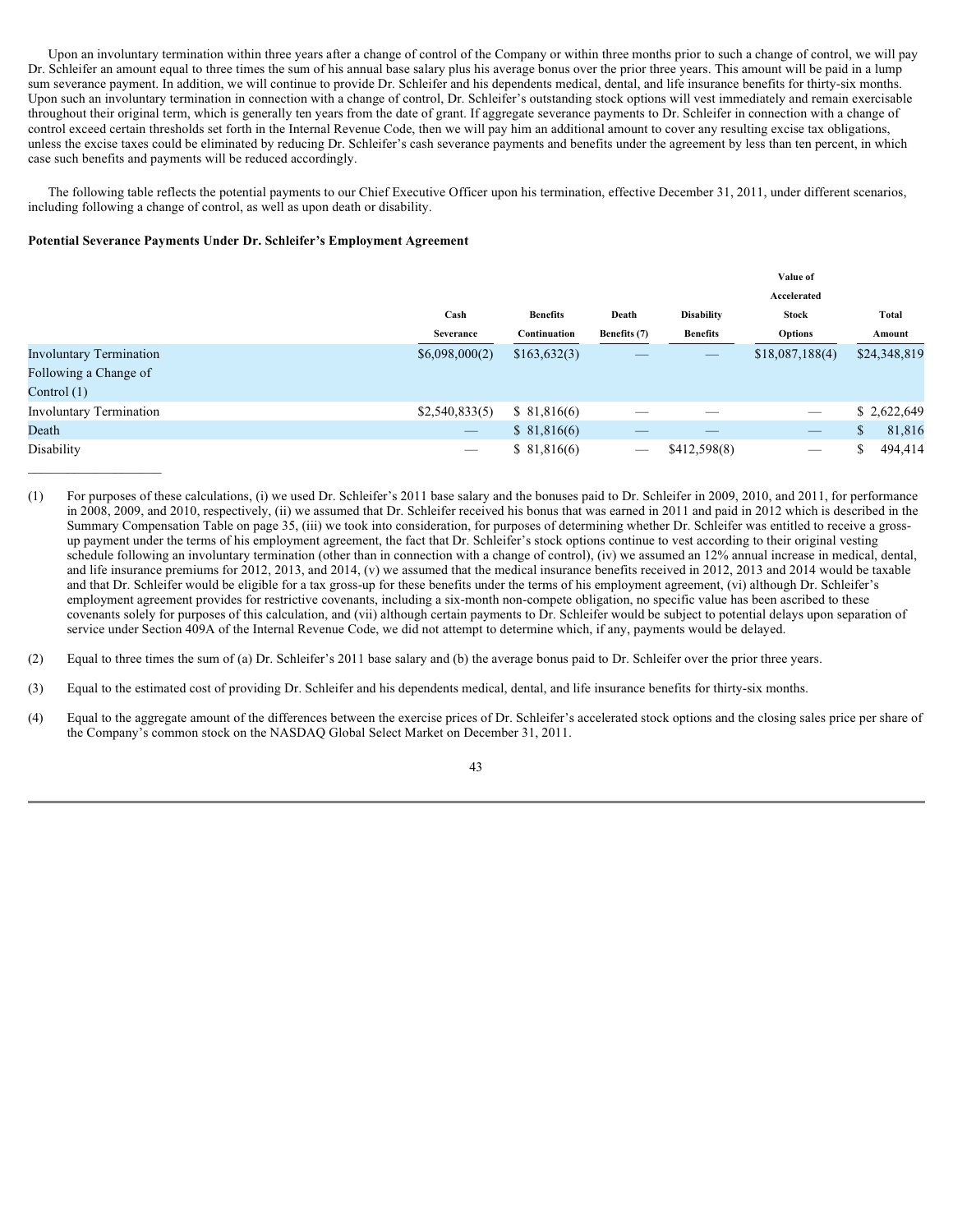- (5) Equal to 1.25 times the sum of (a) Dr. Schleifer's 2011 base salary and (b) the average bonus paid to Dr. Schleifer over the past three years. For purposes of this calculation, we used Dr. Schleifer's bonuses paid in 2009, 2010, and 2011 for performance in 2008, 2009, and 2010.
- (6) Equal to the estimated cost of providing Dr. Schleifer and his dependents medical, dental, and life insurance benefits for eighteen months.
- (7) We maintain \$1 million of term life insurance covering Dr. Schleifer payable to his designated beneficiary.
- (8) Represents 35% of Dr. Schleifer's 2011 salary over a period of eighteen months. We have assumed long-term disability coverage exists pursuant to Dr. Schleifer's employment agreement for the remaining 65% of Dr. Schleifer's salary.

#### *Change in Control Severance Plan*

 Each of the Named Officers, other than our Chief Executive Officer, participates in our change in control severance plan that was adopted by the board of directors on January 20, 2006. The purposes of the plan are (i) to help us retain key employees, (ii) to help maintain the focus of such employees on our business and to mitigate the distractions caused by the possibility that we may be the target of an acquisition, and (iii) to provide certain benefits to such employees in the event their employment is terminated (or constructively terminated) after, or in contemplation of, a change in control. On November 14, 2008, the change of control severance plan was amended and restated to bring it into compliance with Section 409A of the Internal Revenue Code of 1986, as amended.

 Under the plan, each participant is entitled to receive a cash severance payment in an amount equal to one, or in designated cases, including with respect to the Named Officers other than Dr. Schleifer, two, times the sum of the participant's annual base salary and his or her average bonus over the prior three years if, within twenty-four months after or six months before a change in control, either the participant resigns his or her employment for Good Reason (as defined in the plan) or the participant's employment is terminated by the Company for any reason other than Cause (as defined in the plan). This amount will be paid in a lump sum severance payment. A participant so terminated is also entitled to receive a pro rata bonus for the year in which he or she is terminated based on the portion of the year the participant was employed by us. In addition, for either one or two years, as the case may be, plan participants will receive continuation of health care coverage and welfare benefits provided by us, to the extent permitted by our benefit plans, at a cost no greater than what the participant's cost would have been if he or she had continued his or her employment with the Company.

 In the event that a plan participant resigns his or her employment for Good Reason (which generally conforms to the definition in Section 409A), or the participant's employment is terminated by the Company for any reason other than Cause, in either case within twenty-four months after or six months before a change in control, then the participant's stock options and other equity awards granted under our long-term incentive plans that would have vested prior to or upon the change in control will become vested on the change in control date, and the exercise period of such equity awards, and other equity awards held by the participant that otherwise would have expired, will be extended to the later of (i) thirty days following the first date after a change in control in which the shares underlying the equity award may be traded, and (ii) the permitted exercise date in the plan or grant assuming the change in control happened immediately prior to the participant's termination. However, in no event will any stock option or other equity award be extended (i) beyond the expiration date of the grant, or (ii) such that the grant will be subject to the additional tax under Section 409A of the Internal Revenue Code.

 In the event that a participant would become subject to a "golden parachute" excise tax under Section 4999 of the Internal Revenue Code as a result of severance benefits and payments, the severance benefits and payments owed to the participant shall be reduced to an amount one dollar less than the amount that would subject the participant to the excise tax, unless the total severance benefits/payments net of the excise taxes are greater than the amount that the participant would receive following any such reduction.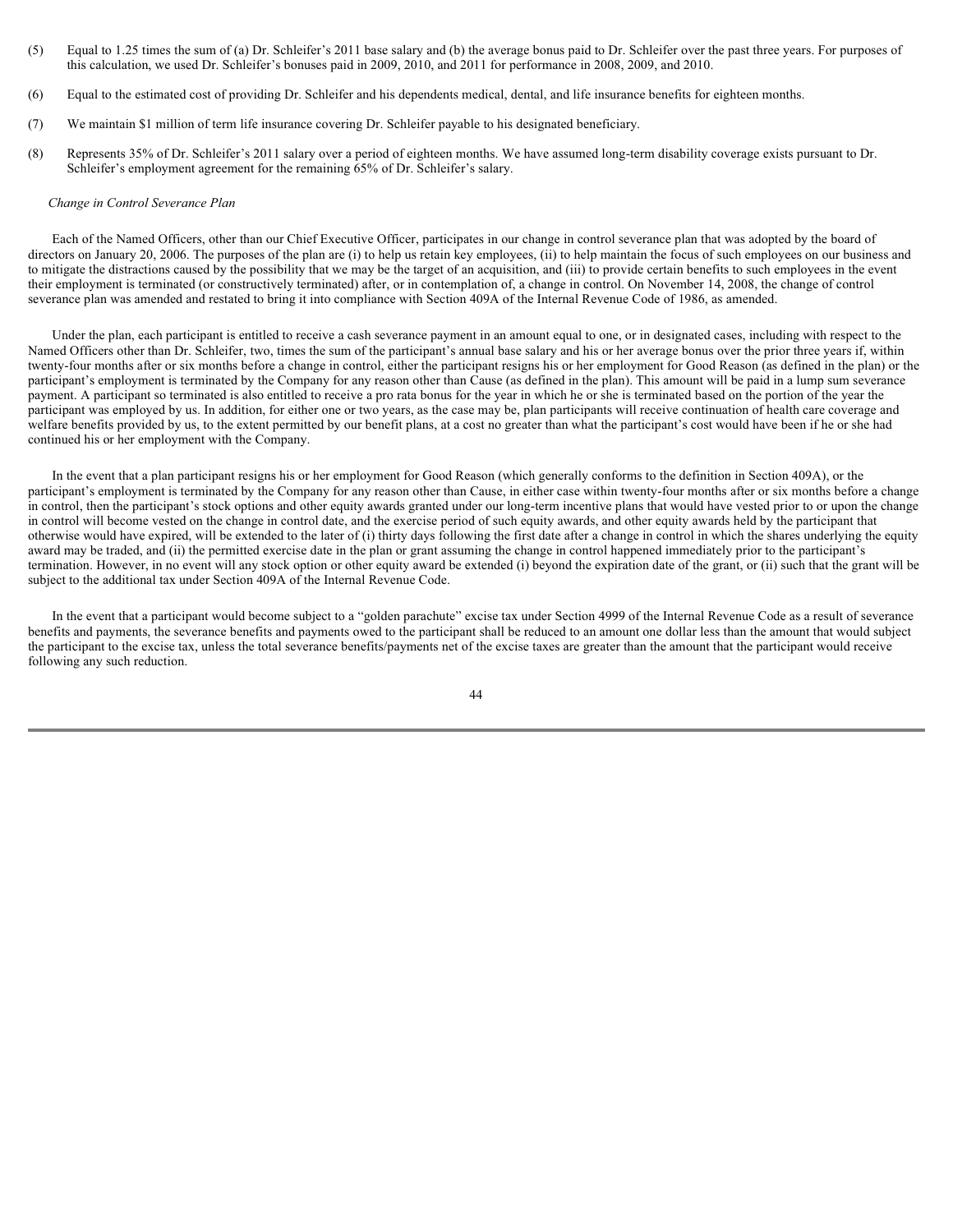The following table shows the potential payments to our Named Officers (other than our Chief Executive Officer), upon their termination (other than for Cause) or resignation for Good Reason, in the two years following, or the six months prior to, a change of control. The table assumes an effective termination or resignation date of December 31, 2011.

#### **Potential Payments Under Change of Control Severance Plan**

|               |                  | Value of                  |              |
|---------------|------------------|---------------------------|--------------|
|               | Medical          | <b>Accelerated Stock</b>  |              |
| Cash          | Insurance        | <b>Options/Restricted</b> | Total        |
| Severance (1) | Continuation (2) | Stock $(3)$               | Amount (4)   |
| \$3,082,837   | \$96,446         | \$57,952,317              | \$61,131,600 |
| 1,626,559     | 74.337           | 6,776,091                 | 8,476,987    |
| 1,573,105     | 96,585           | 588,300                   | 2,257,990    |
| 1,976,932     | 48,241           | 12,092,159                | 14, 117, 332 |
|               |                  |                           |              |

<sup>(1)</sup> Equal to two times the sum of (a) the Named Officer's 2011 base salary and (b) the average bonus paid to the Named Officer over the prior three years or, in the case of Mr. LaRosa, given that he joined the Company in 2011, the average bonus paid over the prior three years to eligible executives in the group of which Mr. LaRosa is now a member under the change in control severance plan.

- (2) Equal to the estimated cost of providing each Named Officer and his dependents medical, dental, disability, and life insurance coverage for twenty-four months, plus the estimated cost of providing each Named Officer tax and financial planning advisory services for twenty-four months.
- (3) For stock options, equal to the aggregate amount of the differences between the exercise prices of each Named Officer's accelerated "in-the-money" stock options and the closing sales price per share of the Company's common stock on the NASDAQ Global Select Market on December 30, 2011 of \$55.43. The amounts include the acceleration of the stock options granted to the Named Officers (other than Mr. LaRosa) in January 2005 as part of a stock option exchange program and the performance based stock options granted to the Named Officers in December 2009, December 2010, and December 2011. The amounts also include the value as of December 31, 2011 of unvested restricted stock.
- (4) For purposes of these calculations, (i) we used base salaries as of December 31, 2011, and bonuses paid to the Named Officers in 2009, 2010, and 2011, for performance in 2008, 2009, and 2010, respectively, or, in the case of Mr. LaRosa, the average bonus paid over the prior three years to eligible executives in the group of which Mr. LaRosa is a now member under the change in control severance plan, (ii) we assumed that each Named Officer received his bonus that was earned in 2011 and paid in 2012 which is described in the Summary Compensation Table on page 35, (iii) we took into consideration, for purposes of determining whether each Named Officer was subject to a reduction under the terms of the change in control severance plan, the fact that each Named Officer's stock options vest following an involuntary termination without Cause or termination for Good Reason following a change in control (parachute payments for time vesting stock options and restricted stock were valued using Internal Revenue Code Treas. Reg. Section 1.28G-1 Q&A 24(c)), (iv) we assumed an 12% annual increase in medical, dental, disability, and life insurance premiums and employer cost of tax and financial planning advisory services for 2012 and 2013, (v) we assumed that the medical insurance benefits received in 2012 and 2013 would be taxable and that the Named Officers would be eligible for a tax grossup for these benefits under the terms of the change in control severance plan, (vi) although the change in control severance plan provides for restrictive covenants, including a one-year covenant prohibiting the solicitation of company employees, no specific value has been ascribed to these covenants, and (vii) although certain payments to the Named Officers would be subject to potential delays upon separation of service under Section 409A of the Internal Revenue Code, we did not attempt to determine which, if any, payments would be delayed.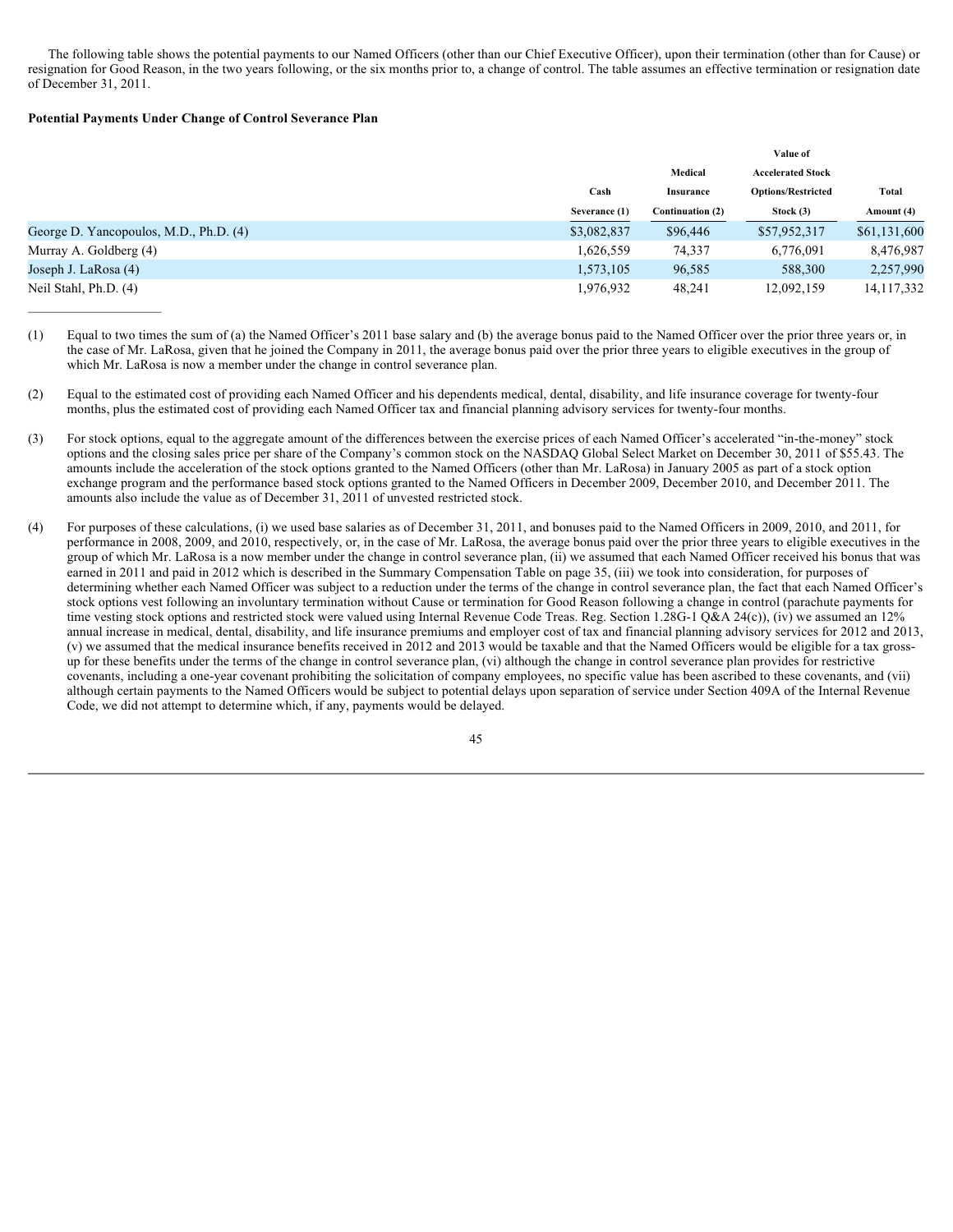#### **Equity Compensation Plan Information**

\_\_\_\_\_\_\_\_\_\_\_\_\_\_\_\_\_\_\_\_

 The following table shows information with respect to securities authorized for issuance under the equity compensation plans maintained by the Company as of December 31, 2011.

|                                  | (a)                         | (b)                  | (c)                         |
|----------------------------------|-----------------------------|----------------------|-----------------------------|
|                                  |                             |                      | <b>Number of securities</b> |
|                                  | <b>Number of securities</b> |                      | remaining available for     |
|                                  | to be issued                | Weighted-average     | future issuance under       |
|                                  | upon exercise of            | exercise price of    | equity compensation         |
|                                  | outstanding options,        | outstanding options, | plans (excluding securities |
| <b>Plan Category</b>             | warrants and rights         | warrants and rights  | reflected in column (a))    |
| Equity compensation plans        | 22,326,361                  | \$26.40              | 10,244,318 shares of        |
| approved by security holders (1) | shares of                   |                      | common stock $(3)$          |
|                                  | common stock                |                      |                             |
| Equity compensation plans not    | $\mathbf{0}$                | \$0.00               | $44,246$ shares of          |
| approved by security holders (2) |                             |                      | Class A Stock               |
| Total                            | 22,326,361                  | \$26.40              | 10,288,564 shares           |
|                                  | shares of                   |                      | of common stock             |
|                                  | common stock                |                      | and Class A Stock           |

(1) The equity compensation plan approved by the security holders is the Second Amended and Restated 2000 Long-Term Incentive Plan.

(2) The equity compensation plan not approved by security holders is the Executive Stock Purchase Plan which is described in note 14 to the Company's audited financial statements for the fiscal year ended December 31, 2011.

(3) There is no restriction to the number of shares that may be issued under the Second Amended and Restated 2000 Long-Term Incentive Plan in the form of Restricted Stock.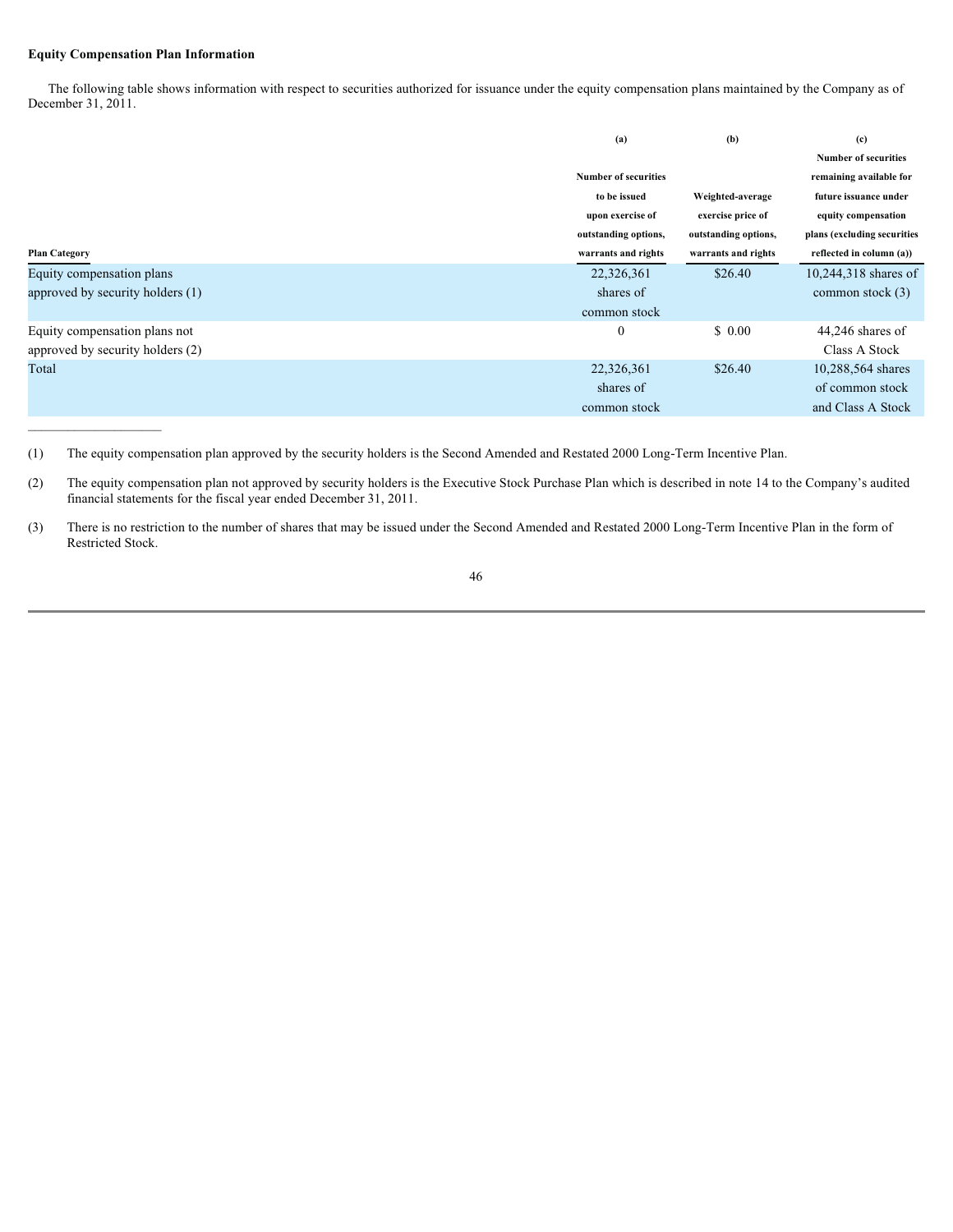#### **OTHER MATTERS**

#### **When are shareholder proposals due for the 2013 Annual Meeting of Shareholders?**

 A shareholder wishing to present a proposal at the 2013 Annual Meeting of Shareholders must submit the proposal in writing and it must be received by the Company at its principal executive offices at 777 Old Saw Mill River Road, Tarrytown, New York 10591 by December 27, 2012, and must satisfy the other conditions established by the Securities and Exchange Commission, in order for such proposal to be considered for inclusion in the Company's proxy statement and form of proxy relating to that meeting.

 Under our By-Laws, proposals of shareholders intended to be submitted for a formal vote (other than proposals to be included in our proxy statement) at the 2013 Annual Meeting may be made only by a shareholder of record who has given notice of the proposal to the Secretary of the Company at our principal executive offices no earlier than 90 days and no later than 60 days prior to the meeting; provided that if less than 70 days notice or public disclosure of the date of the 2013 Annual Meeting is given or made to shareholders, notice by the shareholder in order to be timely must be received not later than the close of business on the tenth day following the day on which such notice of the annual meeting was first mailed or such public disclosure of the annual meeting was made, whichever first occurs. The notice must contain certain information as specified in our By-Laws. Assuming our 2013 Annual Meeting is held on June 14, 2013 in accordance with the Company's past practice, and at least 70 days' notice or prior public disclosure of the date of the 2013 Annual Meeting is given or made to shareholders, notice of such proposals would need to be given no earlier than March 16, 2013 and no later than April 15, 2013. Any proposal received outside of such dates will not be considered "timely" under the federal proxy rules for purposes of determining whether we may use discretionary authority to vote on such proposal.

#### **What happens if multiple shareholders share an address?**

 Applicable rules permit brokerage firms and the Company to send one Notice of Internet Availability of Proxy Materials (or one annual report, proxy statement, and Notice of Internet Availability of Proxy Materials in the case of shareholders who have elected to receive paper copies of our proxy materials) to multiple shareholders who share the same address under certain circumstances. This practice is known as "householding." We believe that householding will provide greater convenience for our shareholders, as well as cost savings for us by reducing the number of duplicate documents that are sent to your home. Consequently, we have implemented the practice of householding for shares held in "street name" and intend to deliver only one copy of the applicable proxy materials to multiple shareholders sharing the same address. If you wish to receive separate copies of the proxy statement for the 2012 Annual Meeting, the 2011 annual report, or the Notice of Internet Availability of Proxy Materials, you may find these materials at our internet website ( www.regeneron.com ) or you may stop householding for your account and receive separate printed copies of these materials by contacting our Investor Relations Department, at Regeneron Pharmaceuticals, Inc., 777 Old Saw Mill River Road, Tarrytown, New York 10591, or by calling us at 914-847-7000 and these materials will be promptly delivered to you. If you hold shares registered in your name (sometimes called a shareholder of record), you can elect householding for your account by contacting us in the same manner described above. Any shareholder may stop householding for your account by contacting our Investor Relations Department at the address and/or phone number included above. If you revoke your consent, you will be removed from the householding program within 30 days of receipt of your revocation and each shareholder at your address will receive individual copies of our disclosure documents.

#### **Are there any other matters to be addressed at the Annual Meeting?**

We know of no other matters to be brought before the Annual Meeting, except as set forth in this proxy statement. If any other matter is properly presented at the Annual Meeting upon which a vote may properly be taken, shares represented by duly executed and timely submitted proxies will be voted on any such matter in accordance with the judgment of the persons named as proxies in the enclosed proxy card. Discretionary authority for them to do so is contained in the enclosed proxy card.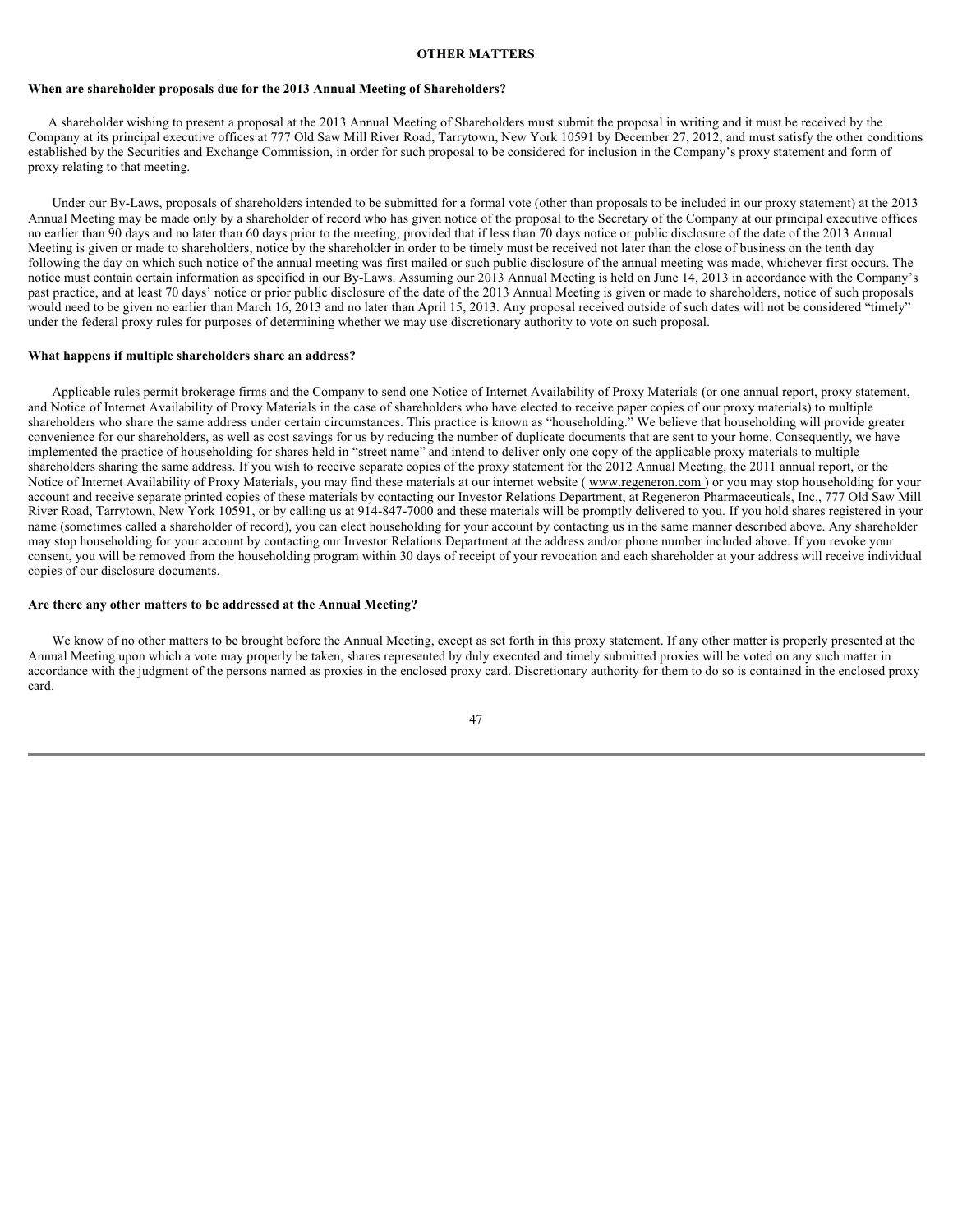#### **Who will pay the costs related to this proxy statement and the Annual Meeting?**

 The solicitation of proxies is being made on behalf of the Company and we will bear the costs of the solicitation. We will be responsible for paying for all expenses to prepare, print and mail the proxy materials to shareholders. In accordance with the regulations of the Securities and Exchange Commission, we will make arrangements with brokerage houses and other custodians, nominees, and fiduciaries to send proxies and proxy materials to their principals and will reimburse them for their reasonable expenses in so doing. In addition to the solicitation by use of the mails and the Internet, certain of our officers, directors, and employees may solicit the return of proxies by telephone, email or personal interviews.

#### **How can you receive a printed copy of the Company's Annual Report on Form 10-K?**

 **Interested shareholders may obtain without charge a copy of our Annual Report on Form 10-K (without exhibits), which includes our audited financial statements for the fiscal year ended December 31, 2011, required to be filed with the Securities and Exchange Commission, by making a written request to Regeneron Pharmaceuticals, Inc., 777 Old Saw Mill River Road, Tarrytown, New York 10591, Attention: Investor Relations, or by calling our Investor Relations Department at (914) 847-7000.** 

#### **How do you elect to receive future proxy materials electronically?**

 If you previously requested to receive proxy materials through the mail, or by means of an e-mail with links to the proxy materials and the proxy voting website, your election will remain in effect until you revoke it. Shareholders currently receiving paper copies of our proxy materials and shareholders who received a paper copy of the Notice of Internet Availability of Proxy Materials, may instead elect to receive all future proxy materials electronically through an e-mail with a link to these documents on the Internet. Receiving these documents online conserves resources, saves the Company the cost of producing and mailing documents to your home or business, and gives you an automatic link to the proxy voting site.

 If your shares are registered in your name or you hold shares in the Company Stock Fund in the Company's 401(k) Savings Plan, to enroll in the electronic delivery service, vote your shares through the Internet at www.proxyvote.com and, when prompted, indicate that you agree to receive or access shareholder communications electronically in future years. If your shares are not registered in your name, to enroll in the electronic delivery service, check the information provided to you by your bank or broker, or contact your bank or broker for instructions on how to elect to view future proxy statements and annual reports over the Internet.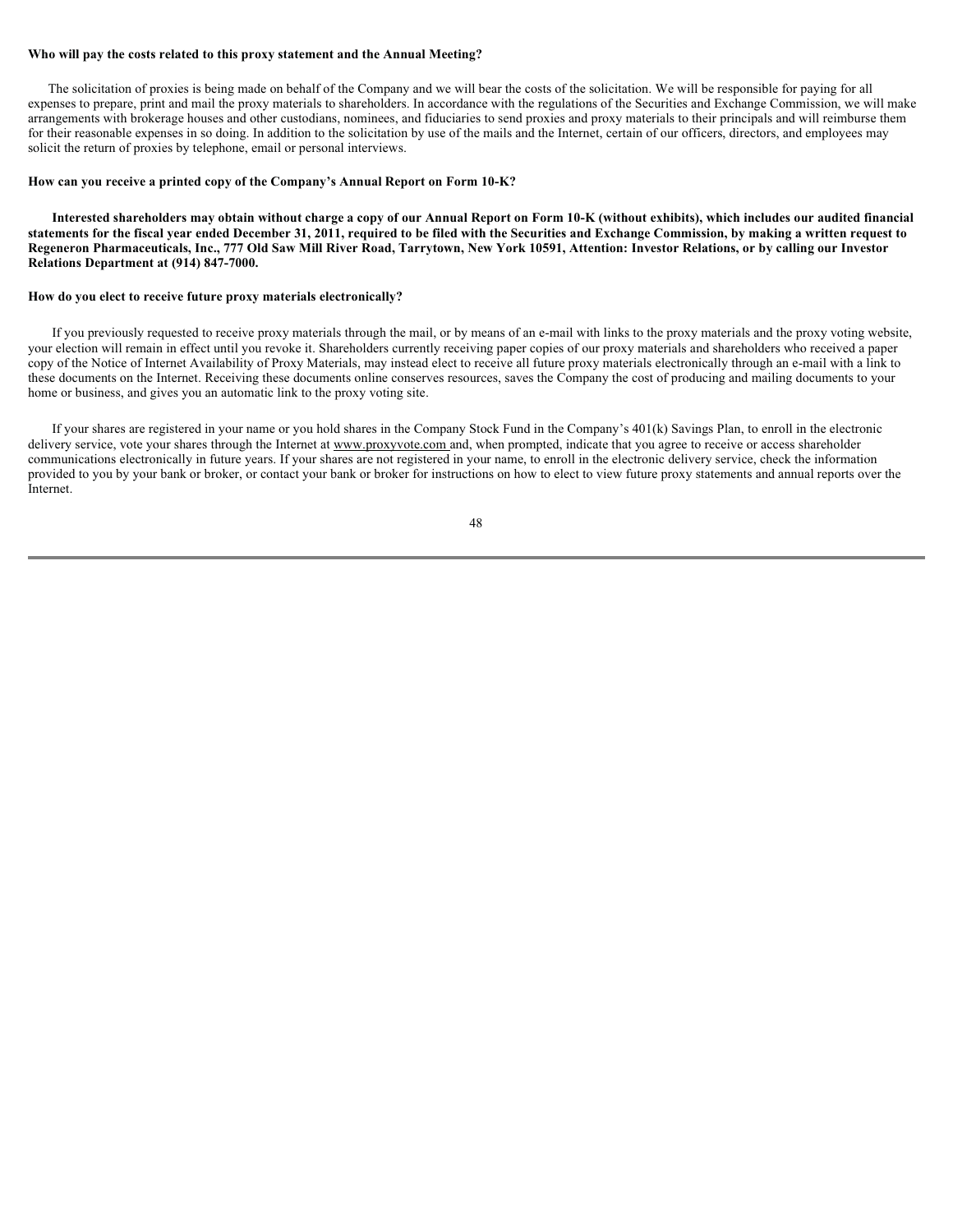REGENERON PHARMACEUTICALS, INC. *REGENERON PHARMACEUTICALS, INC. 777 OLD SAW MILL RIVER ROAD TARRYTOWN, NY 10591-6707*  **VOTE BY INTERNET - www.proxyvote.com** 

Use the Internet to transmit your voting instructions and for electronic delivery of information up until 11:59 P.M.<br>Eastern Time the day before the cut-off date or meeting date. Have your proxy card in hand when you acces

Electronic Delivery of Future PROXY MATERIALS<br>If you would like to reduce the costs incurred by our company in mailing proxy materials, you can consent to<br>receiving all future proxy statements, proxy cards and annual repor sign up for electronic delivery, please follow the instructions above to vote using the Internet and, when prompted, indicate that you agree to receive or access proxy materials electronically in future years.

## **VOTE BY PHONE - 1-800-690-6903**

Use any touch-tone telephone to transmit your voting instructions up until 11:59 P.M. Eastern Time the day before<br>the cut-off date or meeting date. Have your proxy card in hand when you call and then follow the instruction

## **VOTE BY MAIL**

Mark, sign and date your proxy card and return it in the postage-paid envelope we have provided or return it to Vote Processing, c/o Broadridge, 51 Mercedes Way, Edgewood, NY 11717.

#### TO VOTE, MARK BLOCKS BELOW IN BLUE OR BLACK INK AS FOLLOWS: KEEP THIS PORTION FOR YOUR RECORDS

## KEEP THIS PORTION FOR YOUR RECORDS<br>DETACH AND RETURN THIS PORTION ONLY

| THIS PROXY CARD IS VALID ONLY WHEN SIGNED AND DATED. |                                                                                                                                                                                                                                                                                                                                                                                                 |            |                         |        |                                                                                                                                                        |                      |   |                        |  |
|------------------------------------------------------|-------------------------------------------------------------------------------------------------------------------------------------------------------------------------------------------------------------------------------------------------------------------------------------------------------------------------------------------------------------------------------------------------|------------|-------------------------|--------|--------------------------------------------------------------------------------------------------------------------------------------------------------|----------------------|---|------------------------|--|
|                                                      | The Board of Directors recommends you vote<br>FOR the following:                                                                                                                                                                                                                                                                                                                                | For<br>All | Withhold For All<br>All | Except | To withhold authority to vote for any individual nominee<br>(s), mark "For All Except" and write the number(s) of the<br>nominee(s) on the line below. |                      |   |                        |  |
|                                                      | 1. Election of Directors<br><b>Nominees</b>                                                                                                                                                                                                                                                                                                                                                     | 0          | $\Omega$                | o      |                                                                                                                                                        |                      |   |                        |  |
|                                                      | 01 Charles A. Baker<br>Michael S. Brown, M.D.<br>02                                                                                                                                                                                                                                                                                                                                             |            | 03 Arthur F. Ryan       |        | George L. Sing<br>04<br>05                                                                                                                             | Marc Tessier-Lavigne |   |                        |  |
|                                                      | The Board of Directors recommends you vote FOR proposal 2:                                                                                                                                                                                                                                                                                                                                      |            |                         |        |                                                                                                                                                        | For                  |   | <b>Against</b> Abstain |  |
| 2                                                    | Proposal to ratify the appointment of PricewaterhouseCoopers LLP as the Company's independent registered public accounting<br>firm for the fiscal year ending December 31, 2012.                                                                                                                                                                                                                |            |                         |        |                                                                                                                                                        | O                    | o | o                      |  |
|                                                      | NOTE: In their discretion, the named proxies may vote on such other business as may properly come before the Annual Meeting or at any adjourned or postponed session<br>thereof.                                                                                                                                                                                                                |            |                         |        |                                                                                                                                                        |                      |   |                        |  |
|                                                      | Please sign exactly as your name(s) appear(s) hereon. When signing as attorney, executor, administrator,<br>or other fiduciary, please give full title as such. Joint owners should each sign personally. All holders<br>must sign. If a corporation or partnership, please sign in full corporate or partnership name, by authorized<br>officer.<br>Signature [PLEASE SIGN WITHIN BOX]<br>Date |            |                         |        | Signature (Joint Owners)<br>Date                                                                                                                       |                      |   |                        |  |